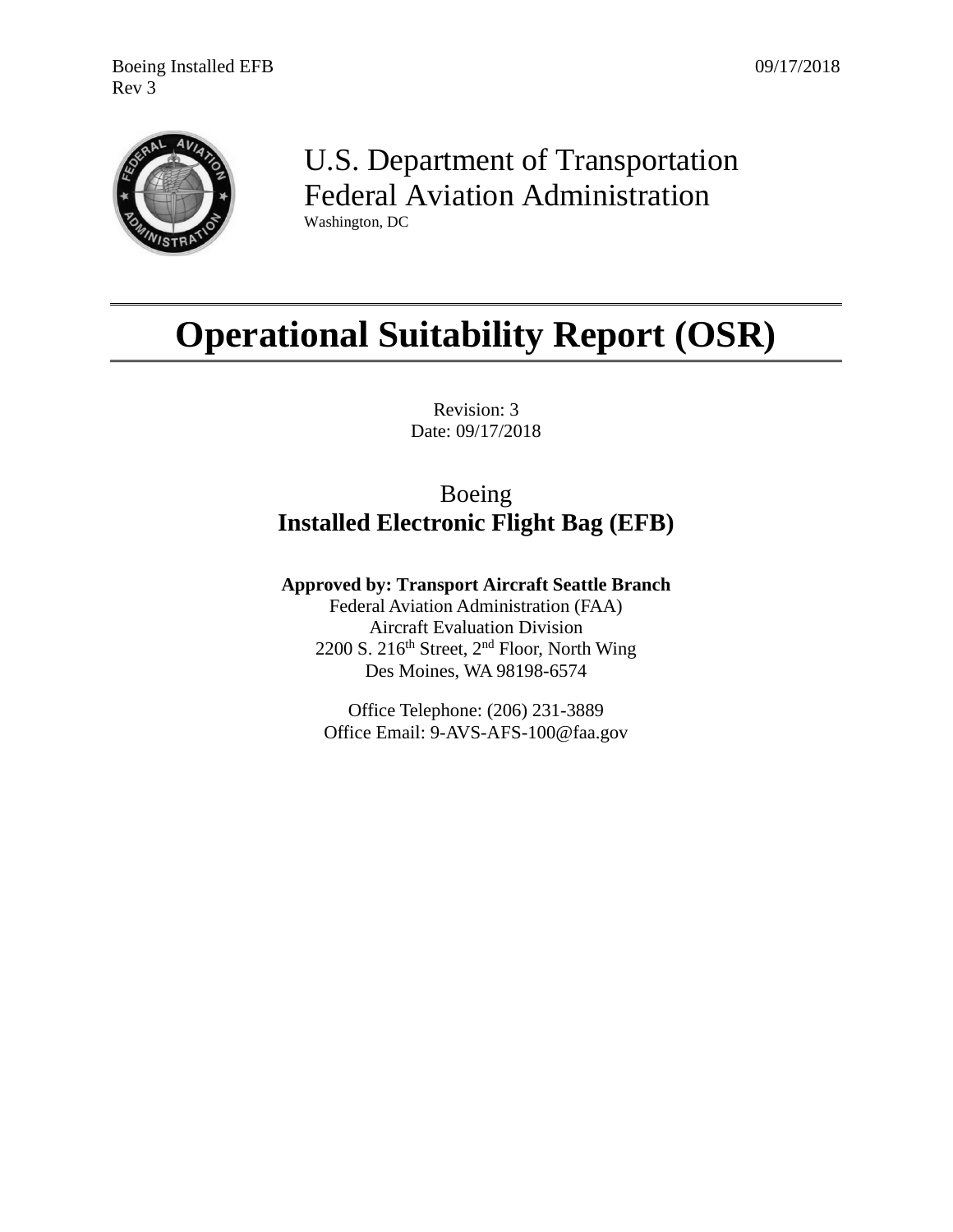## **TABLE OF CONTENTS**

|                | <b>Section</b><br>Page                                              |  |  |  |
|----------------|---------------------------------------------------------------------|--|--|--|
|                |                                                                     |  |  |  |
|                |                                                                     |  |  |  |
| 1              |                                                                     |  |  |  |
| $\overline{2}$ |                                                                     |  |  |  |
| 3              | SOFTWARE APPLICATIONS CONSIDERED UNDER THIS REPORT  18              |  |  |  |
| 4              |                                                                     |  |  |  |
| 5              |                                                                     |  |  |  |
| 6              |                                                                     |  |  |  |
| 7              |                                                                     |  |  |  |
| 8              |                                                                     |  |  |  |
| 9              |                                                                     |  |  |  |
|                |                                                                     |  |  |  |
|                |                                                                     |  |  |  |
|                | APPENDIX A. LIST OF REQUIRED DOCUMENTS FOR OPERATIONAL APPROVAL  30 |  |  |  |
|                |                                                                     |  |  |  |
|                | APPENDIX C. LIST OF BP 3 EVALUATED LOADABLE SOFTWARE PARTS 33       |  |  |  |
|                | APPENDIX D. LIST OF BP 4 EVALUATED LOADABLE SOFTWARE PARTS 37       |  |  |  |
|                | APPENDIX E. LIST OF BP 5 EVALUATED LOADABLE SOFTWARE PARTS 39       |  |  |  |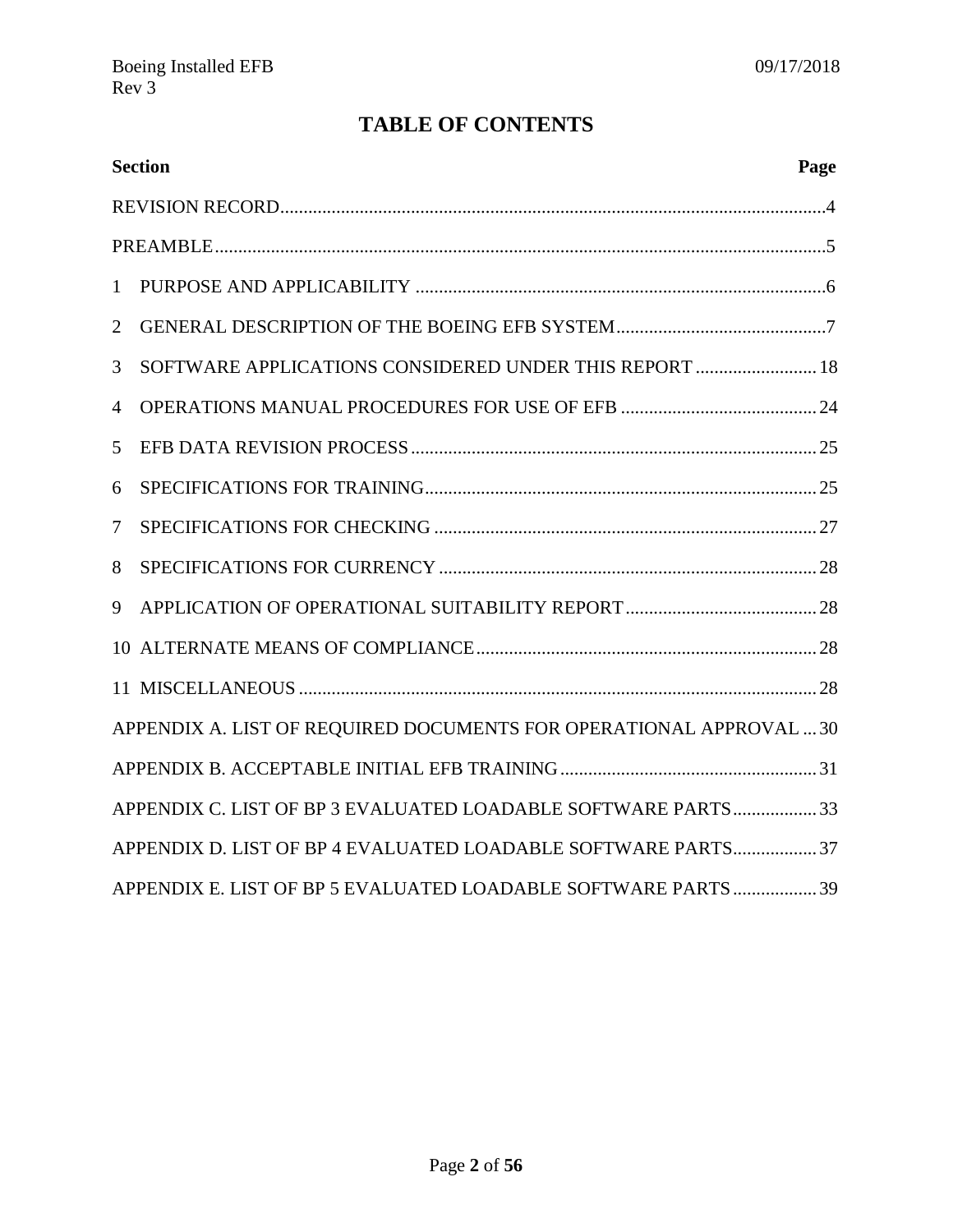## **TABLE OF CONTENTS (Cont'd)**

| <b>Section</b>                                                     | Page |
|--------------------------------------------------------------------|------|
|                                                                    |      |
|                                                                    |      |
|                                                                    |      |
|                                                                    |      |
|                                                                    |      |
|                                                                    |      |
| 5 OPTIONAL WIRELESS WIDE AREA NETWORK (WWAN) MODEM  54             |      |
|                                                                    |      |
|                                                                    |      |
| ADDENDUM APPENDIX B. LIST OF EVALUATED LOADABLE SOFTWARE PARTS  56 |      |

### **LIST OF TABLES**

**Section Page**

## **LIST OF FIGURES**

| Figure 2-6. EFB Basic Plus Optional Equipment Installation Schematic (737 NG) 53 |  |
|----------------------------------------------------------------------------------|--|

## **Section Page**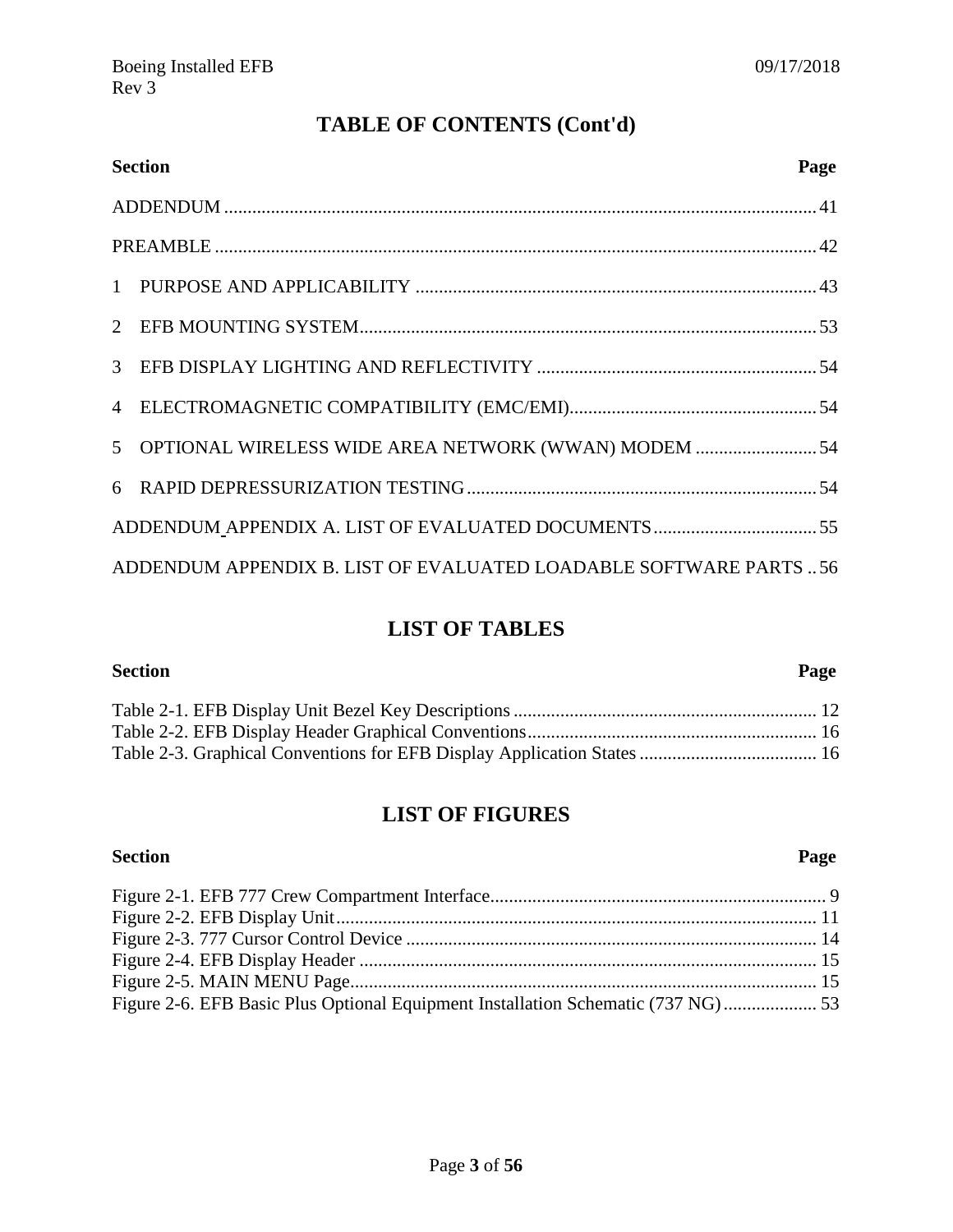## <span id="page-3-0"></span>**REVISION RECORD**

| Date       | <b>Revision</b> | <b>Description</b>          | <b>Release Description</b>                                                                                                                                                                                                                                                      | <b>Pages</b>         |
|------------|-----------------|-----------------------------|---------------------------------------------------------------------------------------------------------------------------------------------------------------------------------------------------------------------------------------------------------------------------------|----------------------|
| 05/18/2009 | Original        | Blockpoint (BP) 4           | Original release                                                                                                                                                                                                                                                                | All                  |
| 04/14/2011 | 1               | BP <sub>4</sub>             | Report now generic to all Boeing<br>aircraft models<br>Added Graphic Description details<br>Added Electronic Flight Folder<br>application<br>Added extra version of airport<br>moving map application<br>Added caution on use of USB drives<br>Added paragraph on button layout | 9, 12, 13,<br>15, 18 |
| 11/18/2011 | $\overline{2}$  | BP <sub>4</sub><br>CMC BP 2 | Added Table of contents for CMC<br>Class 3 EFB<br>Added Boeing CMC Class 3 EFB                                                                                                                                                                                                  | 4,32                 |
| 09/17/2018 | 3               | BP <sub>5</sub>             | Updated to reflect all BPs<br>(including BP 5)<br>Updated report to align with latest<br>AC 120-76D guidance<br>CMC BP 2 FSB report included as<br>separate addendum                                                                                                            | All                  |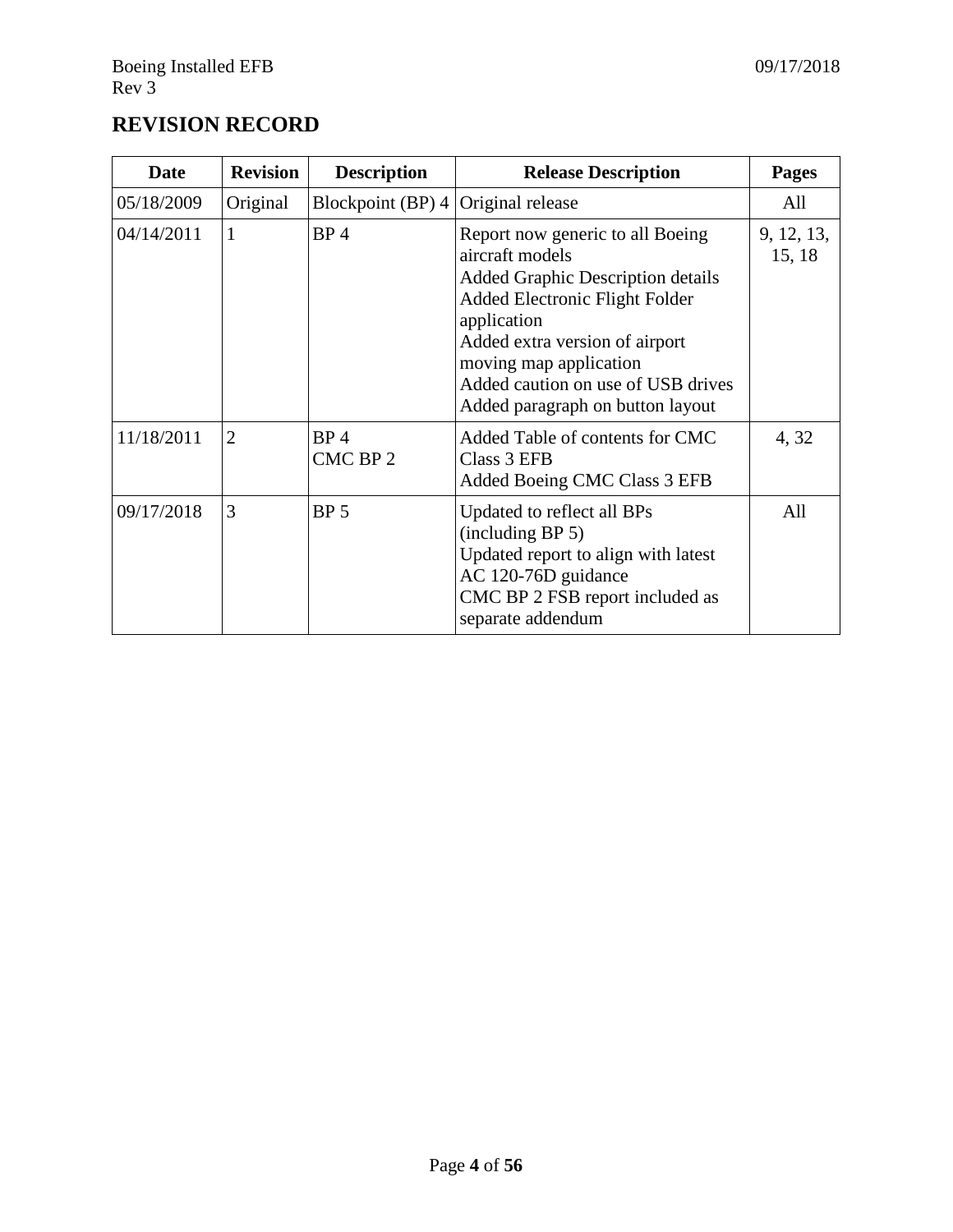#### <span id="page-4-0"></span>**PREAMBLE**

Boeing has requested a Flight Standardization Board (FSB) evaluation of the Boeing installed Electronic Flight Bag (EFB) up to and including Block Point 5.

The first example of the installation of this EFB was on the Boeing B777-300ER. Initially, the FSB evaluation of the EFB was a carried out on the B777. At an early stage, Boeing requested that the EFB be considered as generic equipment and not as an integral part of the B777-300ER, as it was optional equipment. The request was granted, and it has been approved for all Boeing models. The Boeing EFB has subsequently been installed on Boeing 737, 747-400, 747-8, 757, 767, and 787 aircraft.

This operational suitability evaluation has been performed using the following methods:

- Review of a computer-based training (CBT) EFB training program recommended by Boeing.
- Inspection of the EFB and conduct of functional tests.

This report specifies the requirements for training and operational procedures for the Boeing installed EFB.

Title 14 of the Code of Federal Regulations (14 CFR) requirements have been considered together with the material in the current edition of Federal Aviation Administration (FAA) Advisory Circular (AC) 120-76, Authorization for Use of Electronic Flight Bags.

The FAA recommends the Boeing proposed training course and operational procedures as specified in this report.

The Master Minimum Equipment List (MMEL) for the specific aircraft type or variation in which the EFB is installed is the document recommended for approval by the FAA.

Software evaluated for use with the Boeing installed EFB is contained in Addendum Appendix B, List of Evaluated Loadable Software Parts.

The Transport Aircraft Seattle Branch found that the Boeing installed EFB and the applications evaluated satisfy the requirements of the current edition of AC 120-76 for approval. This report does not constitute operational approval, and individual operators will need to obtain approval from their Principal Operations Inspector (POI) prior to use of these applications. Approval to use the EFB will be contained in Operations Specification (OpSpec) A061 for 14 CFR parts 121, 125, and 135 operations, in Management Specification (MSpec) A061 for 14 CFR part 91 subpart K (part 91K) program managers, and in Letter of Authorization (LOA) A061 for part 125 subpart M (part 125M) Letter of Deviation (LODA) holders. Other part 91 operations do not require any other specific authorization for EFB operations unless operating regulations require specific functionally and/or equipage.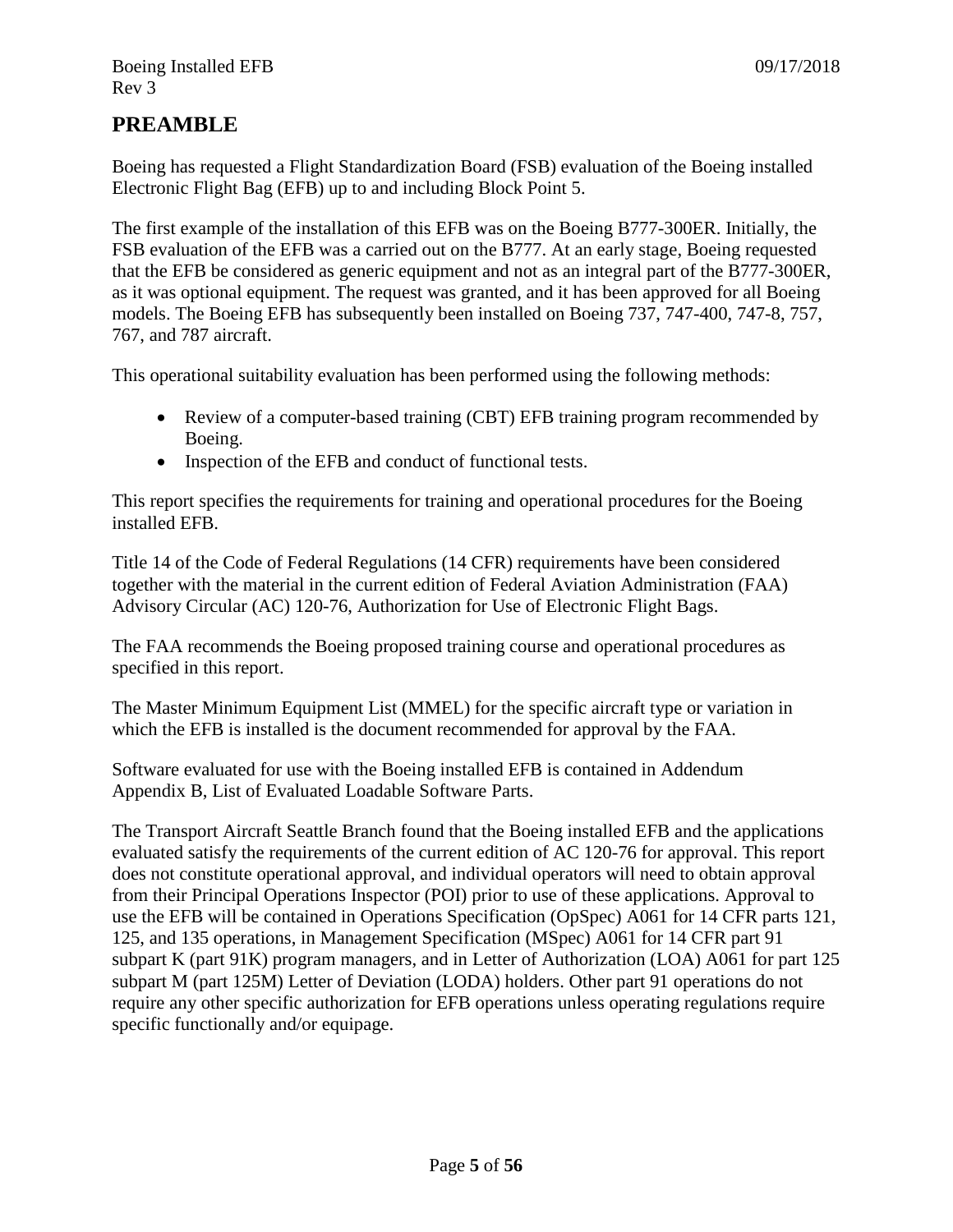## **OPERATIONAL SUITABILITY REPORT**

## <span id="page-5-0"></span>**1 PURPOSE AND APPLICABILITY**

**1.1** Operational Suitability Report (OSR) Findings and Recommendations.

This OSR specifies FAA requirements applicable to operators seeking operational approval to use the Boeing installed EFB under parts 91K, 121, 125, and 135. Findings and recommendations made in this report are consistent with the guidance contained in AC 120-76D and assume that appropriate airworthiness certification for installation and operation of the EFB has been accomplished. The following information related to operational approval is included:

- A general description of the EFB system considered by this report.
- List of software applications currently available and considered by this report.
- Operations manual procedures for EFB use during all phases of flight.
- A revision process and method that ensures appropriate database accuracy and currency.
- Acceptable training syllabi and courseware.
- Checking and currency standards, including specification of those checks that must be administered by the operator.
- The role of the EFB Administrator.
- Configuration of an aircraft performance application.
- Appendix A, List of Required Documents for Operational Approval.
- Appendix B, Acceptable Initial EFB Training.
- **1.2** OSR Contents.

This report includes:

- Minimum requirements which should be applied by Flight Standards District Offices (FSDO), and
- Information which is advisory in general, but is mandatory for particular operators if the designated configurations apply and if approved for that operator.

Various sections within the report are qualified as to whether compliance is required, considering the provisions of parts 91K, 121, 125, and 135, or whether it is advisory in nature.

Provisions of this report are effective until amended, superseded, or withdrawn by subsequent FSB determinations.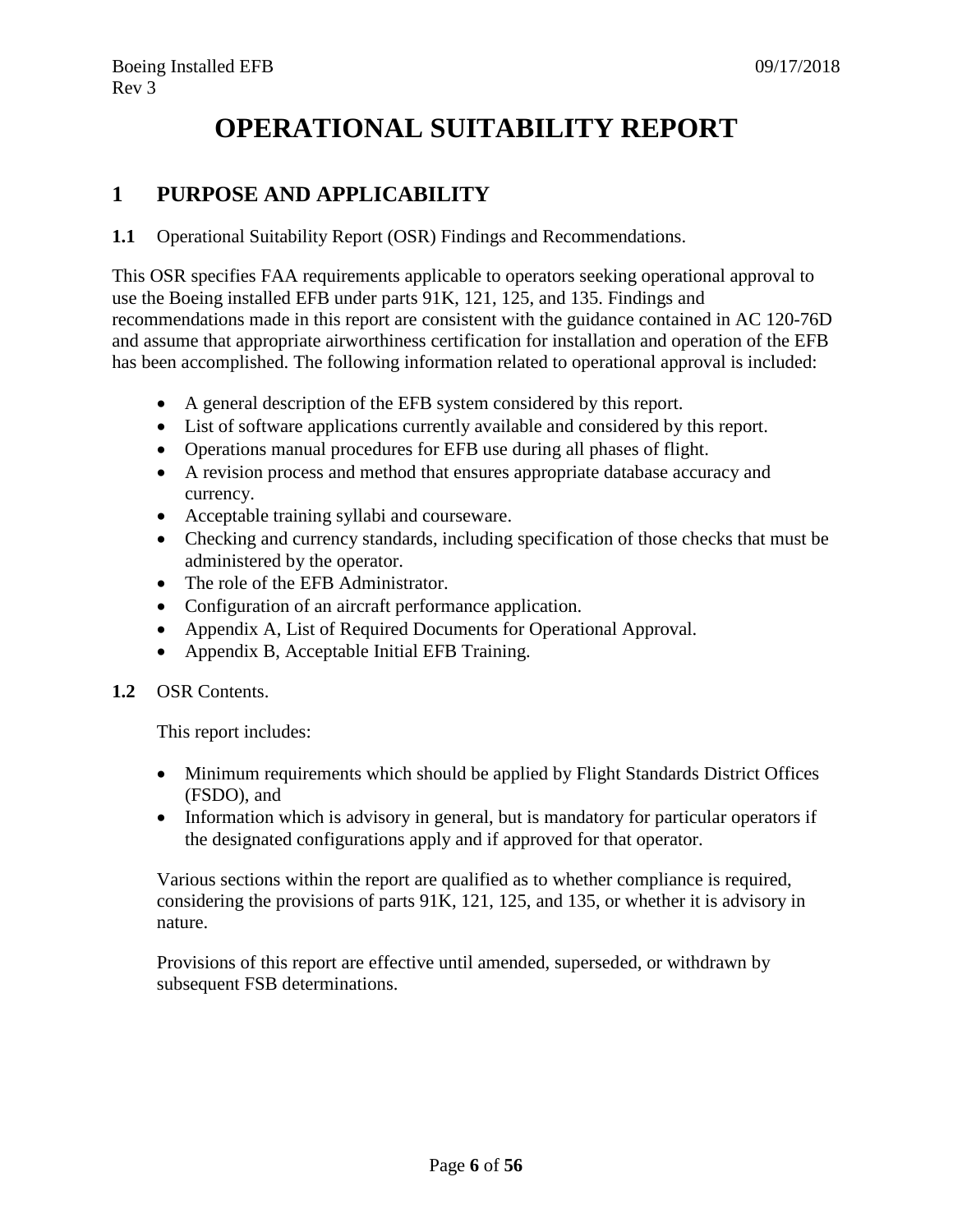#### <span id="page-6-0"></span>**2 GENERAL DESCRIPTION OF THE BOEING EFB SYSTEM**

**2.1** System Overview.

The Boeing installed EFB is intended for installation on Boeing 737/747/757/767/777 and 787 aircraft.

The EFB system provides the flightcrew with display and user-interface devices with which to access the functional capabilities of the EFB system.

The system configuration described in this document is intended to be generic, meaning that it does not describe a configuration unique to any specific customer or aircraft model. Where appropriate, configuration items for a particular aircraft model are noted.

The global positioning, flight management, air data, and inertial reference functions provide the basic inputs required by the EFB system. The following interfaces may be basic or optional depending on the aircraft model: a flight deck printer, Aircraft Communications Addressing and Reporting System (ACARS) data link, Flight Deck Entry Video Surveillance System (FDEVSS) system, satellite communications (SATCOM), Terminal Wireless LAN Unit (TWLU), Crew Wireless LAN Unit (CWLU) and an onboard network server (ONS) or Core Network. When installed on 777 and 787 aircraft, the EFB system also interfaces with the Cursor Control Devices (CCD).

Functionality of an installed flight deck printer is dependent on the type of printer installed. An ARINC 740 (narrow) printer or an ARINC 744 (wide) printer is able to print text only. An ARINC 744A (wide) printer is able to print both text and graphics. A printer may be connected directly to both EFBs via a 429 connection and to the right EFB via an Ethernet connection. If an ONS is installed, the printer's Ethernet connection is to the ONS.

An ONS is a key component to the e-Enabling System. The ONS (if installed) is intended to reside on Boeing 737/747 and 777 airplanes and will be installed in an Electronic Equipment (EE) bay location. Similarly, a Core Network is a key component to the e-Enabling System on Boeing 787 airplanes and, like ONS, is installed in an EE bay location. Both ONS and Core Network are part of the respective system architectures designed to expand network connectivity of the EFB system and provide operators with a platform to host software applications with airborne components. Airborne components of aircraft applications can reside on either the EFB or the ONS. Their associated ground components can reside on the Boeing ePlane Ground Support System (BEGSS), in the operator's back office, or on MyBoeingFleet.com.

BEGSS is a ground communications system, hosted at the operator, to enable all EFB communications modes. BEGSS supports operator management of fleet communication over the wide variety of networks utilized. BEGSS secures messaging, data transfer, and staging of loadable software parts over shared and open internet protocol (IP) networks. It also provides ACARS messaging capability. It offers an interface to other operator systems and applications that communicate directly with EFB-provisioned aircraft.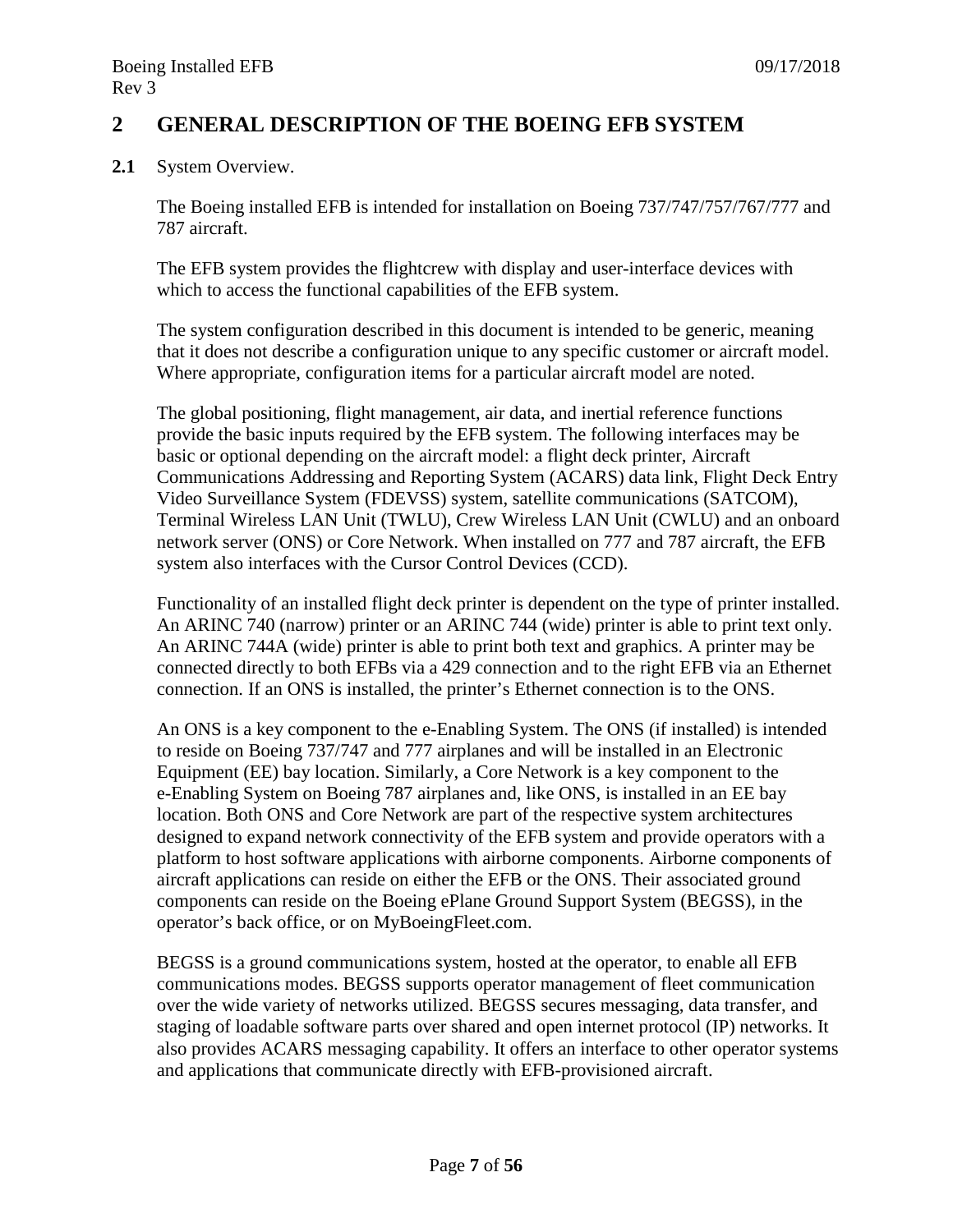The system is comprised of several devices located in both the flight deck and in the EE bay. Crew interface devices consist of the following components:

- Two display units (DU).
- Two external keyboard ports.
- One data load port.
- Portable EFB devices (optional).

The DUs are installed in the flight deck sidewalls forward of each pilot. The keyboard and data load ports are installed in the flight deck. A typical location of these ports is shown in Figure 2-1, EFB 777 Crew Compartment Interface.

Each DU interfaces with one of the dedicated Electronic Units (EU) located in the EE bay.

The B787 configuration adds Core Network connections to support portable EFBs. Up to seven portable EFBs are supported via wireless connectivity and have access to EFB applications and services hosted on the installed EFBs. On other Boeing models, portable EFB wireless connections are managed by the ONS.

The services offered to the portable EFB are:

- Airplane data (position, altitude, origin/destination airports, outside air temperature (OAT), barometric pressure for local altimeter setting (QNH), etc.).
- File storage (on the installed EFB).
- Communication services (air/ground and between onboard applications).
- Printing to the flight deck printer ground/flight.

Wireless connectivity is provided via a CWLU. The CWLU supports all mobile devices (iOS, Windows, and Android), and enables wireless local area network (WLAN) communication interfaces for flightcrews, cabin crews, and maintenance.

Wireless connections require authentication. The portable EFB must establish a virtual private network (VPN) tunnel to communicate to the installed right side EFB (EFB-R) before receiving installed EFB services. The EFB-R installed software will authenticate the portable EFBs and allow them to establish a secure connection.

Wireless connections allow data flows between any portable EFB and either of the installed EFBs, and access to the wireless network is available during all phases of aircraft operation.

Communication service allows portable EFB application to message with another application on board the aircraft, to exchange messages with a client installed on BEGSS over various air/ground communication paths, to send V-speed data to 787 flight management function (FMF), or to send and receive messages over ACARS communication link.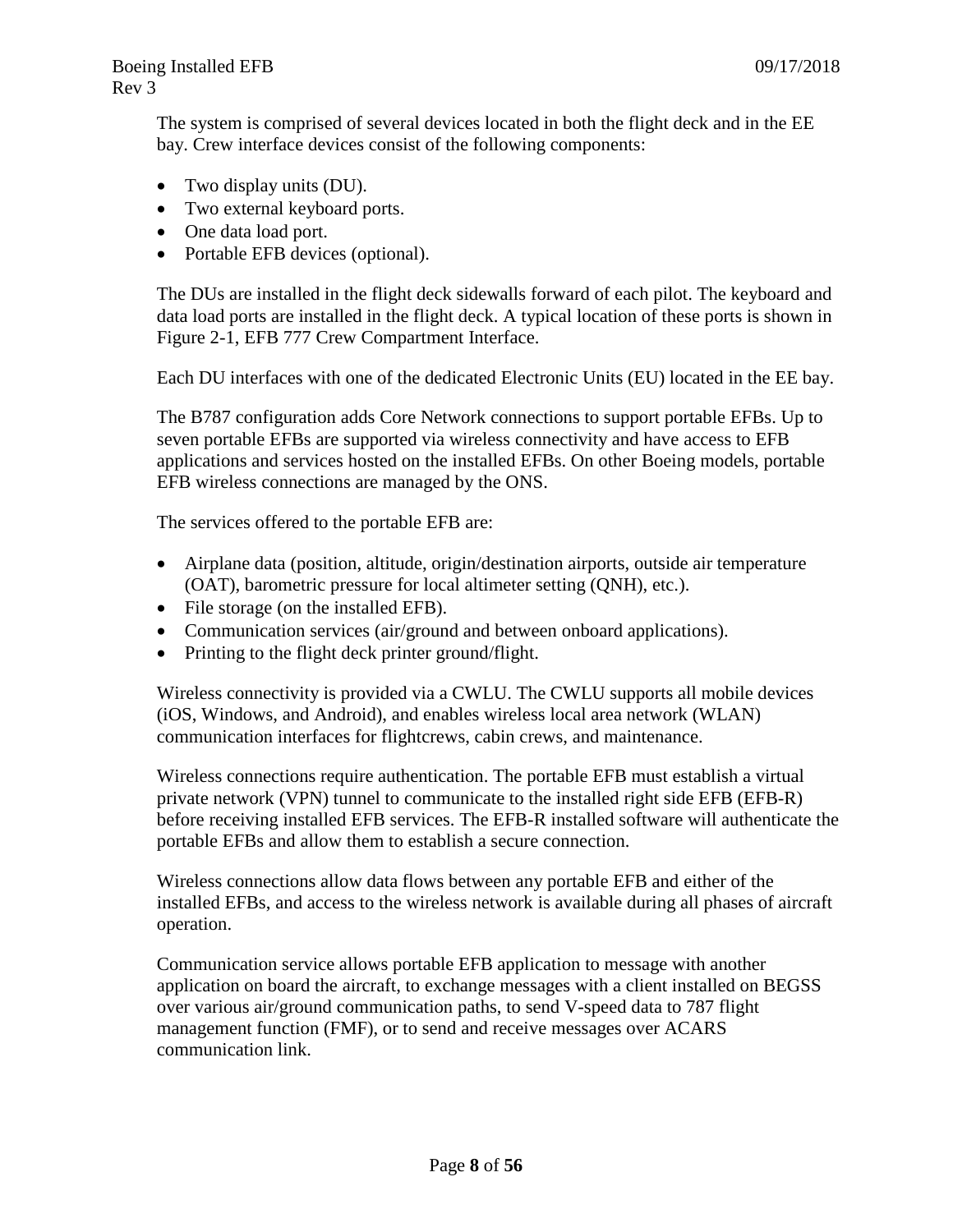<span id="page-8-0"></span>



**2.2** Operational Overview.

The EFB system is designed for use throughout all phases of aircraft operation. Its open architecture allows operators to select from (or develop) and install applications that meet their needs. While the EFB is designed to replace many of the paper materials used aboard the aircraft, the EFB may also be used in conjunction with existing paper products.

The introduction and use of EFB operationally approved software in the flight deck for parts 91K, 121, 125, and 135 operations requires operational approval as described in the current edition of AC 120-76. The intended function of the EFB system in meeting these operational requirements is the responsibility of the operator.

Operators are responsible to update their minimum equipment lists (MEL) to reflect the installation of this equipment. Changes made to the operator's MEL must be made in accordance with the approved MMEL or as agreed with the operator's POI. The dispatch requirements of the EFB are evaluated by the Flight Operations Evaluation Board (FOEB).

**2.3** Display and Controls.

Interaction with the EFB display applications can occur through the display bezel keys, (external) CCD, integral touchscreen panel installed as part of the EFB DU liquid crystal display (LCD) glass assembly, and an optional external QWERTY keyboard. These controls are identical for each pilot, and both pilots have equal access to any of these controls at their option.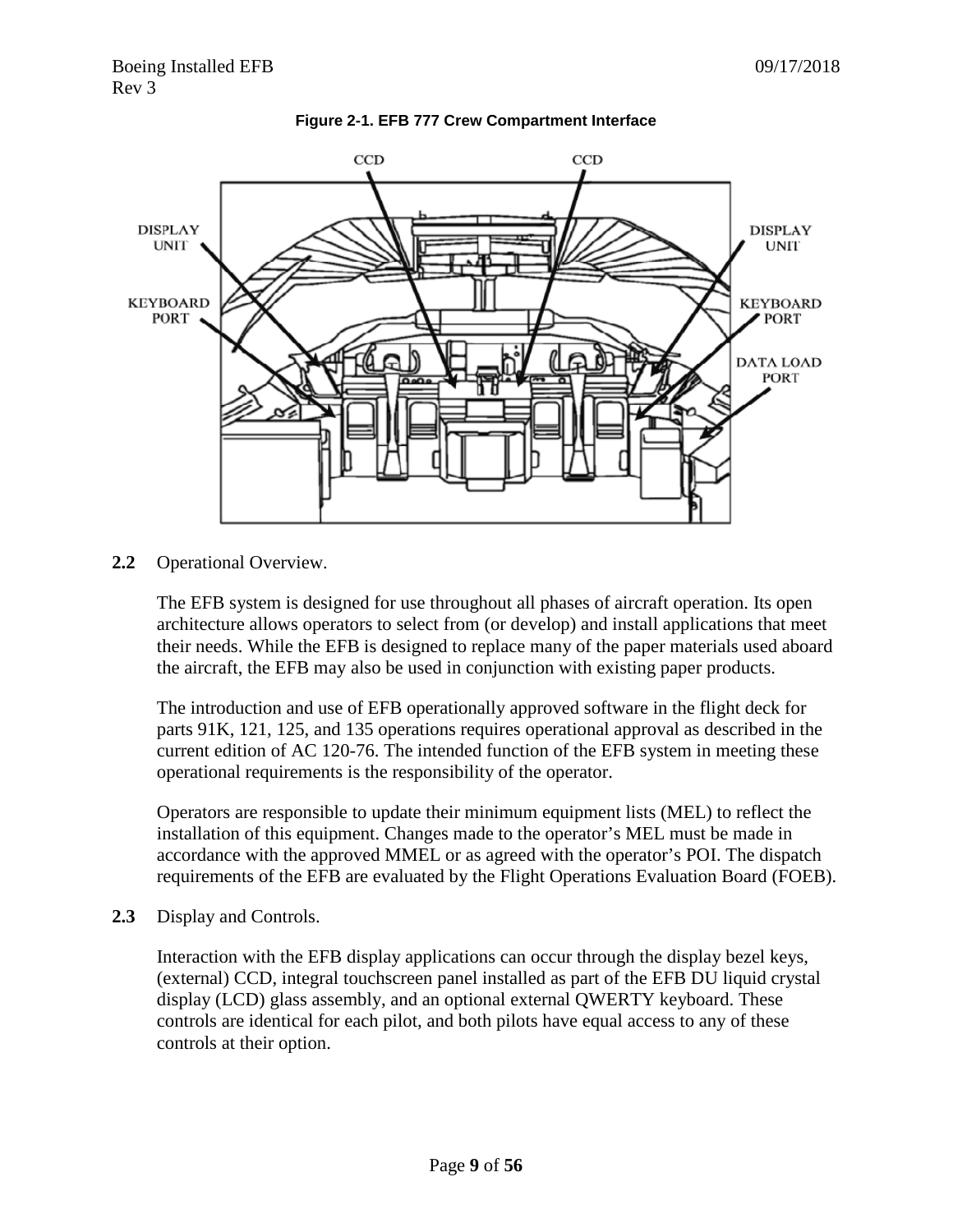#### **2.3.1** Display Unit Bezel Keys.

Each EFB DU consists of an active matrix LCD surrounded by a bezel as illustrated in Figure 2-2, EFB Display Unit. The bezel consists of pushbutton dedicated function keys, pushbutton line select keys, a rocker switch to control display brightness, a power switch to turn display backlighting on/off, and a bezel light sensor for automatic control of display brightness. Depending on the aircraft model, DU brightness may also be controlled by a master brightness control.

Twelve pushbutton dedicated function keys, located across the top and bottom of the EFB bezel, are described in Table 2-1, EFB Display Unit Bezel Key Descriptions. Not all keys are active for each application. Sixteen side-mounted line-select keys (LSK), located along the left and right sides of the EFB bezel (eight on each side), activate the displays or functions described by the labels on their corresponding soft (programmable) menu buttons, which are centrally aligned adjacent to each key.

As shown in Figure 2-2, each EFB is equipped with an individual display brightness control rocker switch, mounted on the upper left corner of the bezel, to provide for manual adjustment of the DU brightness. Pressing on the bottom portion of the rocker decreases the brightness, while pressing on the top portion of the rocker increases the brightness.

A (bezel) light sensor mounted in the lower left-hand corner of the bezel provides automatic brightness control for the EFB display. The EFB automatic brightness control function controls display luminance as a function of inputs from these four sources: DU brightness control manual input, the bezel light sensor, master brightness control inputs, and remote light sensor input.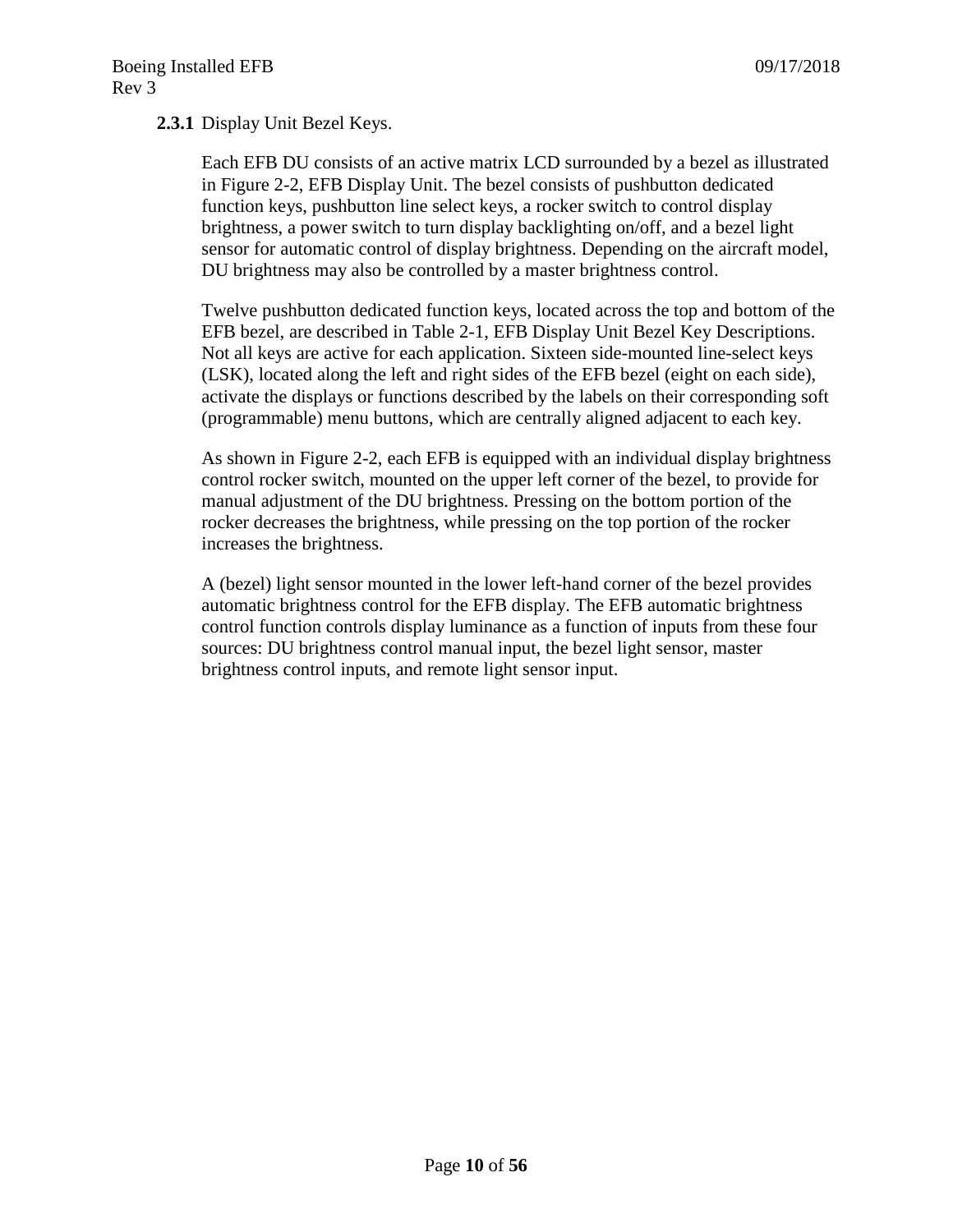#### **Figure 2-2. EFB Display Unit**

Dedicated Function Bezel Keys (top/bottom)

<span id="page-10-0"></span>

The PWR button controls the display backlight only. Pressing the PWR button once turns the display backlight off, but the system remains active. Pressing the PWR button a second time instantaneously turns the display backlight back on, restoring the last setting set by the pilot using the BRT/DIM switch to control the backlight intensity.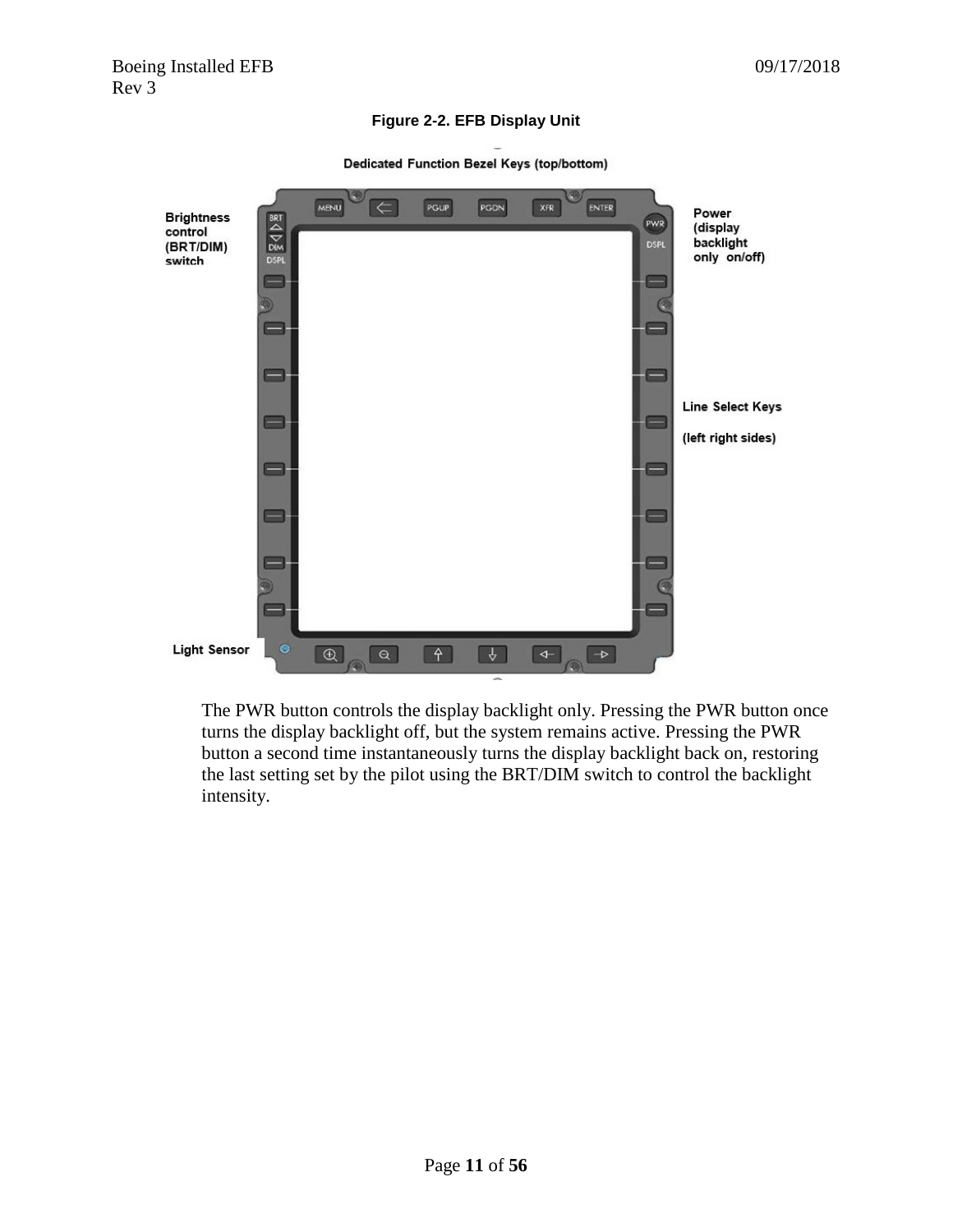<span id="page-11-0"></span>

| <b>Key</b>   | <b>Function</b>                                                                                                                                                                                                                                                                                                                                                                                                                                                      |
|--------------|----------------------------------------------------------------------------------------------------------------------------------------------------------------------------------------------------------------------------------------------------------------------------------------------------------------------------------------------------------------------------------------------------------------------------------------------------------------------|
| <b>MENU</b>  | Immediately displays the top-level EFB Application Manager Main Menu<br>on demand and overrides all other operations in flight mode only<br>(i.e., when not in ground maintenance mode).                                                                                                                                                                                                                                                                             |
| (Back)       | Each actuation returns user to the previous navigation level within the<br>active application but does not navigate from the application back to the<br>Main Menu. At the highest navigation level in the active application, the<br>key is nonfunctional.                                                                                                                                                                                                           |
| <b>PGUP</b>  | Displays the next page for those displays that exceed one display page in<br>length. PGUP displays the next complete page so that no lines or text from<br>the previous page are displayed.                                                                                                                                                                                                                                                                          |
| <b>PGDN</b>  | Displays the previous page for those displays that exceed one display page<br>in length when the display is at page two or higher. PGDN displays the<br>previous complete page so that no lines or text from the previous page are<br>displayed.                                                                                                                                                                                                                     |
| <b>XFR</b>   | The first actuation of the XFR key slaves the screen to the (video) image<br>of the off-side EFB display. No manipulation of the XFR displayed image<br>is possible (from the side requesting XFR). The second actuation of the<br>XFR key returns the user to his/her own on-side display and all its<br>functions. When in XFR mode, only the MENU and XFR keys are active.<br>Pressing the MENU key performs its normal function and cancels the XFR<br>function. |
| <b>ENTER</b> | Executes the function of the current focus item.                                                                                                                                                                                                                                                                                                                                                                                                                     |
| (Zoom In)    | Enlarges the display image through x levels of zoom. The center of the<br>display remains centered. Default levels of zoom and the initialization<br>default zoom level are application dependent.                                                                                                                                                                                                                                                                   |
| (Zoom Out)   | Decreases the display image through x levels of zoom. The center of the<br>display remains centered. Default levels of zoom and the initialization<br>default zoom level are application dependent.                                                                                                                                                                                                                                                                  |
| Up Arrow     | Within a format or a list, moves the focus point up. (If a list extends<br>beyond the upper edge of the screen, the list scrolls down so that the focus<br>point just remains on the screen). Also used to pan graphic presentations,<br>such as airport maps or terminal area charts.                                                                                                                                                                               |
| Down Arrow   | Within a format or list, moves the focus point down. (If a list extends<br>beyond the lower edge of the screen, the list scrolls up so that the focus<br>point just remains on the screen). Functions as a tab when selection lists<br>are oriented horizontally. Also used to pan graphic presentations, such as<br>airport maps or terminal area charts.                                                                                                           |

#### **Table 2-1. EFB Display Unit Bezel Key Descriptions**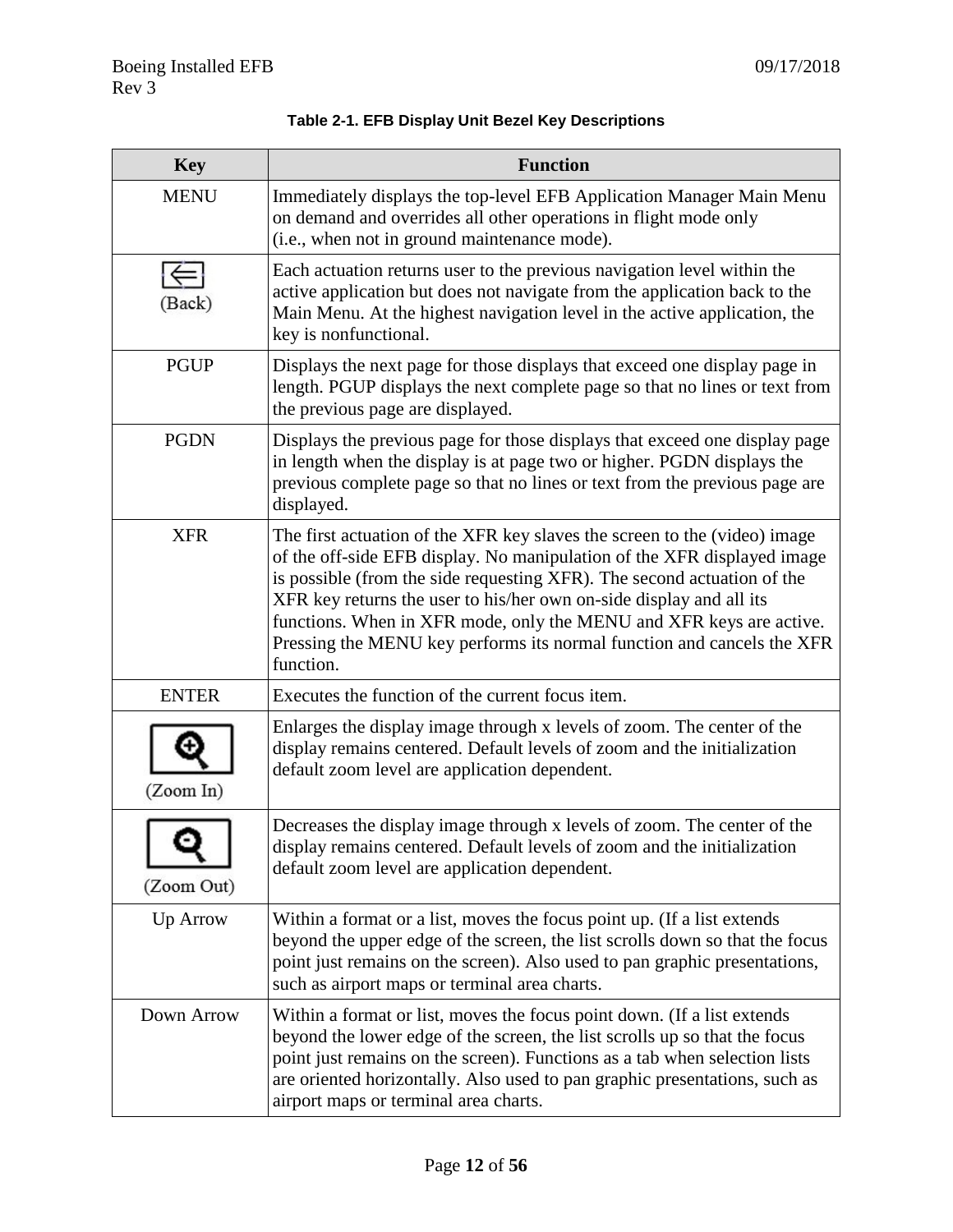| <b>Key</b>         | <b>Function</b>                                                                                                                                                                                                                                                           |  |
|--------------------|---------------------------------------------------------------------------------------------------------------------------------------------------------------------------------------------------------------------------------------------------------------------------|--|
| Left Arrow         | Within a format or horizontally-oriented set of selections, moves the focus<br>point to the left. Also used to pan graphic presentations, such as airport<br>maps or terminal area charts.                                                                                |  |
| <b>Right Arrow</b> | Within a format or horizontally-oriented set of selections, moves the focus<br>point to the right. When selection lists are oriented vertically, this key<br>functions as a tab. Also used to pan graphic presentations, such as airport<br>maps or terminal area charts. |  |

#### **2.3.2** CCD/Touchscreen.

Interaction with and selection of various functions within EFB display applications may also occur through the use of an existing external (777) CCD and the integral touchscreen overlay on the displays. On the CCD, selection of the various functions on an EFB display is via the selection switch. On the touchscreen, finger contact with the screen highlights the desired function, and releasing contact with the screen selects the function. The SIDE display selection switch (see Figure 2-3, 777 Cursor Control Device) activates the CCD to the onside pilot EFB DU.

To be consistent with other aircraft system displays, the following techniques are not used with the CCD: press and move (drag function), double-click, multi-click, double-press, and multi-press. The DU integrated touchscreen, however, allows the use of a drag function when interacting with displayed scroll bars and for drag-panning graphical presentations (such as the static map in the airport moving map application).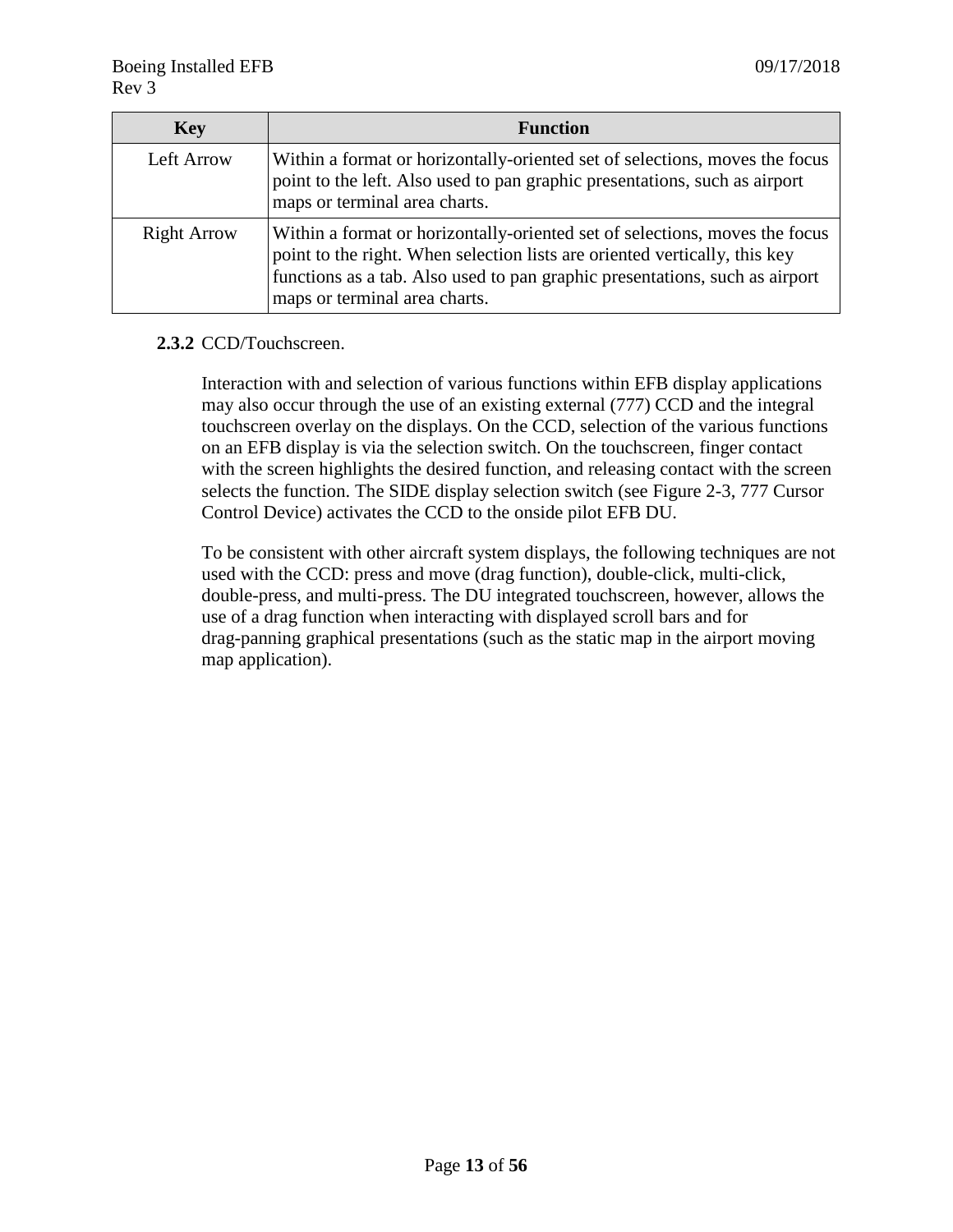<span id="page-13-0"></span>

#### **Figure 2-3. 777 Cursor Control Device**

**2.3.3** Keyboard Interface.

Optional QWERTY keyboard(s) can be connected via an aircraft (ship-side) connector port, located below each pilot's DU (on the sidewall adjacent to the hand mic ports). These external keyboards utilize a standard aircraft connector instead of the more typical PS/2 keyboard connector.

External QWERTY keyboard interaction with the display may be useful for applications that require input comprised of long text strings whose length makes use of the integrated virtual keyboard impractical or time-consuming. An external keyboard also provides the capability to navigate through text blocks using the arrow and PGUP/PGDN keys, which are absent on the virtual keyboard. The external QWERTY keyboard Backspace key has the same function as the CLR key on the virtual keyboard, which is modelled after the control display unit (CDU). External keyboard function keys (e.g., F1, F2) are inactive when connected to the EFB.

**2.3.4** Display Header.

The top 0.5 inch of the EFB screen is controlled and managed by the application manager. This area is reserved for the display header and EFB-related fault alerting (FAULT, MEMO AND MSG (Message)). A fourth flag (XFR) indicates when the display is slaved to the off-side EFB. The header is illustrated in Figure 2-4, EFB Display Header.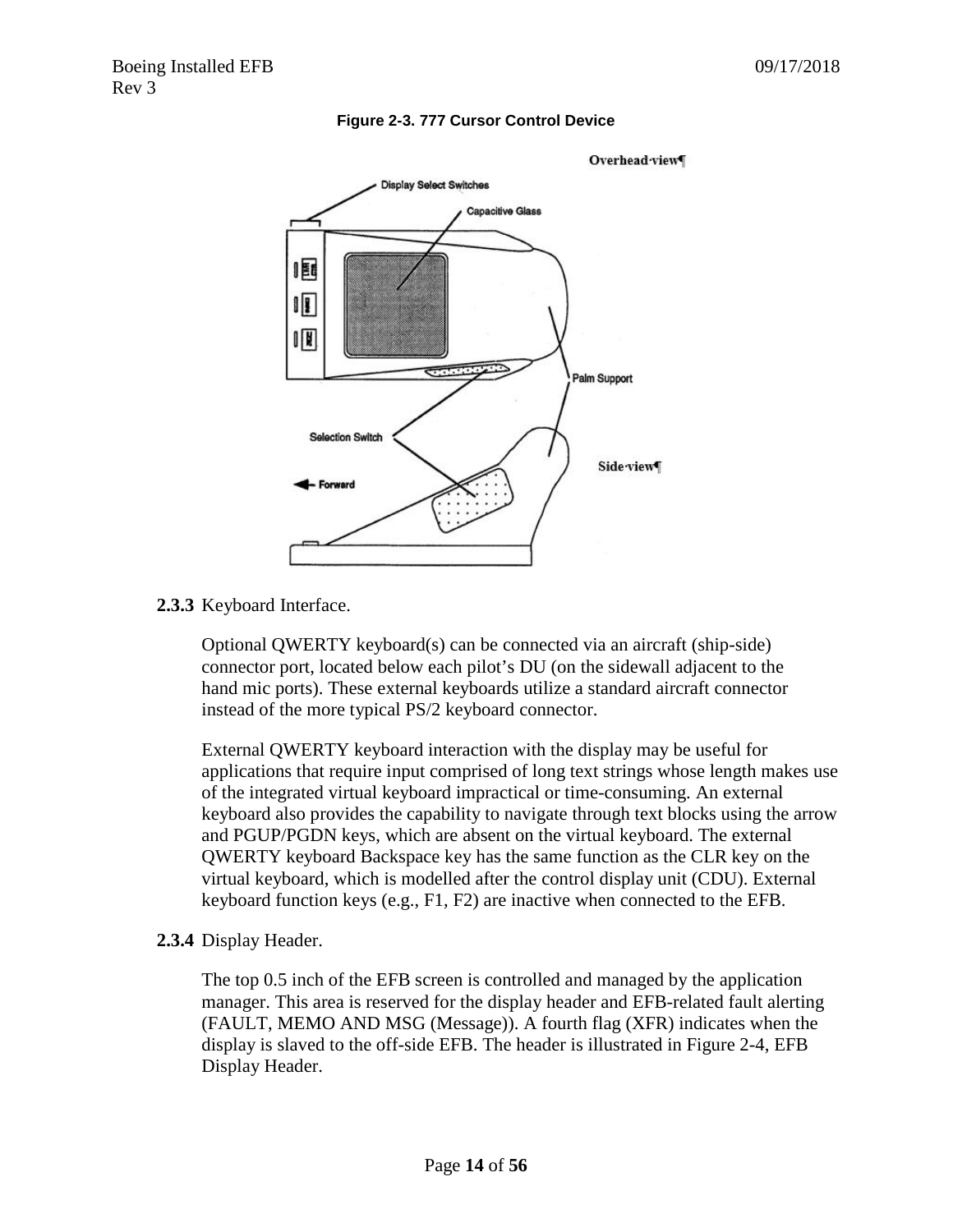**Figure 2-4. EFB Display Header**

<span id="page-14-0"></span>

Note that the screen title may occupy two lines. Two-line titles display the name of the application on the top line and the name of the current (in focus) screen on the second line.

<span id="page-14-1"></span>When the system displays a FAULT, MEMO, and/or MSG flag in the header, the user can return to the MAIN MENU page to determine which application generated the fault, as illustrated in Figure 2-5, MAIN MENU Page, and to access the system page for additional information.

| $\circledcirc$<br>$\mathbb{R}^7$ | <b>MENU</b>          | ⊫ | PGUP         | PGDN             | <b>XFR</b> | <b>ENTER</b>                       | $^\circledR$<br>$\frac{OSPL}{OSV}$ |
|----------------------------------|----------------------|---|--------------|------------------|------------|------------------------------------|------------------------------------|
| $\sum_{DN}$                      | <b>FAULT</b><br>MEMO |   |              | <b>MAIN MENU</b> |            | <b>MSG</b><br><b>XFR</b>           |                                    |
|                                  | <b>AIRPORT MAP</b>   |   | MEMO         |                  |            |                                    |                                    |
|                                  | PERFORMANCE          |   |              |                  |            | <b>DOCUMENTS</b>                   |                                    |
|                                  |                      |   |              |                  |            |                                    |                                    |
|                                  |                      |   |              |                  |            |                                    |                                    |
|                                  |                      |   |              |                  |            |                                    |                                    |
|                                  |                      |   |              |                  |            |                                    |                                    |
|                                  | <b>IDENT PAGE</b>    |   |              |                  |            |                                    |                                    |
|                                  | SYSTEM PAGE          |   | <b>FAULT</b> |                  |            | <b>INITIALIZE</b><br><b>FLIGHT</b> |                                    |
| ∩<br>$  \odot$                   | $\odot$              | Θ |              |                  |            |                                    | $_{\odot}$                         |

**Figure 2-5. MAIN MENU Page**

The display header uses the graphical conventions described in Table 2-2, EFB Display Header Graphical Conventions.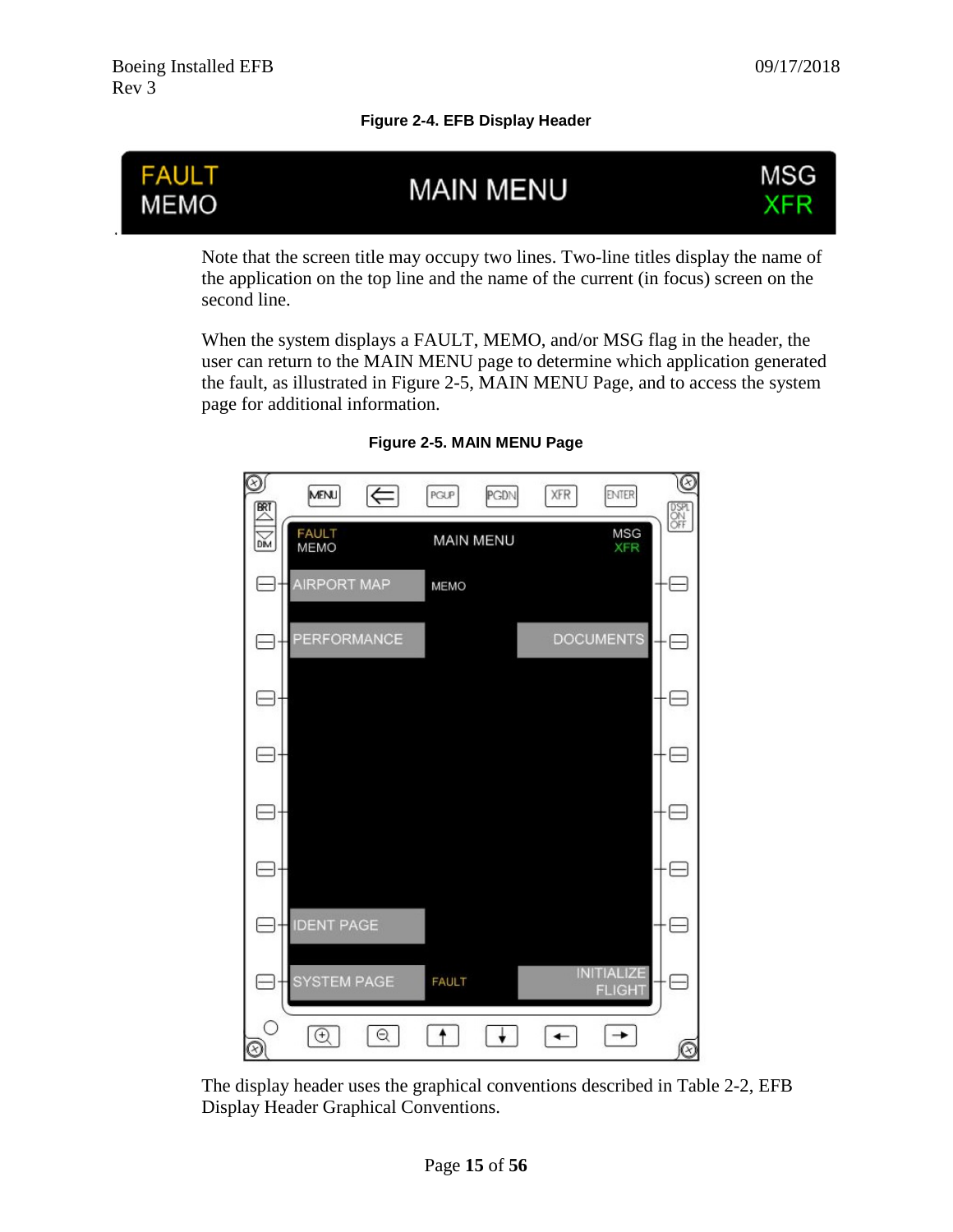<span id="page-15-0"></span>

| <b>Type</b>  | <b>Color</b> | <b>Meaning</b>                                                                                                                                                                                                                       |  |
|--------------|--------------|--------------------------------------------------------------------------------------------------------------------------------------------------------------------------------------------------------------------------------------|--|
| <b>FAULT</b> | Amber        | Indicates a fault identified within an application or the system.                                                                                                                                                                    |  |
| <b>MEMO</b>  | White        | Indicates that one or more applications need attention.                                                                                                                                                                              |  |
| <b>MSG</b>   | White        | Communication message – indicates one or more applications have an<br>uplink available for crew review. Used only if the EFB system is<br>connected to an external communications device.                                            |  |
| <b>XFR</b>   | Green        | Indicates the display is in transfer mode to view the content of the other<br>EFB display. While in this mode, the display cannot be manipulated.<br>Pressing the display bezel XFR key again removes the EFB from<br>transfer mode. |  |

#### **Table 2-2. EFB Display Header Graphical Conventions**

#### **2.3.5** Menu/Command/Keyboard Buttons.

Display applications within the EFB contain menu, command, and/or keyboard buttons that are activated via bezel LSKs, CCD, and/or touchscreen. Selection via bezel LSKs requires that the button be centrally aligned and located adjacent to the LSK.

The graphic conventions for command and menu buttons are defined consistently across all applications to indicate their states.

<span id="page-15-1"></span>

| <b>State</b> | <b>Color Key</b>                      | <b>Functionality</b>                                                                                                                                                                                                                                                                                                                                                                                             |
|--------------|---------------------------------------|------------------------------------------------------------------------------------------------------------------------------------------------------------------------------------------------------------------------------------------------------------------------------------------------------------------------------------------------------------------------------------------------------------------|
| Active       | White text on a gray<br>field         | Available to respond to the focus and to selected states.<br>When these areas appear shaded, they provide visual<br>indicators of functions that are selectable using the<br>CCD, an LSK, the touchscreen, or keyboard. Shading<br>allows the user to quickly see the actions that are<br>available on each screen.                                                                                              |
| In Focus     | White border<br>Magenta border (B787) | Border color changes to provide user feedback when<br>the cursor (or user's finger) is within the active area for<br>selection of the control.<br>Supports user selection of the intended function when<br>multiple active areas are immediately adjacent to each<br>other.<br>Controls remain in the in-focus state until another<br>control is selected so that users can easily see their<br>navigation path. |

**Table 2-3. Graphical Conventions for EFB Display Application States**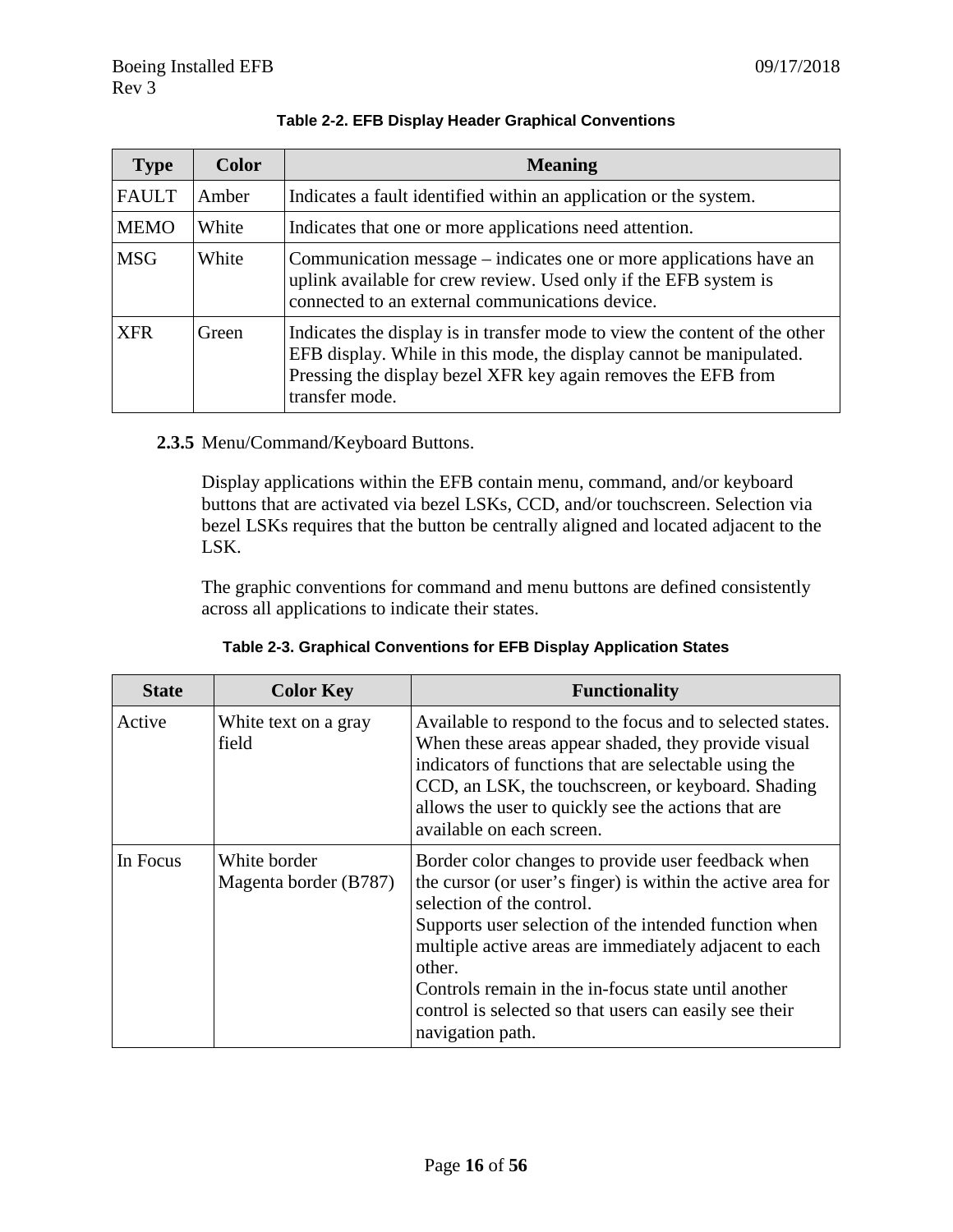| <b>State</b>    | <b>Color Key</b>                         | <b>Functionality</b>                                                                                                                                                                                                                                     |
|-----------------|------------------------------------------|----------------------------------------------------------------------------------------------------------------------------------------------------------------------------------------------------------------------------------------------------------|
| <b>Selected</b> | Green field<br>(retains white border)    | Indicates that the control/button is selected and is<br>initiating its function. Selection can occur via CCD<br>button press, finger-off touchscreen, LSK pushbutton,<br>or on external keyboards, Enter.                                                |
| Inhibited       | Cyan text and border on<br>a black field | Indicates that a normally active control is unavailable<br>for selection. This state occurs when the function<br>associated with the control is temporarily unavailable,<br>such as a print control that is unavailable due to a<br>printer malfunction. |
|                 | Data Source Green border                 | Data appropriate to that button has been pulled from<br>aircraft data busses.                                                                                                                                                                            |

#### **2.4** EFB System Configuration.

The configuration of the EFB installation for a particular model aircraft is described in Chapter 46 of the appropriate Aircraft Maintenance Manual (AMM).

#### **2.5** Version.

The Boeing installed EFB system is currently at Blockpoint (BP) 3.8 for legacy hardware installations and at BP 4.6 (737/777/747-8) and BP 5.0 (787 only) for updated hardware which is now standard for all new-build Boeing types. This hardware is available for retrofitting to other airplanes.

#### **2.6** BP Evolution Highlights.

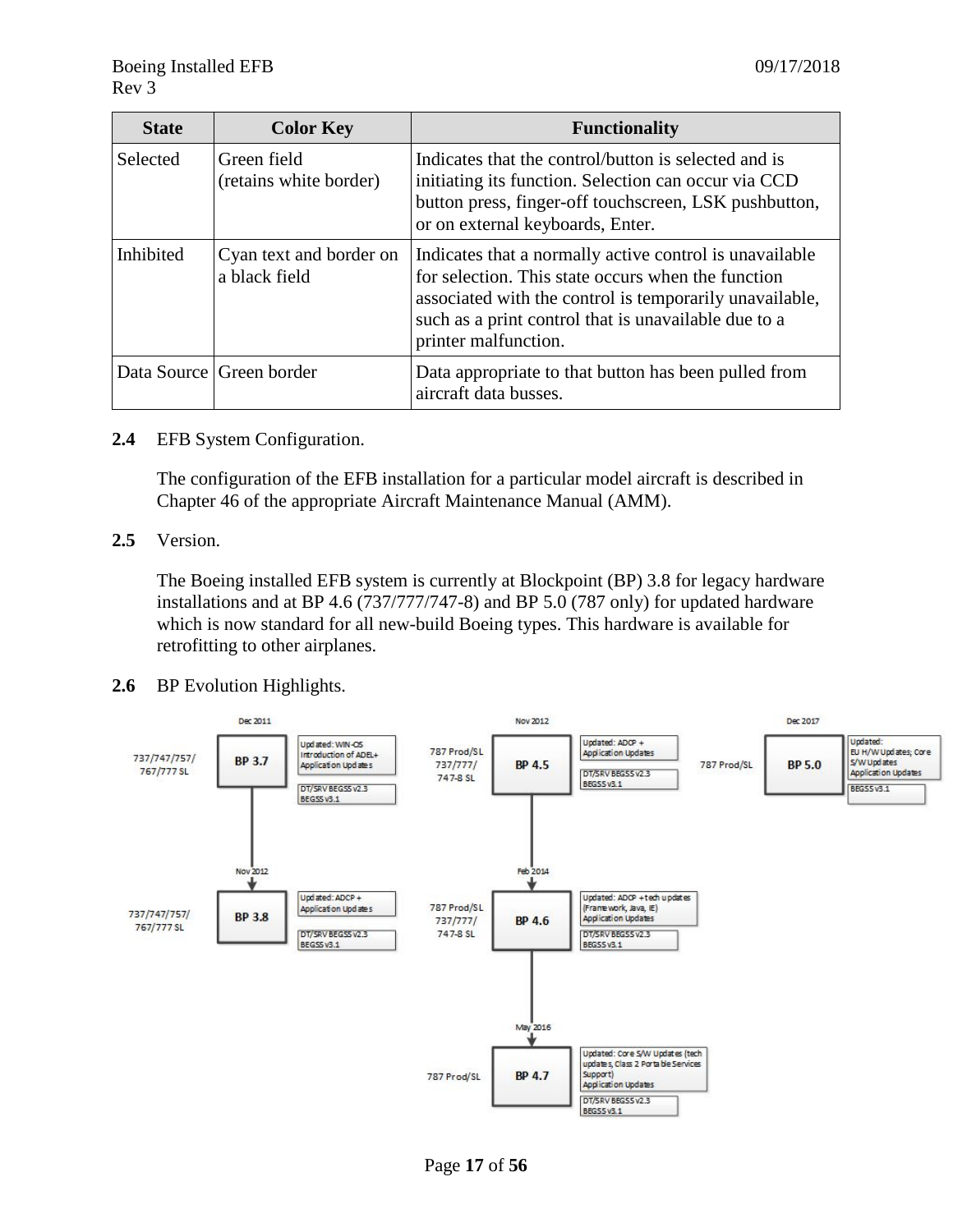**2.7** Components.

Please see Appendix C, List of BP 3 Evaluated Loadable Software Parts, Appendix D, List of BP 4 Evaluated Loadable Software Parts, and Appendix E, List of BP 4 Evaluated Loadable Software Parts, for major software components.

**2.8** Operating System and Version.

The EFB is hosted on Windows 2000 (BP 3.8), Windows XP (BP 4.7), and Windows 10 (BP 5.0) for all software applications except the airport moving map display (AMMD).

On BP 3.8 and 4.7, the AMMD application is hosted on Windows for non-787 installations.

For 787 BP 4.7 and BP 5, the AMMD is not hosted on the EFB.

On BP 3.8 and 4.7, a Linux partition resides on each EU and is required for full installed EFB operation. Note that, for BP 5, the Linux partition has been removed. There are no requirements for Linux-hosted certified applications.

**2.9** Portable EFB Wireless Device Integration.

In support of portable EFB wireless devices integration, installed EFB communication interface was enhanced in BP 4.7 to additionally support RESTful interface. Communication service allows portable EFB application to use RESTful interface to message with another application on board the aircraft, to message with a client installed on BEGSS over air/ground communication IP or ACARS links, to send V-speed data to 787 FMF, and to send and receive messages over ACARS communication link.

BP 5 retains the BP 4.7 portable EFB wireless device capabilities.

#### <span id="page-17-0"></span>**3 SOFTWARE APPLICATIONS CONSIDERED UNDER THIS REPORT**

**3.1** Operational Suitability Evaluation.

The FSB evaluation considered the following:

Type A applications:

• Electronic document browser.

Type B applications:

- Onboard performance tool (OPT) (takeoff and landing performance; Weight and Balance (W&B)).
- Terminal charts.
- Electronic logbook (ELB).
- Flight deck entry video system.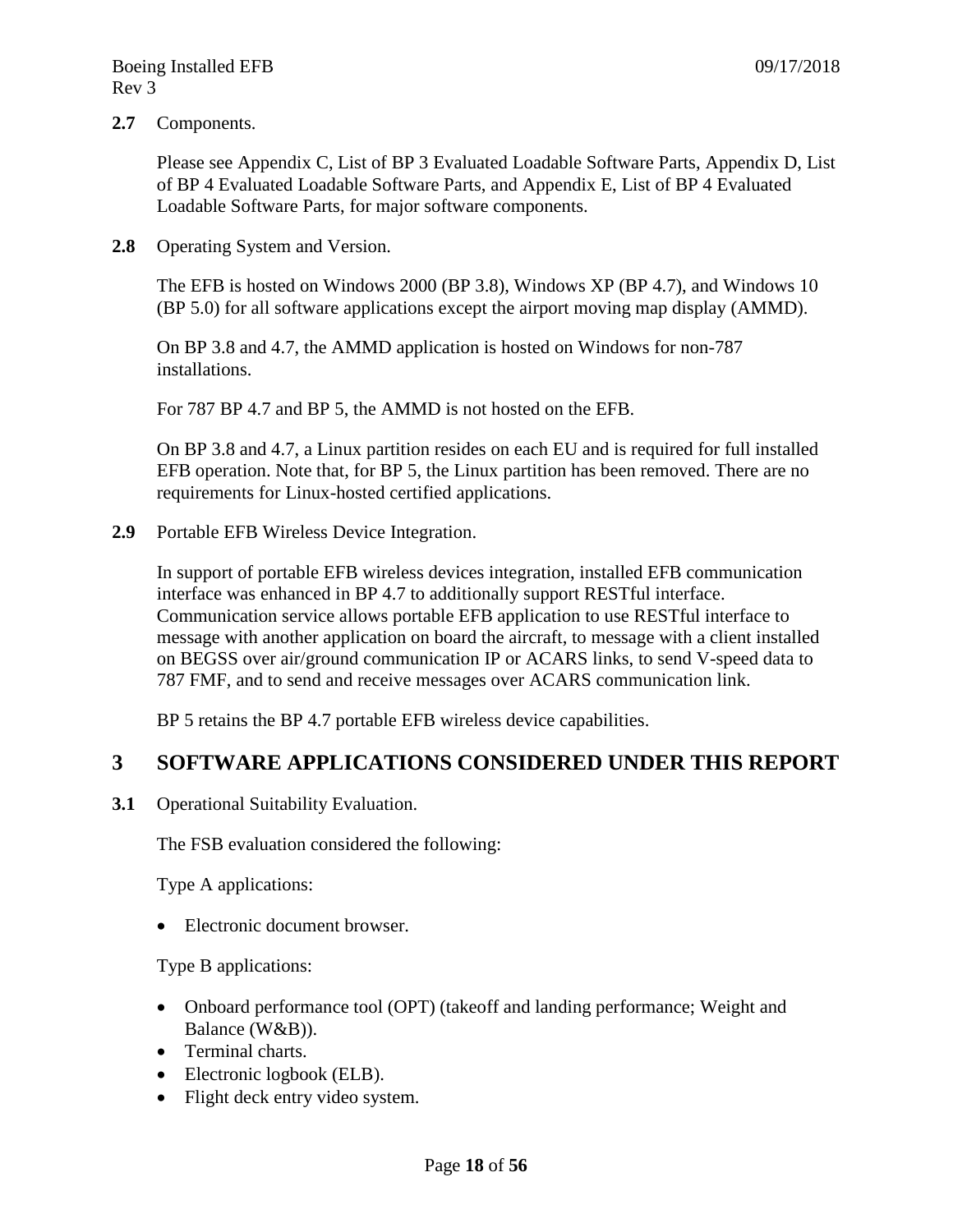- Electronic flight folder (EFF).
- Airport moving map (taxi moving map display).
- **3.2** Application Summaries.

A summary of each application evaluated is below.

#### **3.2.1** Electronic Document Browser (EDB).

The EDB application enables flightcrew to view and search documents in a variety of electronic formats. EDB currently supports PDF, HTML, and XML formats.

Documents intended for viewing on the EDB are uploaded through a Web-based EDB administration tool, which manages configuration settings and effective dates and groups documents into EDB libraries. The administration tool then prepares the libraries for uploading to the aircraft and to a ground viewer application.

Once documents are loaded on the aircraft EFB or ground viewer, users have access to a variety of search and linking tools that provide easy navigation through the flight library. Text and graphics zoom capability and day/night display modes provide readability in a variety of conditions and by individuals with various visual acuities.

Operators are responsible for the content of each document. Boeing provides information on how to prepare documents for seamless operation in each supported format.

With the presence of the optional graphics flight deck printer, text and graphics in EDB documents may be printed. With the presence of the optional text-only flight deck printer, only text in EDB documents may be printed.

#### **3.2.2** OPT.

With operational approval, the EFB performance tool can be used as the primary means of determining runway-specific takeoff and landing performance and for determining W&B information. The takeoff performance feature is active in the default configuration; however, the landing performance feature and the W&B feature are options that must be placed in active service by the operator. For example, an operator may decide to only use the takeoff performance feature. The configuration and policies governing use of the performance tool should be set by the operator Flight Operations department under the guidance of a qualified performance engineer.

For takeoff, the operator can decide if one or both EFBs will be used to calculate performance. When takeoff data is calculated independently on both EFBs, calculation differences may occur due to inconsistent input between the two sides. In this scenario, the crew should always compare values and resolve any differences or inconsistencies before using the data. The operator must establish a policy for resolving any conflict or uncertainty in the validity of EFB data. If the takeoff data is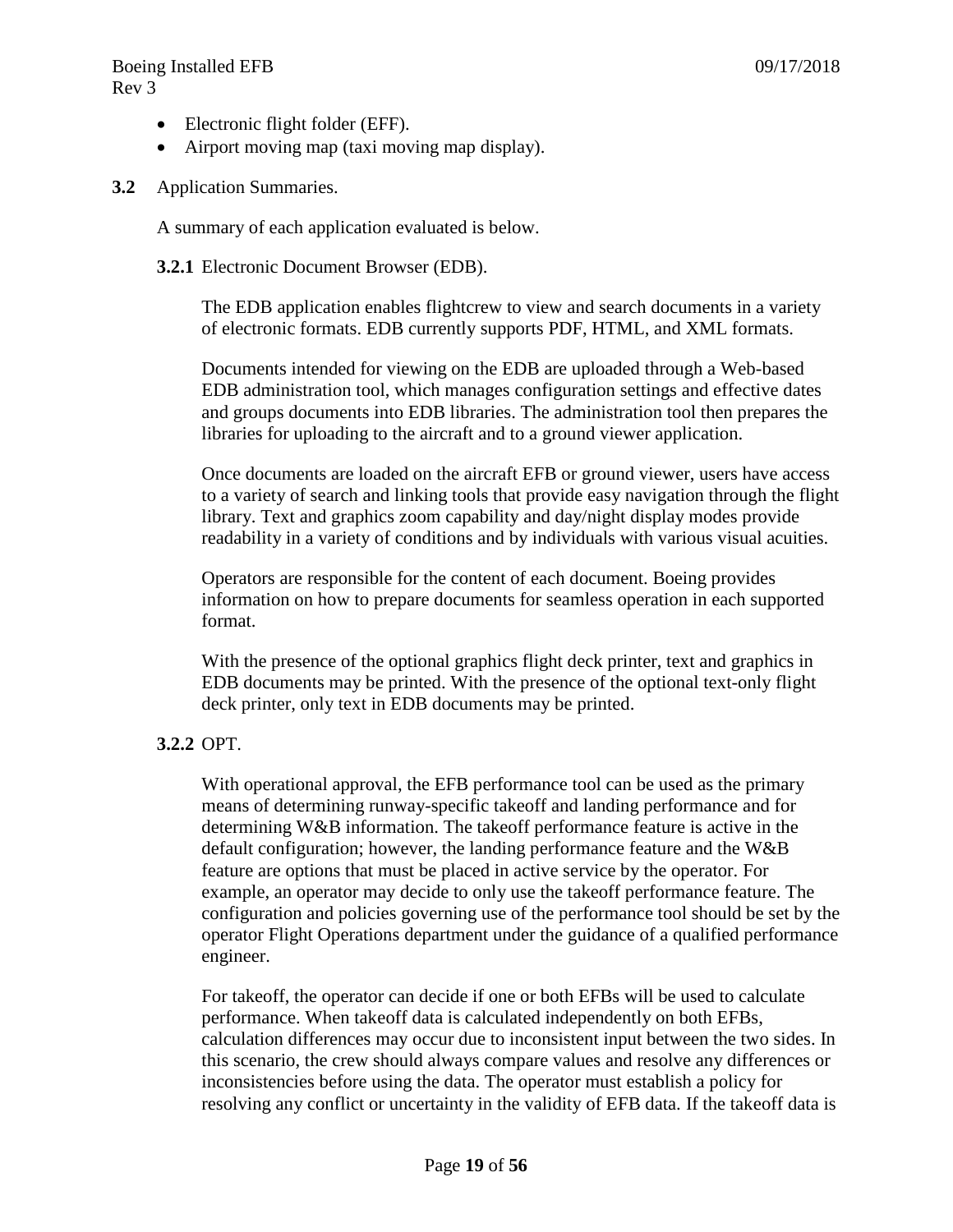calculated by one EFB only, then the crew can use the transfer button on the other DU to view and cross-check the data.

The landing tool can be used to determine landing performance at the destination airport before departure. Landing calculations can also be made in flight (prior to the approach phase) to account for any changes at the destination or for failed equipment that may occur while enroute. To minimize workload and crew distraction, it is viable to recalculate landing distance data only when a significant change in landing conditions occurs.

W&B calculations allow the crew to determine aircraft center of gravity (CG) position. Proper loading data (such as passengers, baggage, cargo, and fuel) input is required for the performance tool to produce accurate CG values for the flight management computer (FMC).

#### **3.2.3** Terminal Charts.

The terminal charts application displays terminal area procedural charts and chart change notices to the pilot. The charts are pre-composed digitally to replicate paper terminal area charts. The terminal charts button on the EFB MAIN MENU page leads to the display of the terminal charts application. ORIGINATION and DESTINATION data are pre-populated within the application after a FLIGHT INIT event. Upon initial selection of the application after a FLIGHT INIT, the ROUTE SETUP screen is displayed. The pilot can check the ORIG and DEST information in the ROUTE SETUP page as well as enter up to four ALTERNATE airports. The pilot can also SEARCH for an airport in the Term Charts database following the entry of any search string.

The main terminal charts page is the CHART CLIP page. The CHART CLIP page borrows from the familiar pilot chart clip metaphor to display pilot selected chart clips for origin, destination, and all alternate airports. For each airport, the main airport chart (10-9, 10-8, etc.) and chart change notices for the airport are pre-selected into the chart clip. The pilot can add or remove individual charts to or from the chart clip through the EDIT CHART CLIP function. The EDIT CHART CLIP function also allows pilots to PREVIEW individual chart content for inclusion into the chart clip. In the EDIT CHART CLIP mode, charts are organized by chart index number and all chart procedures are clearly listed on PROCEDURE ID menu buttons. Charts can also be filtered according to chart type (AIRPORT, INFORMATION, APPROACHES, DEPARTURES, ARRIVALS). When the optional flight deck graphics printer is installed, charts in the CHART CLIP may be printed.

After the pilot populates his or her CHART CLIP with selected charts, the charts can be viewed at any time by selecting the appropriate PROCEDURE ID menu buttons. Once displayed, the zoom feature allows zoom-in or zoom-out, panning using either arrow bezel keys or touchscreen or rotated on the EFB DU. The charts can be viewed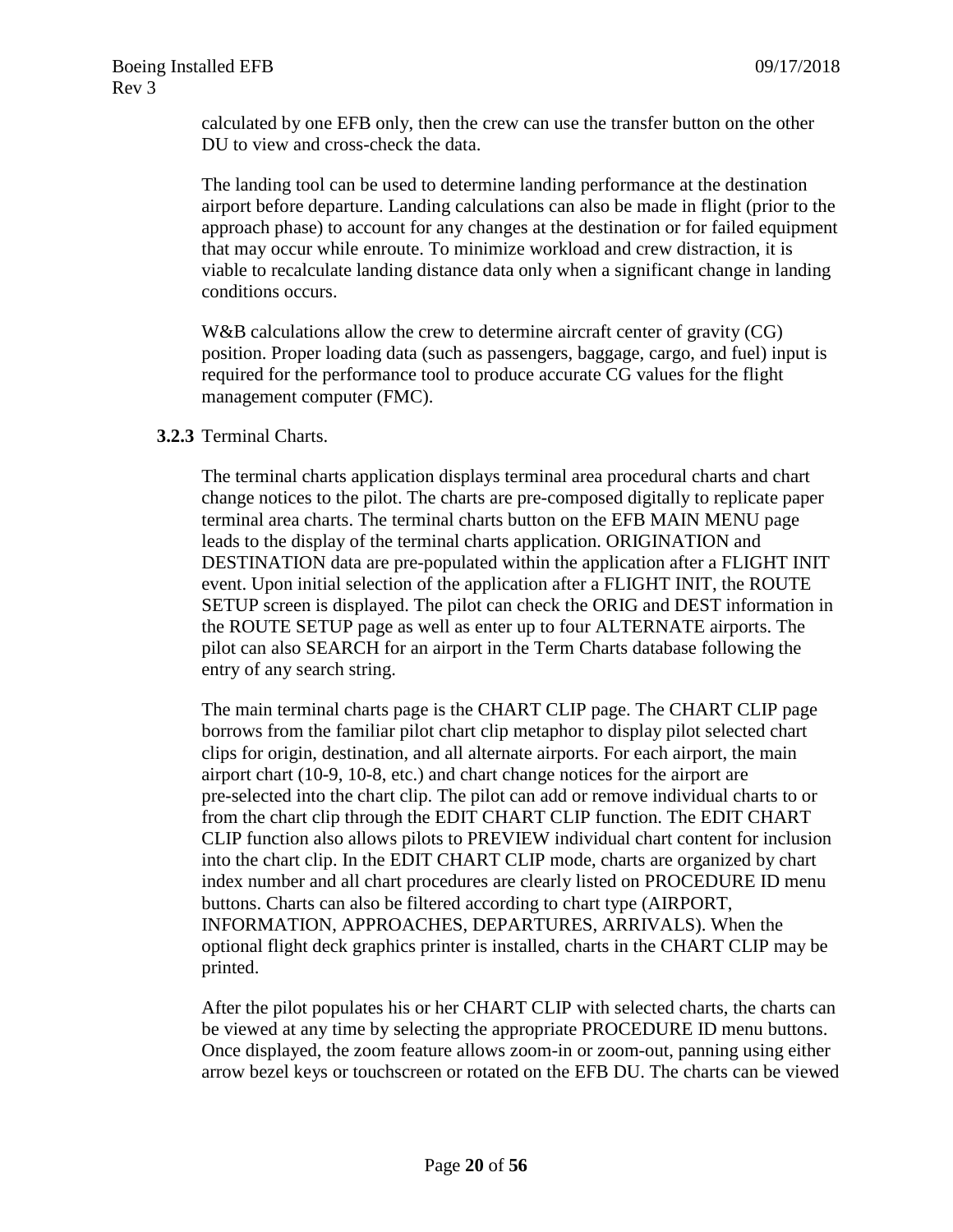in order using the PGUP and PGDN bezel keys. Charts are automatically ordered according to phase of flight.

From the CHART CLIP page, the pilot also has access to an AIRPORT SEARCH page as well as a CHART UTILITIES function that provides NEAREST AIRPORT information based on Global Positioning System (GPS) position data, as well as a CHART CLIP sharing function that allows one pilot to select the manually composed CHART CLIP data for origin, destination, and alternate airports from the offside EFB. For instance, the second in command (SIC) can manually pre-populate chart clips for the to-be-briefed airports, and the pilot in command (PIC) can then review the SIC's chart clips and automatically populate the chart clips on his/her own EFB based on the SIC's chart selection. If terminal charts are installed on the EFB, the application can make airport diagram data (airport 10-9 or equivalent) available with a single button press from the airport map application.

#### **3.2.4** ELB.

The ELB system replaces a variety of current paper logbooks by providing the logbook user community a variety of interfaces for accessing and manipulating logbook data. Data entered at any point within the ELB system will automatically be sent to other points to ensure users are accessing near real-time information. The user community served by the ELB system includes flightcrew, cabin crew, line maintenance, maintenance control, dispatch, and other back office personnel.

ELB uses an onboard logbook database that is synchronized with an ELB fleet database containing data for multiple tail numbers. The fleet database is hosted as part of the MyBoeingFleet.com service which provides wide access from across the operator enterprise and provides key links to complementary maintenance services such as Aircraft Health Management (AHM) and associated maintenance documentation.

The ELB workflow is based on the activities surrounding flight operations recordkeeping, aircraft discrepancy reporting, corrective maintenance actions, and other maintenance activity. The workflow covers various logbook user communities and their inputs to the logbook dataset. It also shows certain data types that initiate a chain of events and/or logbook data creation. The workflow in all cases ultimately leads up to a set of maintenance actions, which are followed by the maintenance release of the aircraft.

The EFB logbook application is intended for use by flightcrew and as a backup for data entry by maintenance. It provides the primary functions of flight log data entry, technical logbook defect entry, and review of logbook history.

An EFB logbook home page will summarize for the flightcrew the state of the logbook, including current flight information. Current flight data will be maintained by the ELB application, with flightcrew creation capability.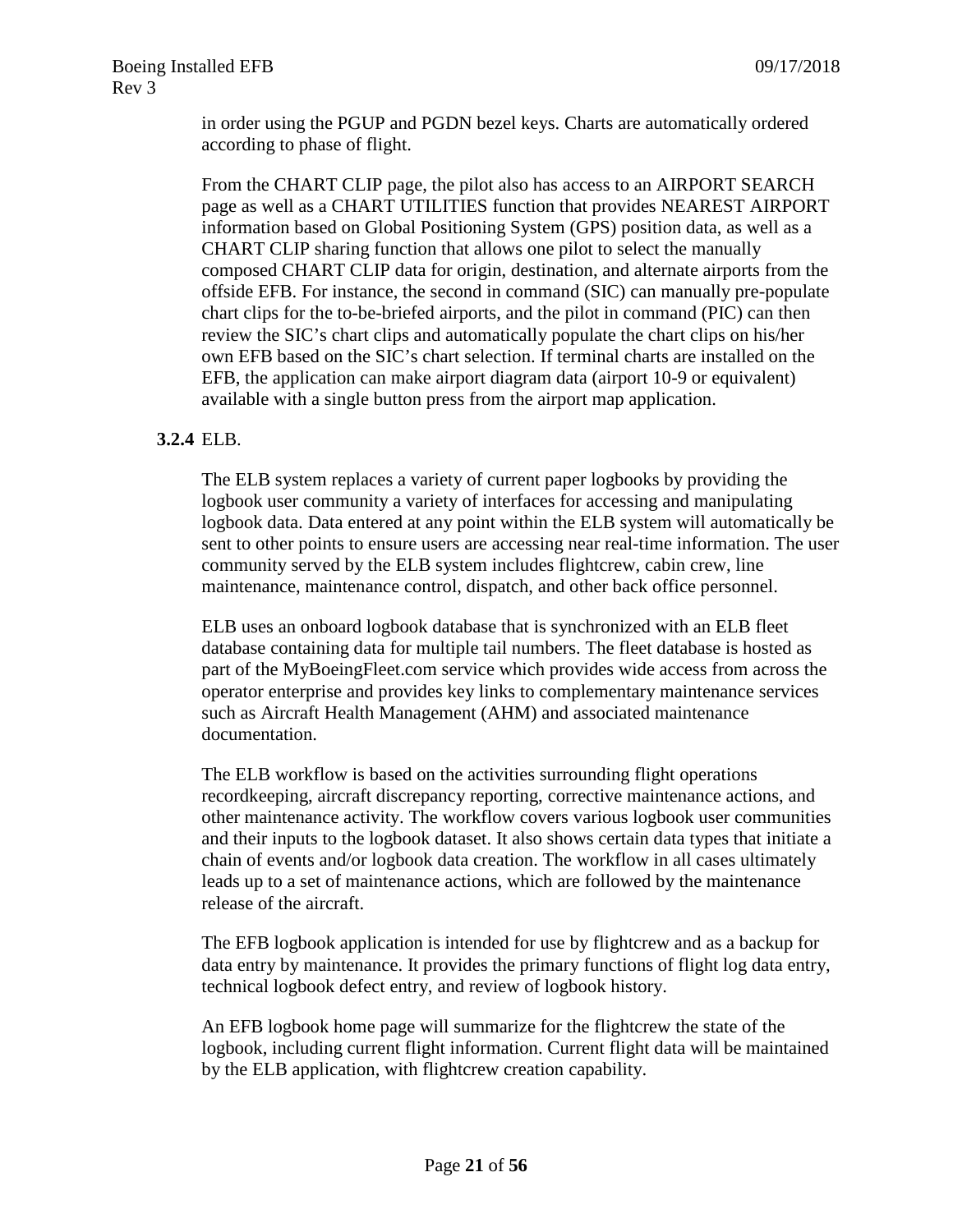A history page will provide a running record of entries made into the logbook database. The list of historical items can be sorted, filtered & searched based on user inputs.

A graphical fault finder will be provided as means to locate and report flightcrew observed faults. A fault database search and filter function will be provided to allow flightcrew a text-based search capability to complement the primary graphical search. A preset fault database filter to view only engine indicating and crew alerting system (EICAS) messages will be provided. Fault data located through the use of fault finders will be inserted into the ELB standard fault reporting form where additional fault data (phase of flight, various fault attributes, flightcrew comments) can be added.

#### **3.2.5** Flight Deck Entry Video System.

The flight deck door is closed and locked during preflight preparations and remains locked until post-flight (the aircraft has been shut down and is secured at the gate). The video display is used to verify the identity of persons requesting flight deck access while the flight deck door is locked.

#### **3.2.6** EFF.

The EFF application is developed in order to replace today's day-of-flight paper briefing processes; to reduce pilot workloads; and to provide efficiencies in the data delivery, pilot workflow, flight progress monitoring and logging, air-ground communications, and recordkeeping. EFF guides the flightcrew through the whole mission, from briefing to post-flight. EFF is a Type B application, as defined in the current edition of AC 120-76.

EFF runs as a hosted version on the EFB and a ground version. There is also a BEGSS-hosted EFF application to manage the interface between the operator's back office systems and the pilots' application. EFF provides information to the pilot in the form of flight folders that can contain the following topics: the flight plan, weather information, Notice to Airmen (NOTAM) information, loadsheet information, and Notification to Captain (NOTOC).

#### **3.2.7** Airport Moving Map.

This section does not apply to 787 BP 4.7 or 787 BP 5 because the AMMD application is not hosted on the EFB.

For non-787 installations, there are two versions of the airport moving map application. Both versions are certified.

One version operates on the certified partition of the EFB. The other operates on the Operationally Approved Software (OAS) partition and was certified as an incomplete system under TSO-C165 using the provisions of the current edition of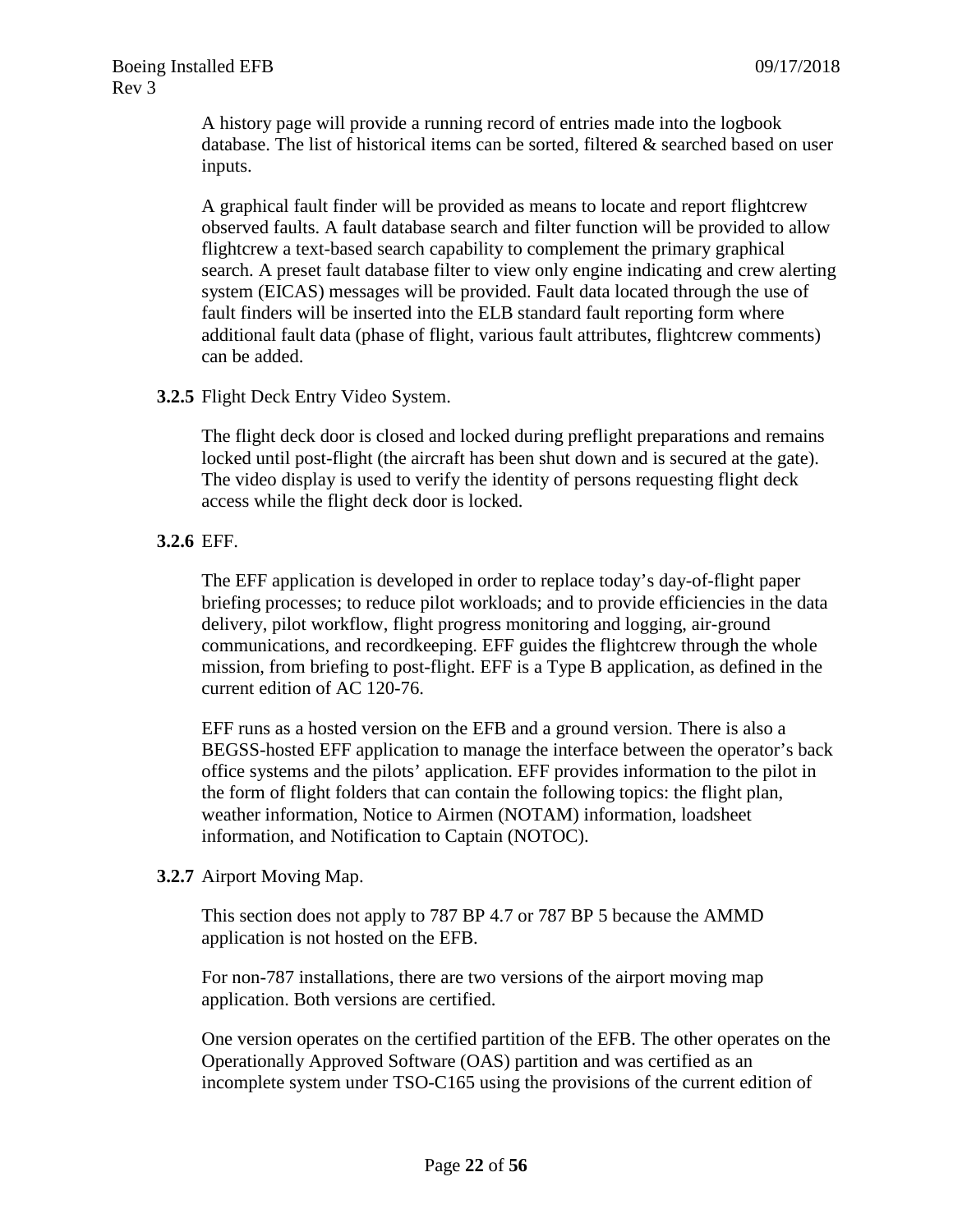AC 20-159, Air Carrier Internal Evaluation Programs. Both versions of the application are functionally equivalent.

Only one version of this application will be installed on a single aircraft. The version installed can be identified from Appendices C, D, and E attached to this report.

#### **3.2.8** Airport Map Intended Use.

Crews must use existing normal taxi procedures and visual observation of external references as the primary means of taxi navigation. The airport map is intended as a supplemental flightcrew aid to provide increased positional awareness to support taxi planning and assist in monitoring taxi progress and orientation. This capability must incorporate, or be supplemented by, applicable operational information from electronic or paper airport diagrams and any applicable NOTAMs. Reference to an airport diagram and NOTAMs provides the pilot with information (e.g., radio frequency change points, taxiway weight restrictions) relevant to own-ship operation on the airport movement areas.

Runway, taxiway, ramp, concourse, and gate identifiers on the airport map aid the flightcrew to do either of the following:

- Cross-check the air traffic control (ATC)-cleared taxi route using external visual references.
- Ascertain an appropriate taxi route to the runway, ramp, or the terminal in the absence of specific taxi instructions.

The airport moving map function is **not** intended to replace outside visual references, the required paper or digital airport diagrams (10-9s, etc.), or provide taxi navigation guidance. Specifically, the AMM capability is **not** intended to enable:

- A pilot to establish the own-ship position or orientation on the airport solely by reference to the airport map.
- Taxi operations without adequate external visual references (poor weather or low visibility).
- Taxi operations below normal approved weather minima.
- Initiation or termination of a turn or stop by reference to the depicted own-ship position on the airport map.

#### **3.2.9** On-Ground.

Crews must use normal taxi procedures and use direct visual observation out the cockpit window as the primary taxi navigation reference for planning and initiating turns and required stops and so on. During AMMD use, the flightcrew are expected to detect any significant difference in displayed and actual own-ship position by cross-checking displayed position with outside visual references, such as signage and geometry. The AMMD enhances own-ship position awareness and can be used by the crew to: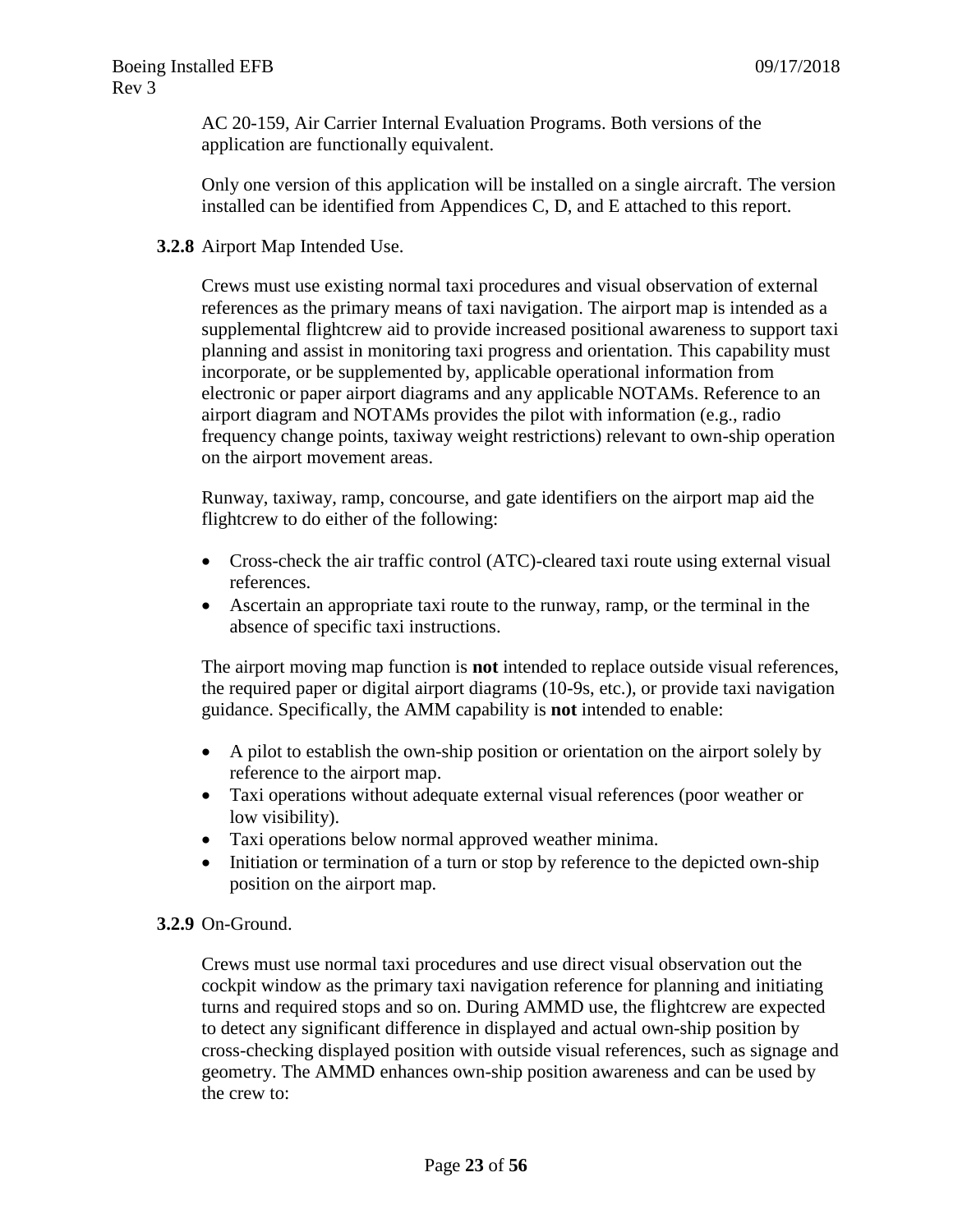- Aid taxi planning per the ATC assigned route.
- Monitor taxi progress and direction.
- Cross-check present position, upcoming turns, and required stops (pilot not taxiing).

**3.2.10** In-Flight.

The pilot briefing the approach and landing should review the airport diagrams (e.g., 10-8, 10-9) and then display the airport map as a visual aid to discuss runway exit planning, runway length, width, the probable taxi route, restrictions, and NOTAMs. The other pilot may also display the airport map during the briefing, as required, to gain a mutual understanding of the plan.

## <span id="page-23-0"></span>**4 OPERATIONS MANUAL PROCEDURES FOR USE OF EFB**

**4.1** Normal Procedures.

Depending on the software applications installed, the use of the EFB is likely to result in normal EFB operating procedures being integrated into standard operating procedures (SOP) for the aircraft. Normal EFB operating procedures for each software application installed should therefore be described in the applicable aircraft operations manual.

Normal EFB operating procedures should contain guidance on the intended use of each software application together with limitations and prohibitions on their use.

Where software applications that impact safety-critical areas of operation, such as aircraft performance and terminal charts are installed, normal EFB procedures should address the need for careful confirmation of its applicability and the cross-checking by both pilots of the data being used.

The operations manual should establish precedence where alternative sources of information are available from other aircraft systems (e.g., performance data from the FMC).

**4.2** Non-Normal and Emergency Procedures.

There are no non-normal or emergency procedures arising from EFB malfunction.

**4.3** Alternate Procedures (MEL).

Where alternate operations procedures (O) are required by the MEL for dispatch with EFB partially or completely inoperative, such procedures must be established in advance and described in either the MMEL or the operator's MEL.

Where an aircraft performance application is installed, any alternate procedure must establish an equivalent level of safety for the cross-checking of data input and output.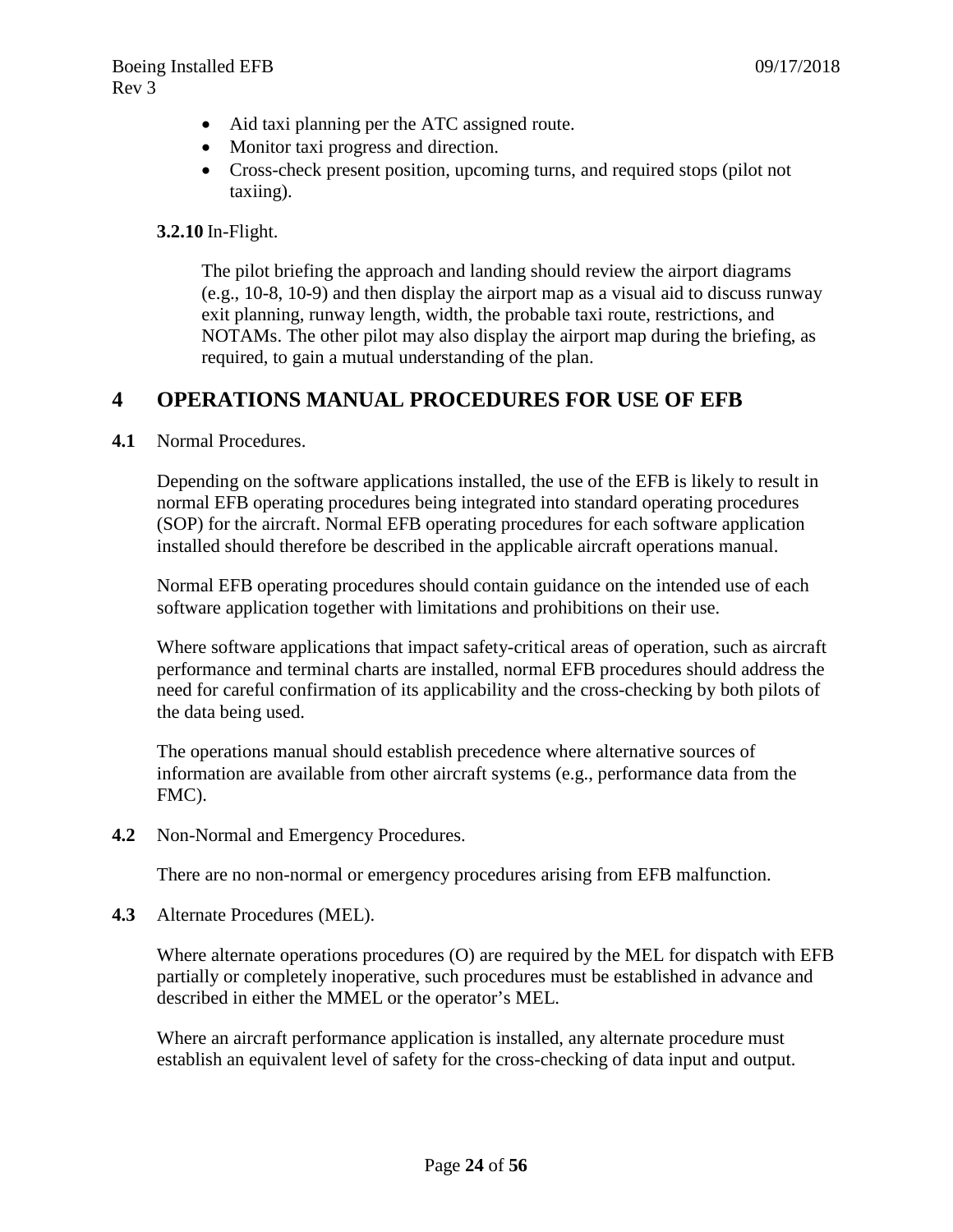Where a terminal charts application is installed, an alternate procedure must ensure that each pilot, whilst seated at their station, retains independent and direct access to charts for the departure, destination, and alternate destination airfields.

**4.4** Suitable EFB Procedures.

The Jeppesen Electronic Flight Bag Pilot User's Guide has been evaluated by the FAA and found to be suitable to form the basis of a technical description of the device, initial pilot training, and for the establishment of operational procedures for EFB use.

#### <span id="page-24-0"></span>**5 EFB DATA REVISION PROCESS**

An acceptable data revision process is to use the data distribution and management system established by Boeing and Jeppesen. Data will be loaded to the EFB via an ARINC 615 data loader, an approved maintenance laptop, or via a TWLU using procedures included in the AMM.

Where physical media is used to load software parts on a data loader, especially if widely known types of physical media are used (such as Universal Serial Bus (USB) drives), then the operator should use technologies and/or procedures to assure that unauthorized content cannot enter the EFB system through these media.

The currency of the EFB database is required to be checked by the flightcrew during preflight checks.

#### <span id="page-24-1"></span>**6 SPECIFICATIONS FOR TRAINING**

#### **6.1** General.

**6.1.1** Assumptions Regarding Flightcrew Previous Experience.

Training for the use of the EFB is not intended to provide basic competence in areas such as aircraft performance, etc. The provisions of paragraph 6 of this report, therefore, apply to training programs for flightcrew who have experience on multi-engine turbojet/turboprop aircraft operated under part 121 or similar and who may be expected to have basic competence in the functions addressed by the software applications installed. For flightcrew not having this experience, additional requirements may be appropriate as determined by the operator's POI.

**6.1.2** Programs Crediting Previous EFB Experience.

Previous EFB experience may be considered in determining the length and content of training. For example, previous experience of an aircraft performance application hosted on a portable EFB and using similar software may be considered in determining training on an installed EFB. POIs may approve programs for operators initially introducing a new EFB system where such programs are consistent with programs previously approved. The Aircraft Evaluation Group (AEG) should be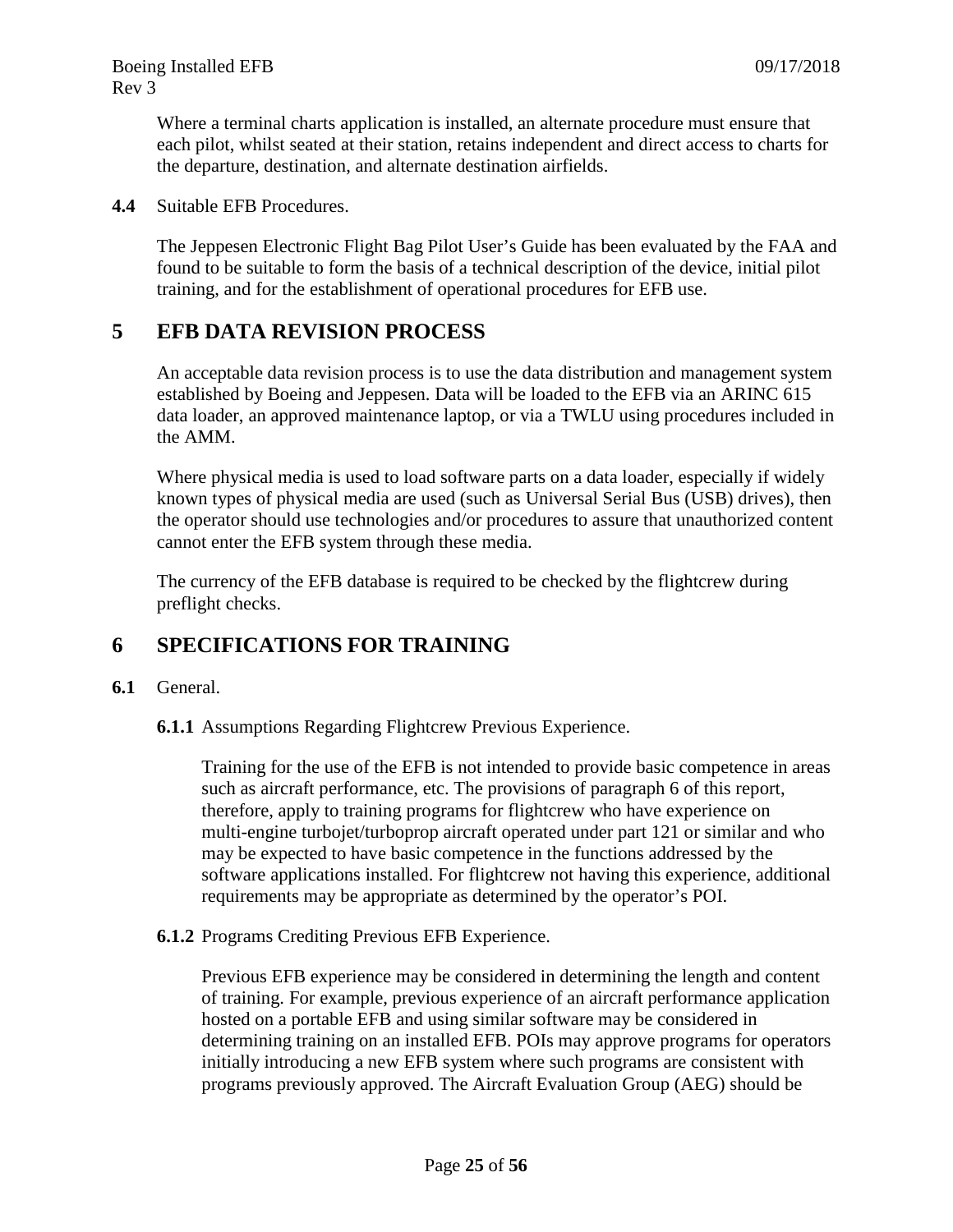consulted for information regarding previously approved programs or programs considering previous EFB experience.

#### **6.2** Initial EFB Training.

#### **6.2.1** General.

Initial EFB training should be accomplished as specified by this OSR, Appendix B. Initial EFB training may consist of both ground and flight training. An operator may use many methods for EFB ground training, including classroom instruction, pictures, videotape, ground training devices, CBT, and static aircraft training. Ground training for EFB use lends itself particularly to CBT.

#### **6.2.2** Areas of Emphasis.

- The intended use of each software application together with limitations and prohibitions on their use must be emphasized.
- The need to avoid fixation on the AMMD during taxi operations must be emphasized during both CBT and flight training (if applicable).
- If an aircraft performance application is installed, proper cross-checking of data input and output must be emphasized.
- If a terminal chart application is installed, proper verification of the applicability of the information being used must be emphasized.
- Failure of component(s) of the EFB should be addressed.

#### **6.2.3** Suitable Initial EFB Ground Training.

Jeppesen CBT has been evaluated by the FAA and found to be suitable for initial EFB ground training.

**6.3** Transition Training.

Initial EFB training is required when transition training is being conducted and EFB is installed on the type or variation for which training is being conducted.

**6.4** Differences Training.

Initial EFB training is required when EFB installation requires differences training to be completed.

**6.5** Recurrent Training.

Recurrent training is not normally required for EFB operation provided the functions are used regularly in line operations. Operators are encouraged, however, to include EFB as a component of recurrent training to the extent practical.

In the case of mixed fleet flying or where the EFB is not installed across the fleet, POIs should consider additional recurrent training requirements.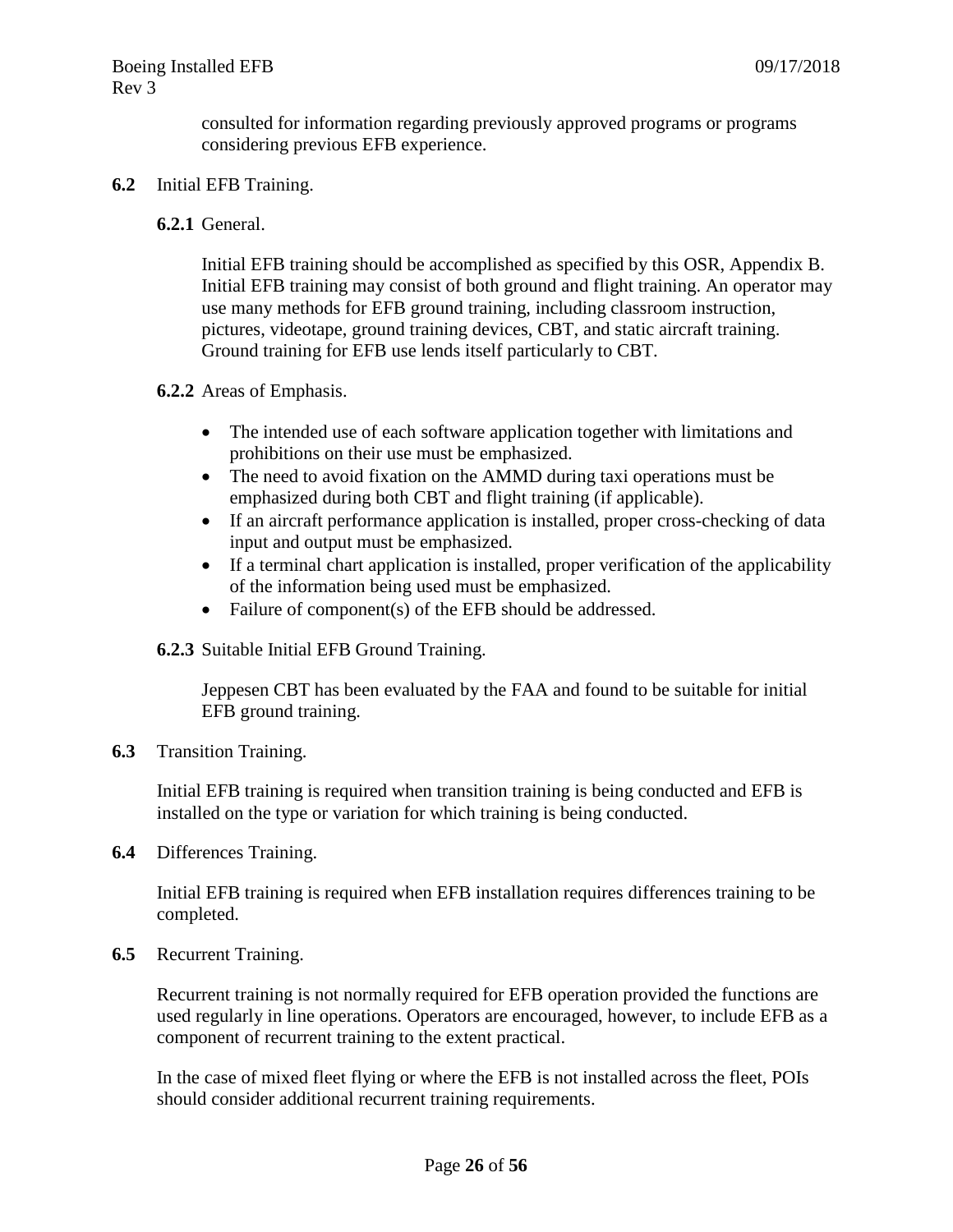**6.6** Full Flight Simulator (FFS) Requirements.

Where EFB use is an integral part of SOPs, POIs must consider the suitability of the FFS when granting an operator approval.

## <span id="page-26-0"></span>**7 SPECIFICATIONS FOR CHECKING**

**7.1** General.

Appropriate knowledge of EFB and competence in its use should be checked following any EFB training.

#### **7.1.1** Areas of Emphasis.

The following should be addressed during checks as appropriate:

- Proficiency in the use of each EFB application installed should be demonstrated.
- Proper outside visual scan without prolonged fixation on EFB operation should be demonstrated.
- Proper selection and use of EFB displays should be demonstrated, particularly during taxi operations.
- Where an aircraft performance application is installed, proper cross-checking of data input and output should be demonstrated.
- Where a terminal chart application is installed, a proper use of the chart clip function should be demonstrated.
- Failure of component(s) of the EFB should be addressed.
- **7.2** Check Following Initial EFB Ground Training.

The check conducted following initial EFB ground training may be accomplished as an automated component of EFB CBT.

**7.3** Proficiency Check.

Following initial, transition, upgrade, recurrent, or differences training and where EFB use is an integral part of SOPs for the type or variation, proficiency in the use of the EFB should be assessed in the appropriate areas.

**7.4** Operator Proficiency Check.

Pertinent regulations require that flightcrew demonstrate their competence in carrying out normal procedures during the operator proficiency check. Therefore, where EFB use is an integral part of SOPs, proficiency in the use of the EFB should be assessed.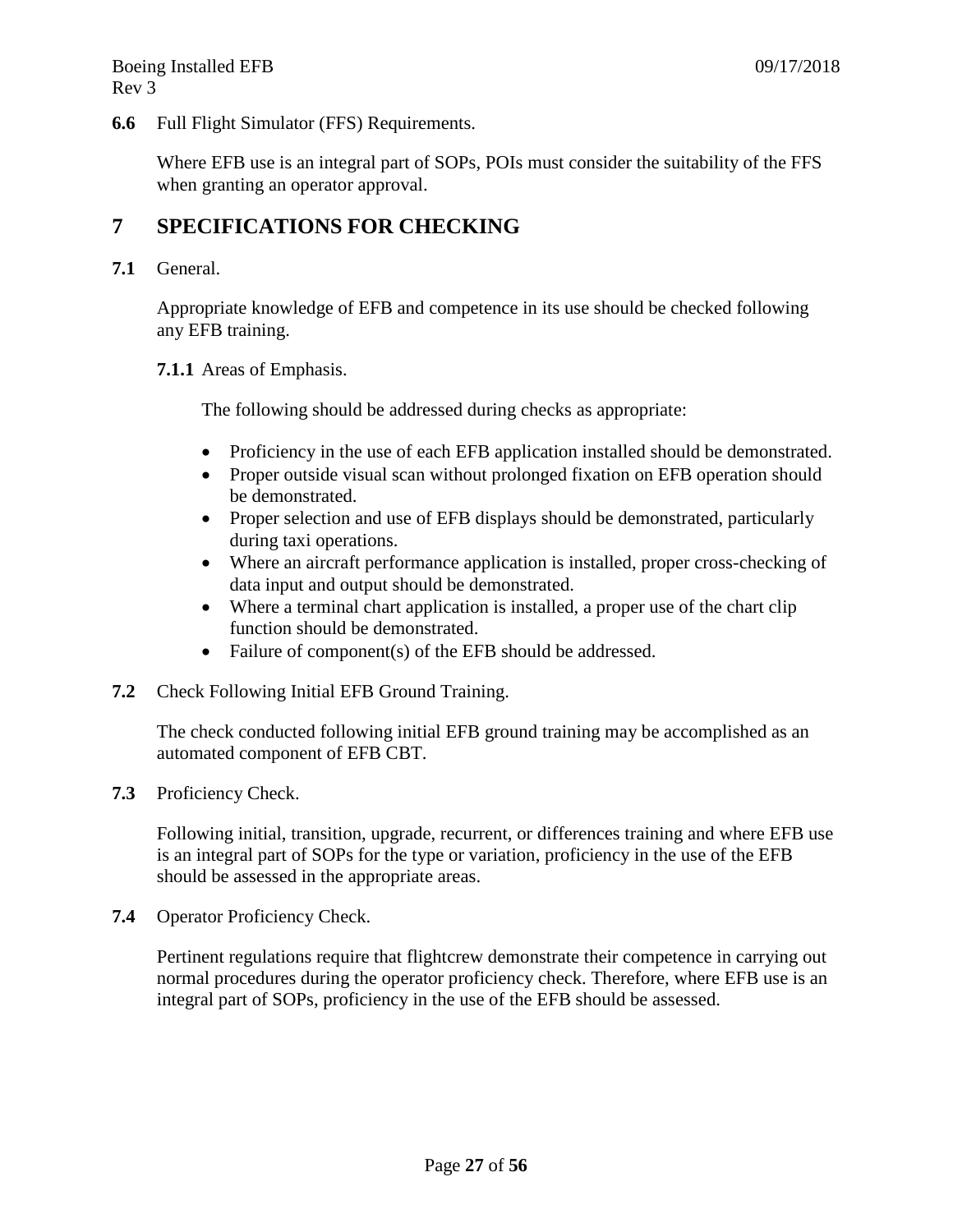#### **7.5** Line Check.

Pertinent regulations require that flightcrew demonstrate their competence in carrying out normal procedures during the line check. Therefore, where EFB use is an integral part of SOPs, proficiency in the use of the EFB should be assessed.

#### <span id="page-27-0"></span>**8 SPECIFICATIONS FOR CURRENCY**

No unique currency provisions apply to the EFB.

#### <span id="page-27-1"></span>**9 APPLICATION OF OPERATIONAL SUITABILITY REPORT**

Relevant parts of this report are effective when the report is approved by the FAA.

#### <span id="page-27-2"></span>**10 ALTERNATE MEANS OF COMPLIANCE**

Alternate means of compliance to the provisions of this report must be approved by the AEG and the operator's FSDO. If alternate compliance is sought, operators will be required to establish that any proposed alternate means provides an equivalent level of safety to the provisions of the current edition of AC 120-76 and this OSR. Analysis, demonstrations, proof of concept testing, differences documentation, or other evidence may be required.

#### <span id="page-27-3"></span>**11 MISCELLANEOUS**

#### **11.1** The Role of the EFB Administrator.

The operator should appoint a person or persons to the role of EFB Administrator. The EFB Administrator is responsible for hardware and software configuration management and for ensuring, in particular, that no unauthorized software is installed. The EFB Administrator is also responsible for ensuring that only a valid version of the application software and current data packages are installed on the EFB system.

The EFB Administrator should have received detailed training in both the ground systems hardware and the software applications used to configure the EFB.

Administration procedures for the configuration of the EFB system, its updating, operational feedback, quality assurance functions, and software configuration control should be established by the operator and documented.

**11.2** Configuration of an Aircraft Performance Application.

It is a requirement that any performance application, if installed, must be configured so that it operates in compliance with the Airplane Flight Manual (AFM) and relevant parts of 14 CFR.

The person responsible for configuration of the performance application should have completed training in performance requirements to an advanced standard of competence.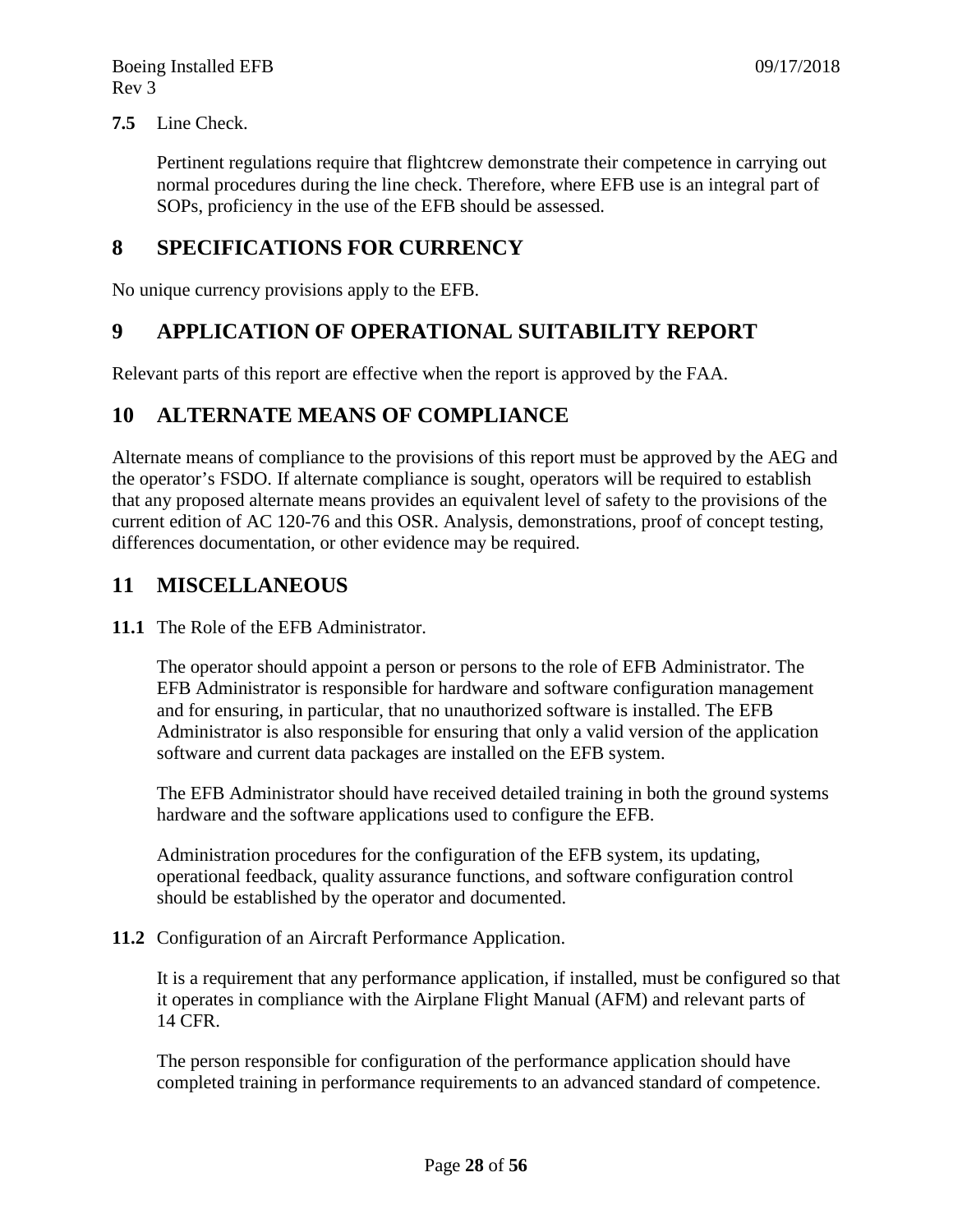FSDOs should consider seeking a compliance statement from operators in relation to the configuration and customization of any aircraft performance application installed.

#### **11.3** EFB Button Layout.

When an operator has Boeing EFBs on more than one model of aircraft, the layout of the application buttons should be the same on all models and types of EFB.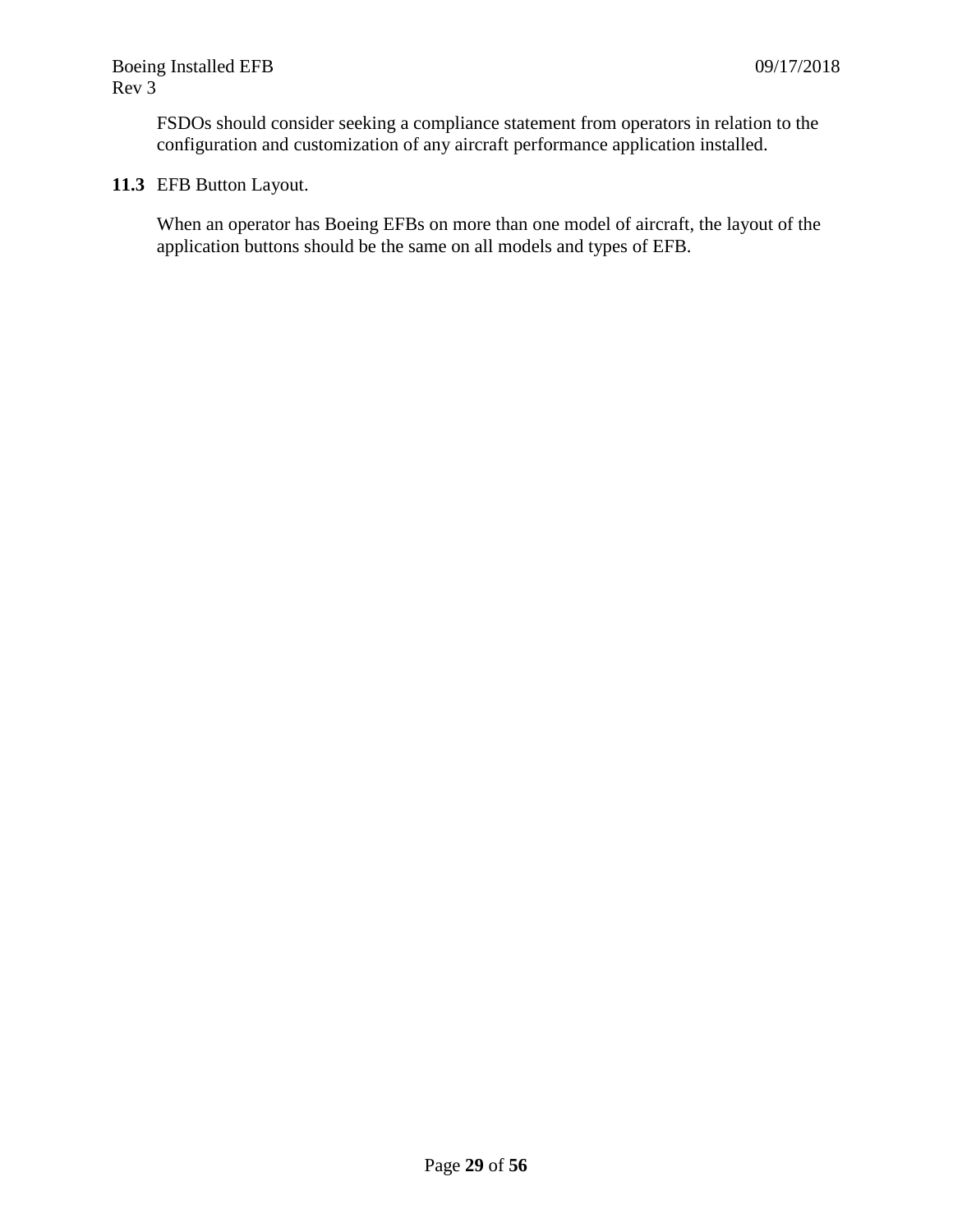## <span id="page-29-0"></span>**APPENDIX A. LIST OF REQUIRED DOCUMENTS FOR OPERATIONAL APPROVAL**

Applicants will need to develop the following documents to support their operational approval application:

- 1) Flightcrew Operations Manual (FCOM).
- 2) Flightcrew Training Manual.
- 3) Operator minimum equipment list (MEL)/dispatch deviation guide (DDG).
- 4) Training syllabus and training courseware for:
	- a) Flightcrew.
	- b) Electronic Flight Bag (EFB) Administrator and ground support personnel.
	- c) Maintenance.
- 5) Software:
	- a) Data revision process.
	- b) Configuration control process.
	- c) Quality control and quality assurance process.
- 6) Maintenance documents (relevant sections for EFB):
	- a) Aircraft Maintenance Manual (AMM) (Chapter 46).
	- b) Fault reporting manual.
	- c) Fault isolation manual.
	- d) Illustrated parts catalogue.
- 7) Maintenance procedures.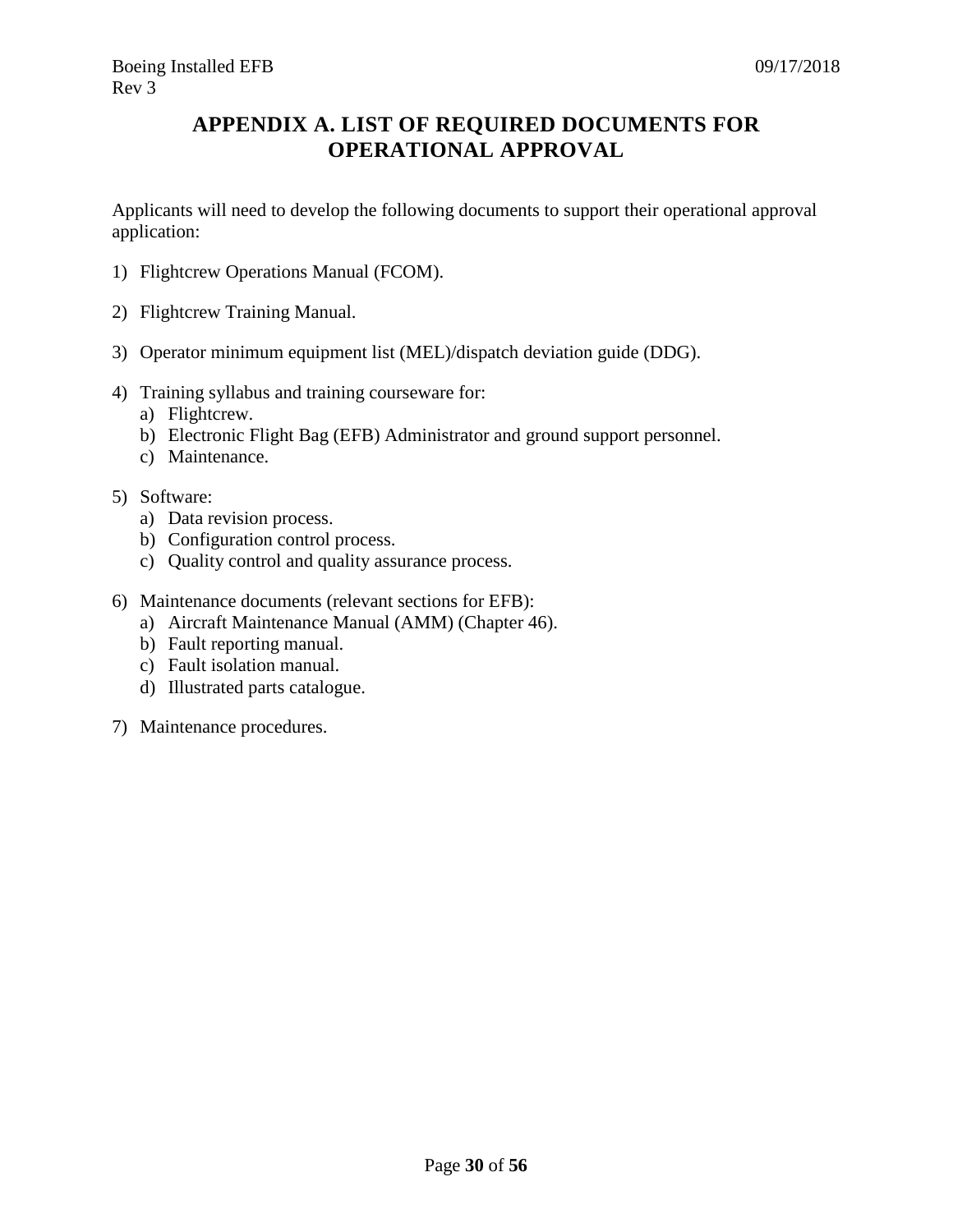## **APPENDIX B. ACCEPTABLE INITIAL EFB TRAINING**

#### <span id="page-30-0"></span>**1. Typical Training Program**

A typical initial Electronic Flight Bag (EFB) training program will consist of ground and flight elements.

Ground training may be accomplished by the Jeppesen computer-based training (CBT) and written material specific to the operator.

Flight training should assume a basic knowledge of the system and the software applications and should concentrate on their practical use. In particular, flight training should address Crew Resource Management (CRM) and other human factors issues associated with the installation of an EFB.

1.1 Ground Training.

The ground training syllabus should consist of the following:

- 1) System architecture overview.
- 2) Display unit (DU) features and use.
- 3) Limitations of the system.
- 4) Restrictions on the use of the system:
	- a) Phases of flight.
	- b) Alternate procedures (minimum equipment list (MEL)).
- 5) Applications as installed:
	- a) Use of each application.
	- b) Restrictions on the use of each application:
		- i) Phases of flight.
		- ii) Alternate procedures (MEL).
	- c) Data input.
	- d) Cross-checking data input and output.
	- e) Use of data output.
- 1.2 Flight Training.

Where a suitably equipped and qualified flight simulation training device (FSTD) is used, the flight training syllabus should be additionally integrated into training.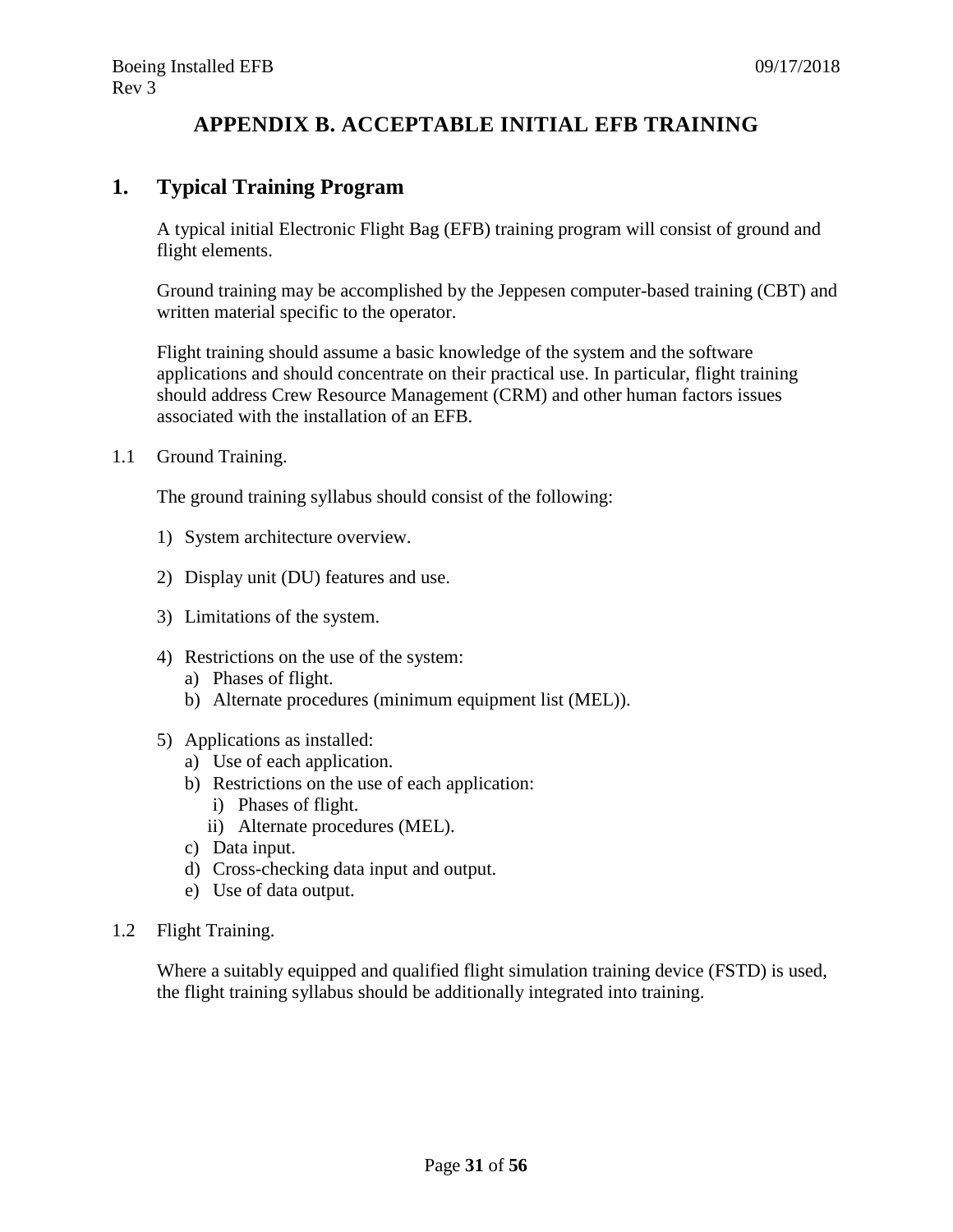The flight training syllabus should consist of the following:

- 1) Practical use of the DU:
	- a) DU controls.
	- b) Data input devices.
- 2) Selection of applications.
- 3) Practical use of applications.
- 4) CRM and human factor considerations:
	- a) Situational awareness.
	- b) Avoidance of fixation.
	- c) Cross-checking data input and output.
- 5) Practical integration of EFB procedures into standard operating procedures (SOP).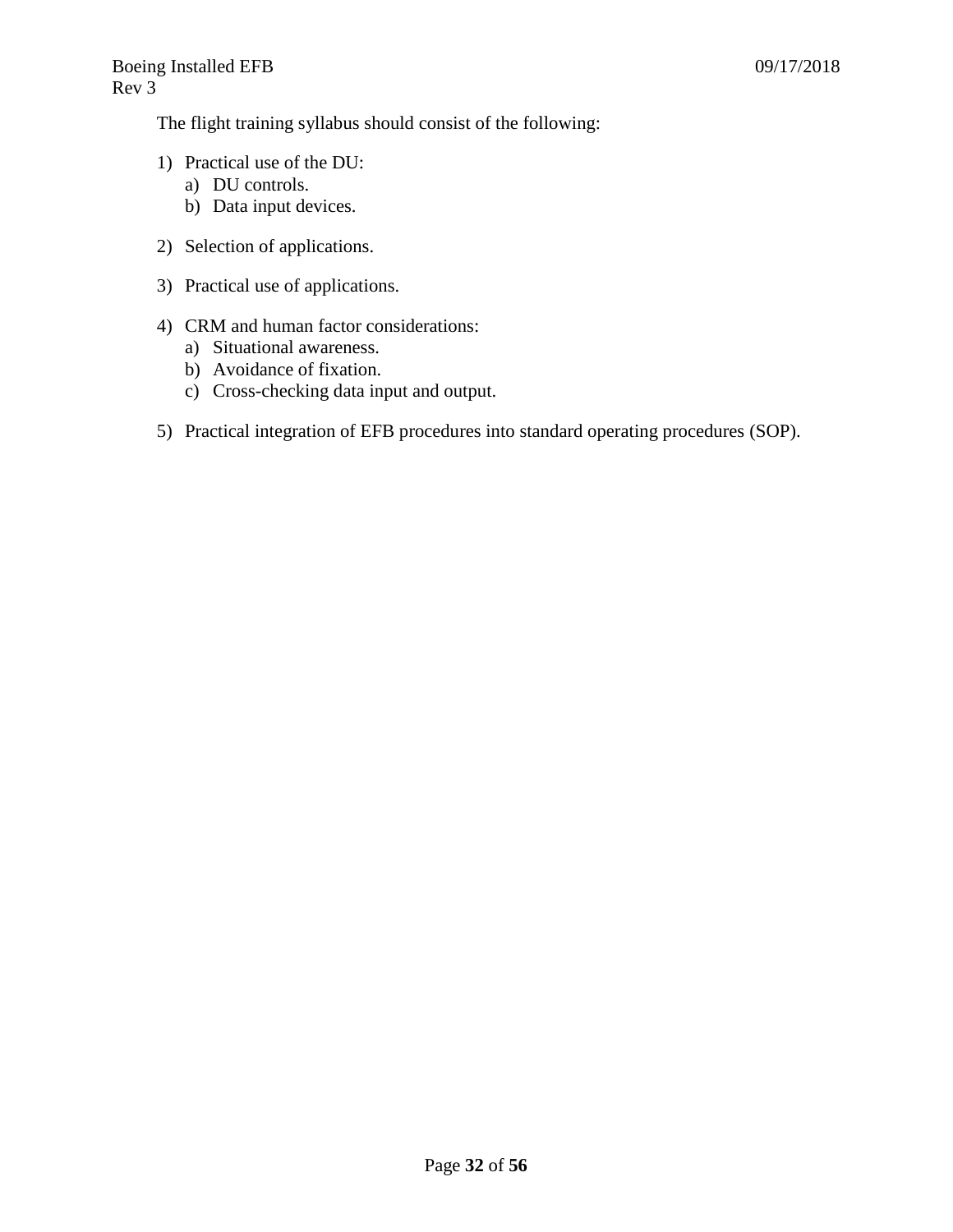## <span id="page-32-0"></span>**APPENDIX C. LIST OF BP 3 EVALUATED LOADABLE SOFTWARE PARTS**

The following parts list applies to the Electronic Flight Bag (EFB) Blockpoint (BP) 3 configuration. See Appendix D for BP 4 loadable parts and Appendix E for BP 5 loadable software parts.

Revision: 31 Date: 09/27/2016

| <b>Part Description</b>                                                                                     | <b>Part Number</b>                    |
|-------------------------------------------------------------------------------------------------------------|---------------------------------------|
| <b>EFB System Core Software</b>                                                                             |                                       |
| <b>DACORE</b>                                                                                               | ACZ53-8500-0475                       |
| <b>ADM</b>                                                                                                  | ACZ57-8600-0450                       |
| Flight_MM                                                                                                   | ACZ56-9363-0450                       |
| APP SYS SUP                                                                                                 | ACZ5A-8568-0450                       |
| <b>WINDOWS OS</b>                                                                                           | BFB34-W2KT-0008                       |
| <b>ADC APPLICATION</b>                                                                                      | BFB51-ADCP-0010                       |
| <b>ADC SUPPLIER CONFIG</b>                                                                                  | <b>BFB50-ADCS-0012</b>                |
| <b>EFB WIRELESS SW</b>                                                                                      | OPT5B-EWCB-0407                       |
| DDM APPLICATION (for DDM 6.0 Jeppesen hosted and Local<br>Edition)                                          | JEP31-DMEP-A012 or<br>JEP41-DMEP-0013 |
| WPM APPLICATION (AIRINC 744 or 744A)                                                                        | BFB4E-WPMA-0012                       |
| WPM CFG AND DRIVERS                                                                                         | <b>BFB47-WPMC-0008</b>                |
| <b>EFB SERVICES</b>                                                                                         | BFB52-ESRV-0006                       |
| <b>Windows Airport Moving Map (Requires Terminal Charts</b><br>Ver. 5.0 or later. See TSOA and AEG letters) |                                       |
| 46 AIRPORT MAP OPS (Ver. 5.1.2)                                                                             | JEP46-AMAP-0004                       |
| <b>46 AIRPORT MAP OSS</b>                                                                                   | JEP41-AMSC-0002                       |
| <b>Performance (OPT)</b>                                                                                    |                                       |
| 46 PERF APP OPS (Ver. 4.27)                                                                                 | <b>BFB46-PRFA-0050</b>                |
| <b>or</b>                                                                                                   |                                       |
| 46 PERF APP OPS (Ver. 4.24)                                                                                 | BFB4E-PRFA-0049                       |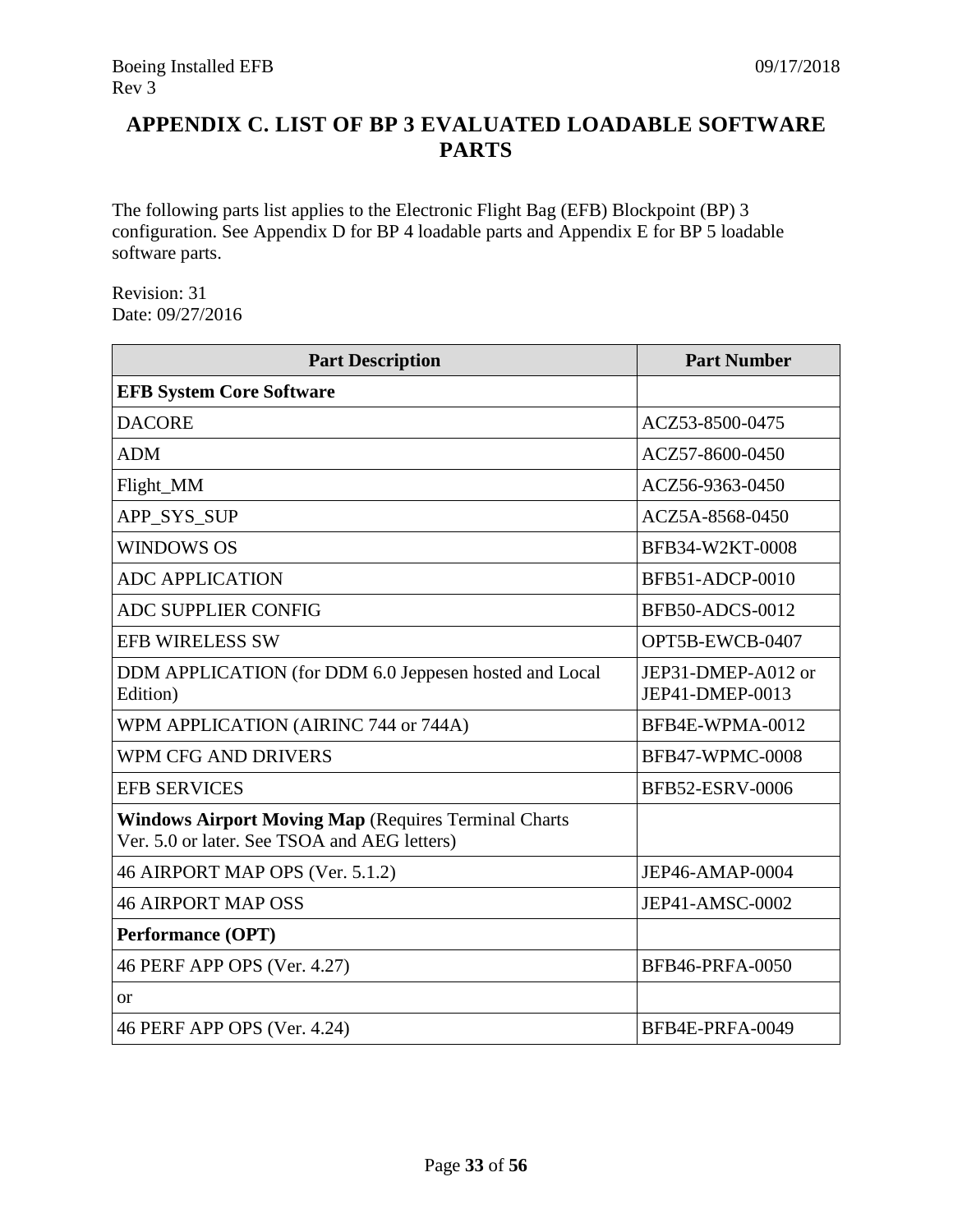| <b>Part Description</b>                              | <b>Part Number</b>     |
|------------------------------------------------------|------------------------|
| <b>EFB Document Browser (EDB)</b>                    |                        |
| 46 EDB APP OPS (Ver. 4.6)                            | OPT55-EDCP-0408        |
| 46 EDB STYLES DB (Ver.4.6)                           | OPT5C-EDCY-0408        |
| <b>or</b>                                            |                        |
| 46 EDB APP OPS (Ver. 4.7)                            | OPT54-EDCP-0409        |
| 46 EDB STYLES DB (Ver. 4.7)                          | OPT5D-EDCY-0409        |
| <b>Terminal Charts</b>                               |                        |
| 46 TERM CHARTS OPS (Application Ver. 5.1)            | JEP54-CHTP-0015        |
| 46 TERM CHARTS OSS (Supplier Config)                 | JEP46-CHCS-0013        |
| <b>Electronic Flight Folder</b>                      |                        |
| 46 EFF APP OPS (Ver. 1.6)                            | OPT49-EFFB-0410        |
| <b>or</b>                                            |                        |
| 46 EFF APP OPS (Ver. 1.5.1)                          | OPT40-EFFB-4091        |
| <b>Flight Deck Entry Video System (AD Aerospace)</b> |                        |
| <b>VIDEO APPLICATION</b>                             | <b>FVU51-EFBV-0003</b> |
| VIDEO SUPP CONFIG                                    | <b>FVU50-SUPC-0101</b> |
| <b>or</b>                                            |                        |
| <b>Flight Deck Entry Video System (Goodrich)</b>     |                        |
| <b>VIDEO APP</b>                                     | ROZ46-V01P-7001        |
| <b>VIDEO SUPPL CONFIG</b>                            | ROZ45-V01S-7001        |
| <b>or</b>                                            |                        |
| <b>VIDEO APP</b>                                     | ROZ37-V01P-C004        |
| <b>VIDEO SUPPL CONFIG</b>                            | ROZ34-V01P-C004        |
| <b>Electronic Logbook (EFB Hosted)</b>               |                        |
| 46 ATL SC (Ver. 1.3.5)<br>USI24-ATLC-E040            |                        |
| 46 ATL ADM (Ver. 1.3.5)                              | USI2A-ATLM-E040        |
| 46 ATL APP OPS (Ver. 1.3.5)                          | USI37-ATLP-E040        |
| <b>or</b>                                            |                        |
| 46 ATL SC (Ver.1.3.0.7)                              | USI25-ATLC-E036        |
| 46 ATL ADM (Ver.1.3.0.7)                             | USI29-ATLM-E043        |
| 46 ATL APP OPS (Ver.1.3.0.7)                         | USI34-ATLP-E043        |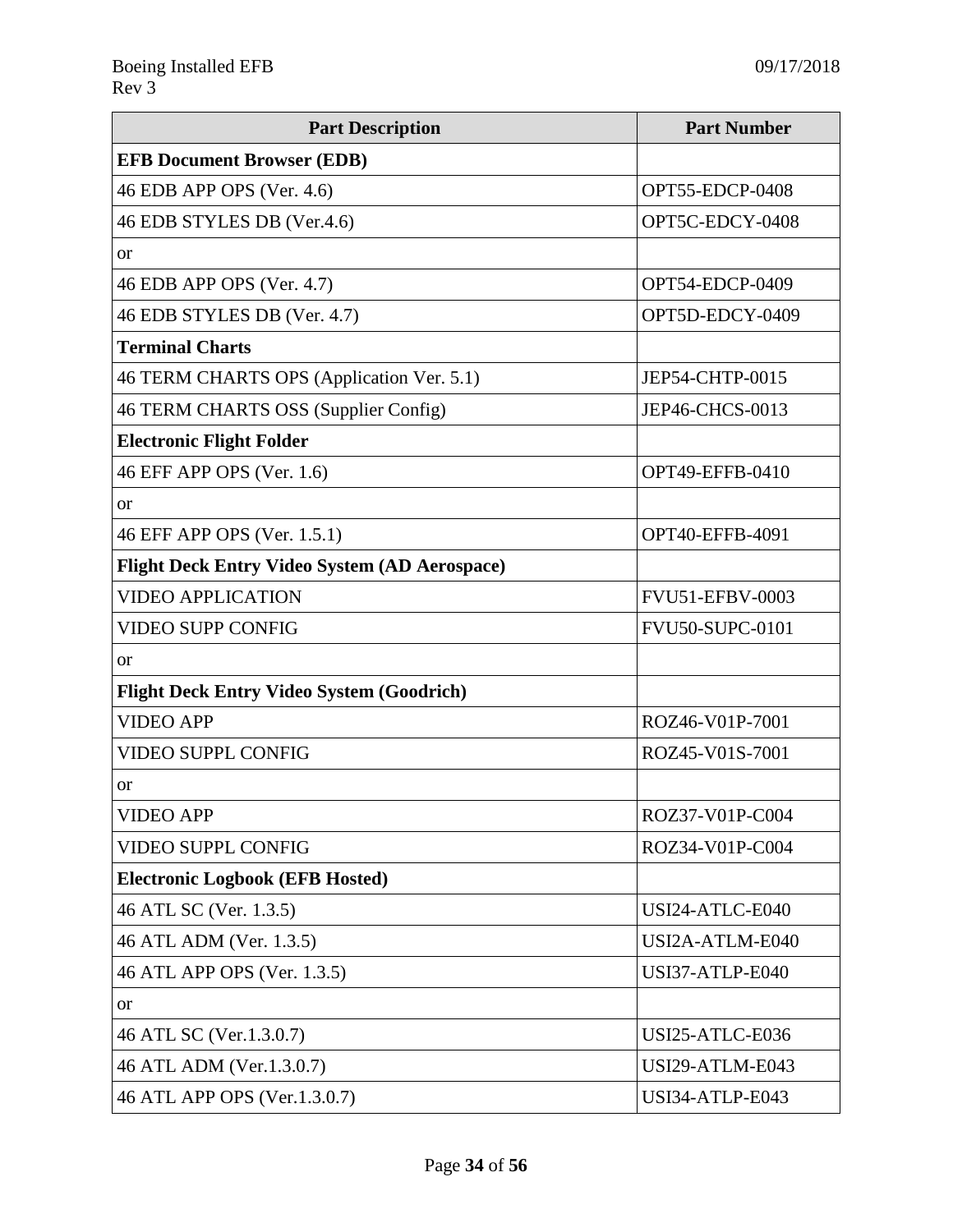| <b>Part Description</b>                                      | <b>Part Number</b>     |
|--------------------------------------------------------------|------------------------|
| <b>or</b>                                                    |                        |
| 46 ATL SC (Ver.1.3.0.8)                                      | USI2D-ATLC-E049        |
| 46 ATL ADM (Ver.1.3.0.8)                                     | USI2E-ATLM-E044        |
| 46 ATL APP OPS (Ver.1.3.0.8)                                 | USI33-ATLP-E044        |
| <b>NETWORK FILE SERVER Configurations</b>                    |                        |
| <b>NO NFS</b>                                                |                        |
| <b>Network File Server (NAT NFS BP 4.0/4.1)</b>              |                        |
| <b>Core Software</b>                                         |                        |
| P <sub>25</sub>                                              |                        |
| NFS-OS                                                       | BFB5C-NFSF-0007        |
| <b>46 NFS NETWORK CTLR</b>                                   | OPT4C-NNCB-0402        |
| P121                                                         |                        |
| <b>NFS FRAMEWORK</b>                                         | TET4E-FMWP-0007        |
| <b>NFS MAINT APP</b>                                         | <b>TET44-MXAP-0005</b> |
| <b>NFS SERVICES</b>                                          | BFB4C-NFSS-0002        |
| <b>46 NFS COMM CTLRS</b>                                     | OPT44-NCCB-0407        |
| <b>Electronic Logbook (NAT NFS Hosted)</b>                   |                        |
| 46 CTL SC (Ver. 1.3.5)                                       | USI2D-ATLC-N042        |
| 46 CTL APP OPS (Ver. 1.3.5)                                  | USI3E-ATLP-N042        |
| <b>or</b>                                                    |                        |
| 46 CTL SC (Ver. 1.3.0.7 or Ver. 1.3.0.8)                     | USI20-ATLC-N038        |
| 46 CTL APP OPS (Ver. 1.3.0.7 or Ver. 1.3.0.8)                | <b>USI33-ATLP-N038</b> |
| <b>or</b>                                                    |                        |
| 46 CTL SC (Ver. 1.3.7)                                       | USI2D-ATLC-N053        |
| 46 CTL APP OPS (Ver. 1.3.7)                                  | USI3E-ATLP-N053        |
| <b>Onboard Network System (TDY ONS BP 4.0) Core Software</b> |                        |
| P <sub>25</sub>                                              |                        |
| 46 NFS Boot OS                                               | BCG26-0000-00Y9        |
| <b>46 NFS SERVER OS</b>                                      | BCG44-0000-0103        |
| <b>46 NFS NETMANAGER APP</b>                                 | BCG4E-0000-0109        |
| 46 NED OPS                                                   | TDY46-7109-4004        |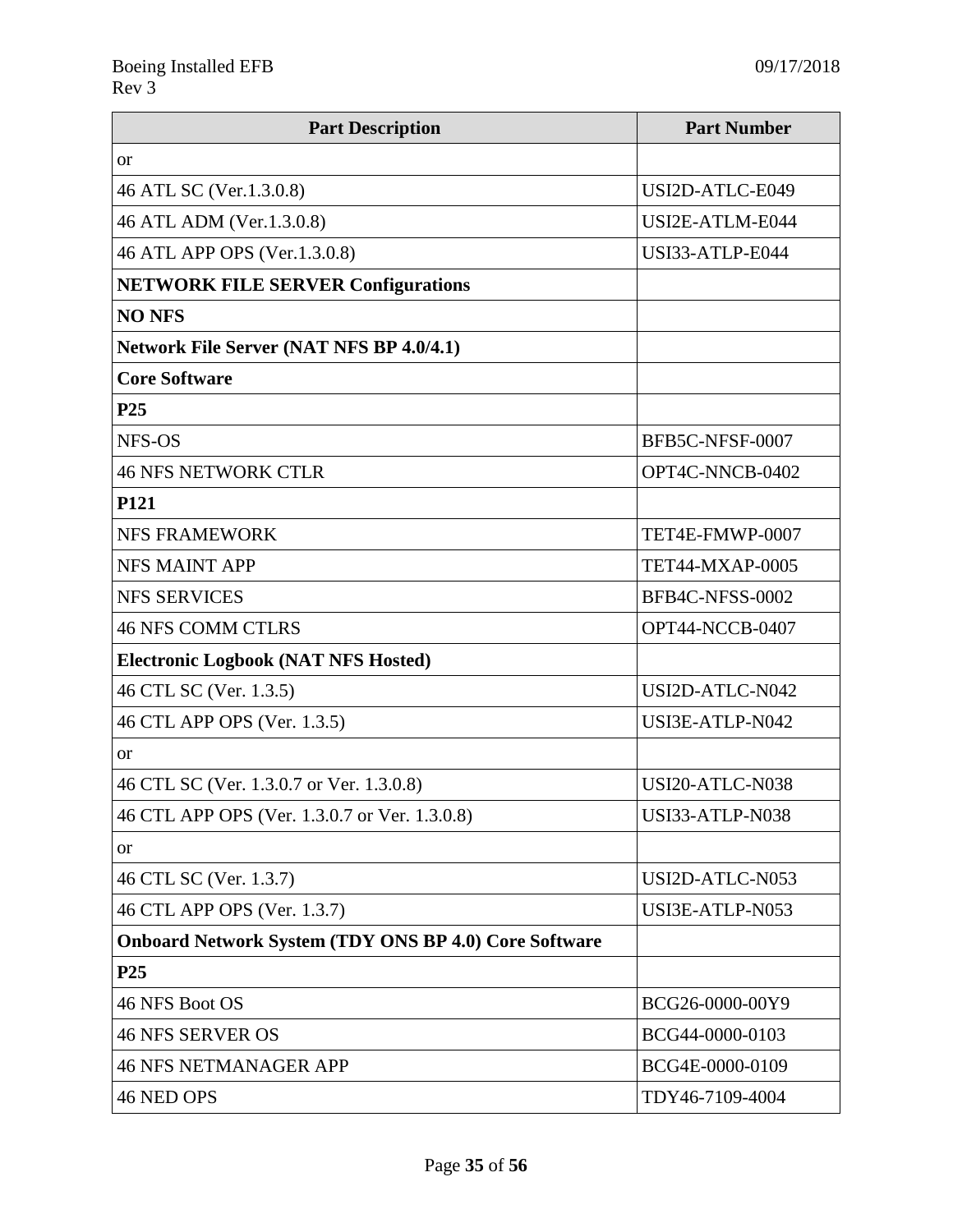| <b>Part Description</b>                       | <b>Part Number</b>     |
|-----------------------------------------------|------------------------|
| <b>P121</b>                                   |                        |
| 46 NS CNAS SCFG OSS                           | BFB4F-NSSC-0004        |
| 46 NS CNAS COMM OPS                           | OPT4C-HCMB-0407        |
| 46 NS CNAS AFMW OPS                           | <b>TET58-NAFP-0004</b> |
| Electronic Logbook (TDY ONS BP 4.0 Hosted)    |                        |
| 46 CTL APP OPS (Ver. 1.3.5)                   | USI3D-ATLP-N041        |
| 46 CTL SC (Ver. 1.3.5)                        | USI2E-ATLC-N041        |
| <b>or</b>                                     |                        |
| 46 CTL APP OPS (Ver. 1.3.0.7 or Ver. 1.3.0.8) | <b>USI32-ATLP-N039</b> |
| 46 CTL SC (Ver. 1.3.0.7 or Ver. 1.3.0.8)      | USI22-ATLC-N039        |

#### **Hardware Dependency.**

BP 3 software is functionally dependent on Electronic Unit (EU) Part Number 198200-7 or later. Boeing strongly recommends the use of EU Part Number 198200-9 or later.

#### **Configuration Files.**

Configuration files dependent on aircraft model or customer preferences are not included in this list.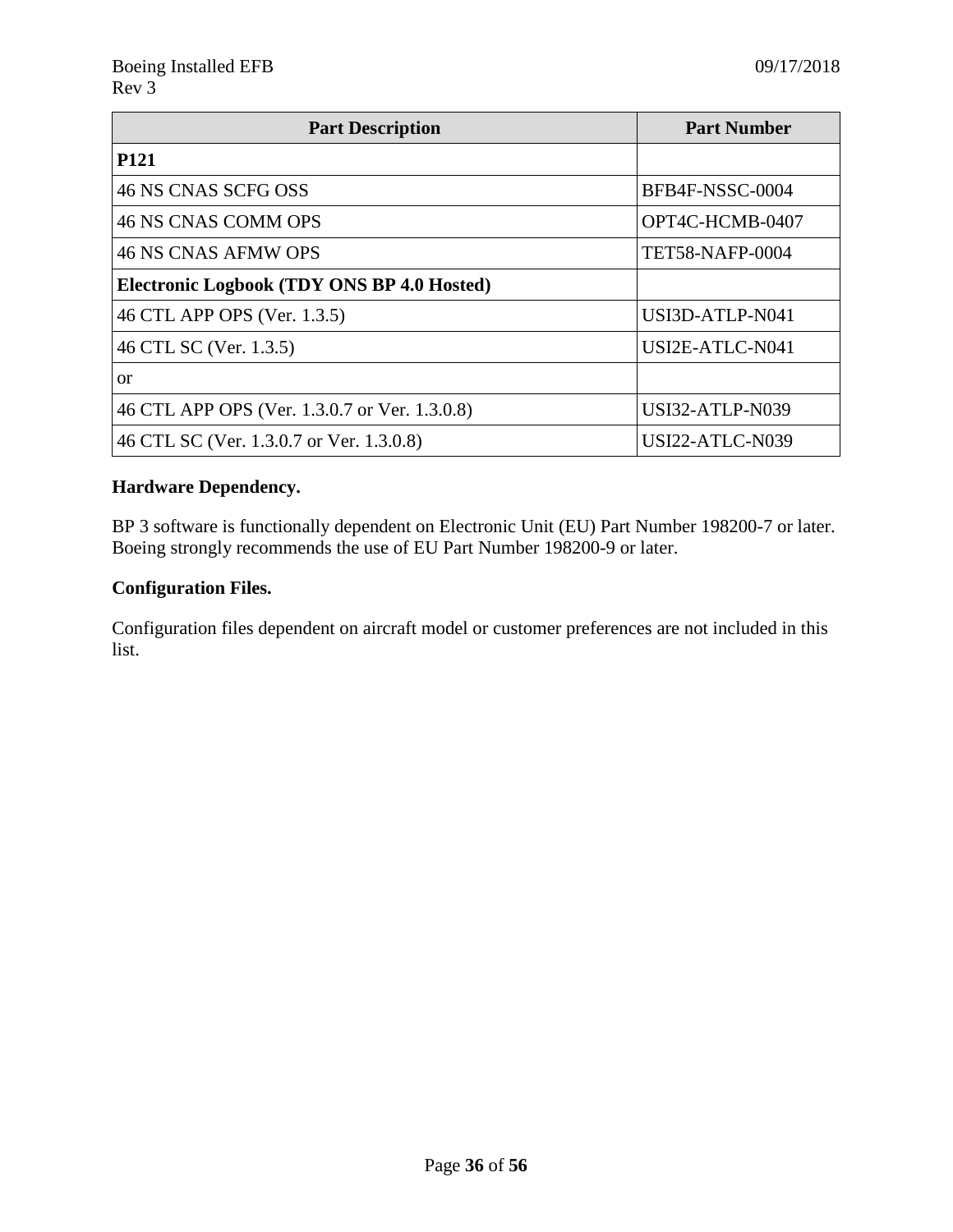## <span id="page-36-0"></span>**APPENDIX D. LIST OF BP 4 EVALUATED LOADABLE SOFTWARE PARTS**

The following parts list applies to the Electronic Flight Bag (EFB) Blockpoint (BP) 4 configuration. See Appendix E for BP 5 loadable software parts.

Revision: Original Date: 05/18/2009

| <b>Part Description</b>                                              | <b>Part Number</b>     |
|----------------------------------------------------------------------|------------------------|
| <b>EFB System Core Software</b>                                      |                        |
| <b>DACORE</b>                                                        | ACZ35-7YWU-0100        |
| <b>ADM</b>                                                           | ACZ27-811F-0100        |
| FLIGHT_MM                                                            | ACZ26-811G-0100        |
| APP_SYS_SUP                                                          | ACZ25-805A-0100        |
| <b>MAINTENANCE MODE</b>                                              | ACZ5C-8049-0100        |
| <b>WINDOWS OS</b>                                                    | ACZ56-8241-0100        |
| <b>ADC APPLICATION</b>                                               | <b>BFB55-ADCP-4001</b> |
| <b>ADC SUPPLIER CONFIG</b>                                           | <b>BFB56-ADCS-4001</b> |
| <b>EFB WIRELESS SW</b>                                               | OPT5D-EWCB-0401        |
| DDM APPLICATION (for DDM Jeppesen Hosted with CAT 4.1)<br>or $3.3$ ) | JEP34-DMEP-B005        |
| <b>or</b>                                                            |                        |
| DDM APPLICATION (for DDM Local Edition 5.1)                          | JEP34-DMEP-A006        |
| WPM APPLICATION (ARINC 744 or 744A)                                  | BFB4A-WPMA-0007        |
| <b>WPM CFG AND DRIVERS</b>                                           | BFB4A-WPMC-4001        |
| <b>EFB SERVICES</b>                                                  | BFB51-ESRV-4001        |
| <b>Airport Moving Map</b>                                            |                        |
| <b>TPA APPLICATION</b>                                               | JEP42-TPAP-0008        |
| <b>TPA SUPPLIER CONFIG</b>                                           | JEP4C-TPCS-0007        |
| <b>Performance (OPT)</b>                                             |                        |
| 46 PERF APP OPS (Ver. 3.3)                                           | <b>BFB42-PRFA-0032</b> |
| <sub>or</sub>                                                        |                        |
| 46 PERF APP OPS (Ver. 3.31) for JAL Only                             | BFB43-PRFA-0033        |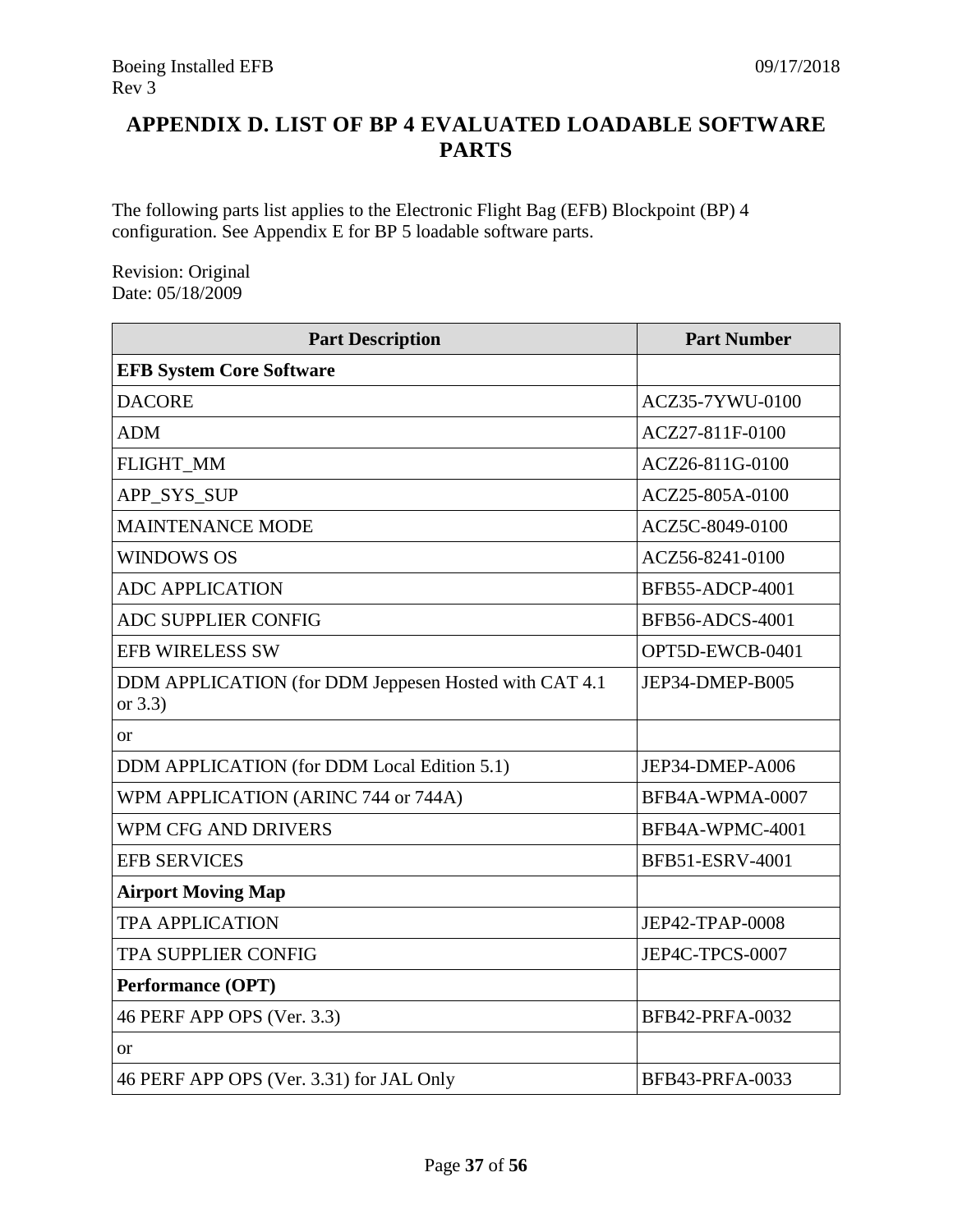| <b>Part Description</b>                                     | <b>Part Number</b>     |
|-------------------------------------------------------------|------------------------|
| <b>EFB Document Browser (EDB)</b>                           |                        |
| 46 EDB APP OPS (Ver. 4.0)                                   | <b>BFB55-EDCP-0010</b> |
| 46 EDB STYLES DB (Ver. 4.0)                                 | BFB5C-EDCY-0010        |
| <b>Terminal Charts</b>                                      |                        |
| TERM CHARTS APP (Ver. 4.0.1)                                | JEP50-CHTP-0011        |
| TERM CHARTS SUPP CFG (Ver. 4.0.1)                           | <b>JEP44-CHCS-0011</b> |
| <b>Flight Deck Entry Video System (Goodrich)</b>            |                        |
| <b>VIDEO APP</b>                                            | ROZ46-V01P-7001        |
| <b>VIDEO SUPPL CONFIG</b>                                   | ROZ45-V01S-7001        |
| Network File Server (NFS) System Core Software (NFS BP 3.0) |                        |
| <b>NFS NFS-OS</b>                                           | BFB5D-NFSF-0006        |
| <b>NFS FRAMEWORK</b>                                        | TET4D-FMWP-0004        |
| NFS MAINT APP                                               | TET45-MXAP-0004        |
| NFS NETWORK CTLR                                            | OPT4A-NNCB-0330        |
| <b>NFS SERVICES</b>                                         | BFB4F-NFSS-0001        |
| NFS COMM CTLRS                                              | OPT47-NCCB-0331        |

#### **Hardware Dependency.**

BP 4 software is functionality dependent on Electronic Unit (EU) Part Number 261700-1.

#### **Configuration Files.**

Configuration files dependent on aircraft model or customer preferences are not included in this list.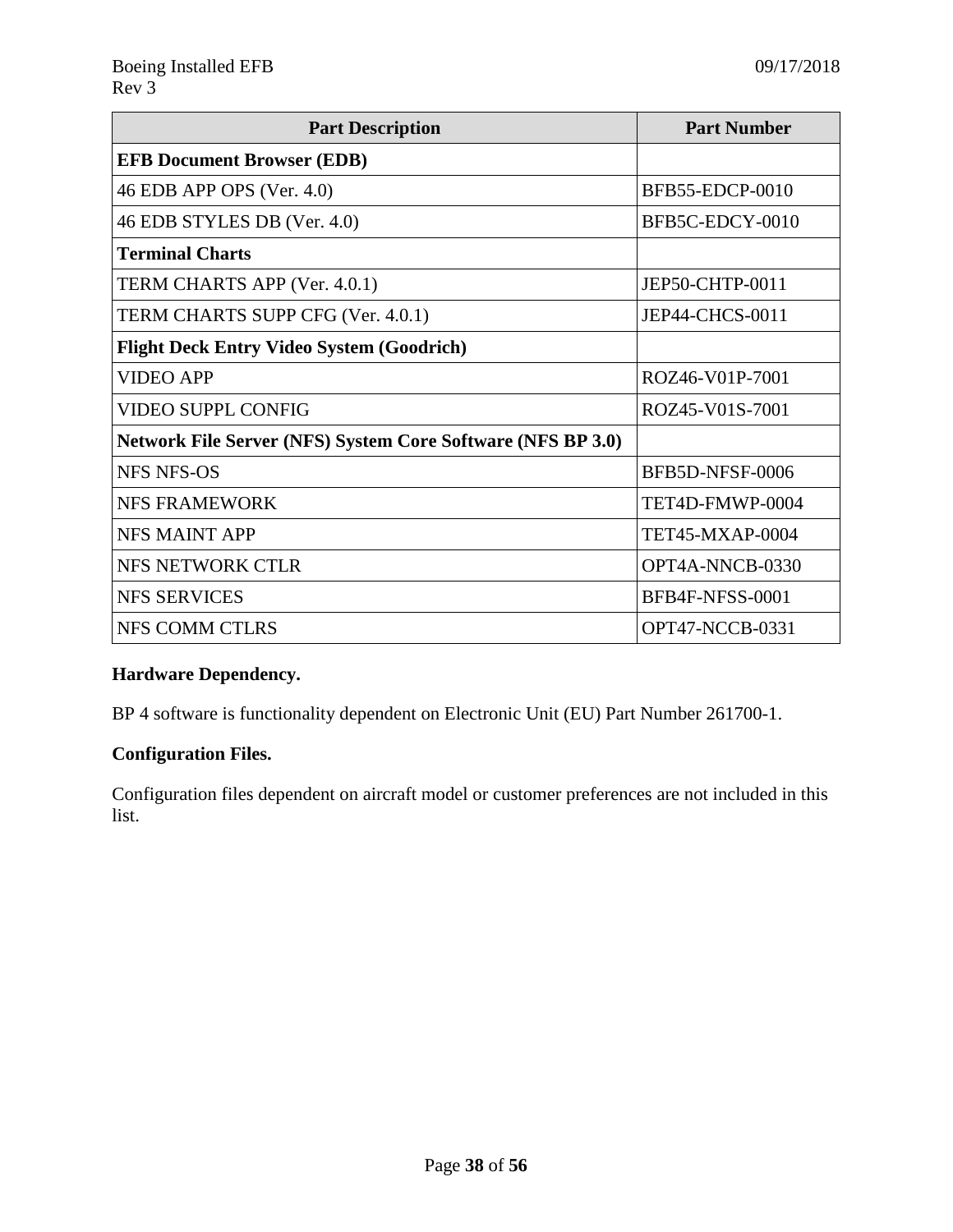## <span id="page-38-0"></span>**APPENDIX E. LIST OF BP 5 EVALUATED LOADABLE SOFTWARE PARTS**

The following parts list applies to the Electronic Flight Bag (EFB) Blockpoint (BP) 5 configuration.

Revision: Original Date: 02/28/2018

| <b>Part Description</b>                          | <b>Part Number</b>                               |
|--------------------------------------------------|--------------------------------------------------|
| <b>EFB System Core Software</b>                  |                                                  |
| WINDOWS OS                                       | <b>ACZ5E-8FA8-0100</b><br><b>BFB55-ADCP-4001</b> |
| APP_SYS_SUP                                      | <b>ACZ27-8FAA-0100</b>                           |
| <b>ADC APPLICATION</b>                           | BFB55-ADCP-0014                                  |
| <b>46 AIRPLANE MAINT APP</b>                     | <b>BFB45-MLBA-0001</b>                           |
| <b>EFB WIRELESS SW</b>                           | OPT5D-EWCB-0500                                  |
| <b>DDM APPLICATION</b>                           | JEP41-DMEP-0013                                  |
| <b>WPM APPLICATION</b>                           | <b>BFB49-WPMA-0015</b>                           |
| <b>WPM CFG AND DRIVERS</b>                       | <b>BFB46-WPMC-0009</b>                           |
| <b>EFB SERVICES</b>                              | <b>BFB55-ESRV-0010</b>                           |
| <b>Performance (OPT)</b>                         |                                                  |
| 46 PERF APP OPS (Ver. 4.27 installed EFB)        | <b>BFB44-PRFA-0050</b>                           |
| <b>EFB Document Browser (EDB)</b>                |                                                  |
| 46 EDB APP OPS (Ver. 5.0)                        | OPT5C-EDCP-0500                                  |
| 46 EDB STYLES DB (Ver. 5.0)                      | OPT5D-EDCY-0409                                  |
| <b>Terminal Charts</b>                           |                                                  |
| TERM CHARTS APP (Ver. 5.1)                       | JEP54-CHTP-0015                                  |
| <b>Flight Deck Entry Video System (Goodrich)</b> |                                                  |
| <b>VIDEO APP</b>                                 | ROZ4A-V01P-8002<br>ROZ48-V01S-8002               |
| <b>VIDEO SUPPL CONFIG</b>                        | ROZ48-V01S-8002<br>ROZ48-V01S-8002               |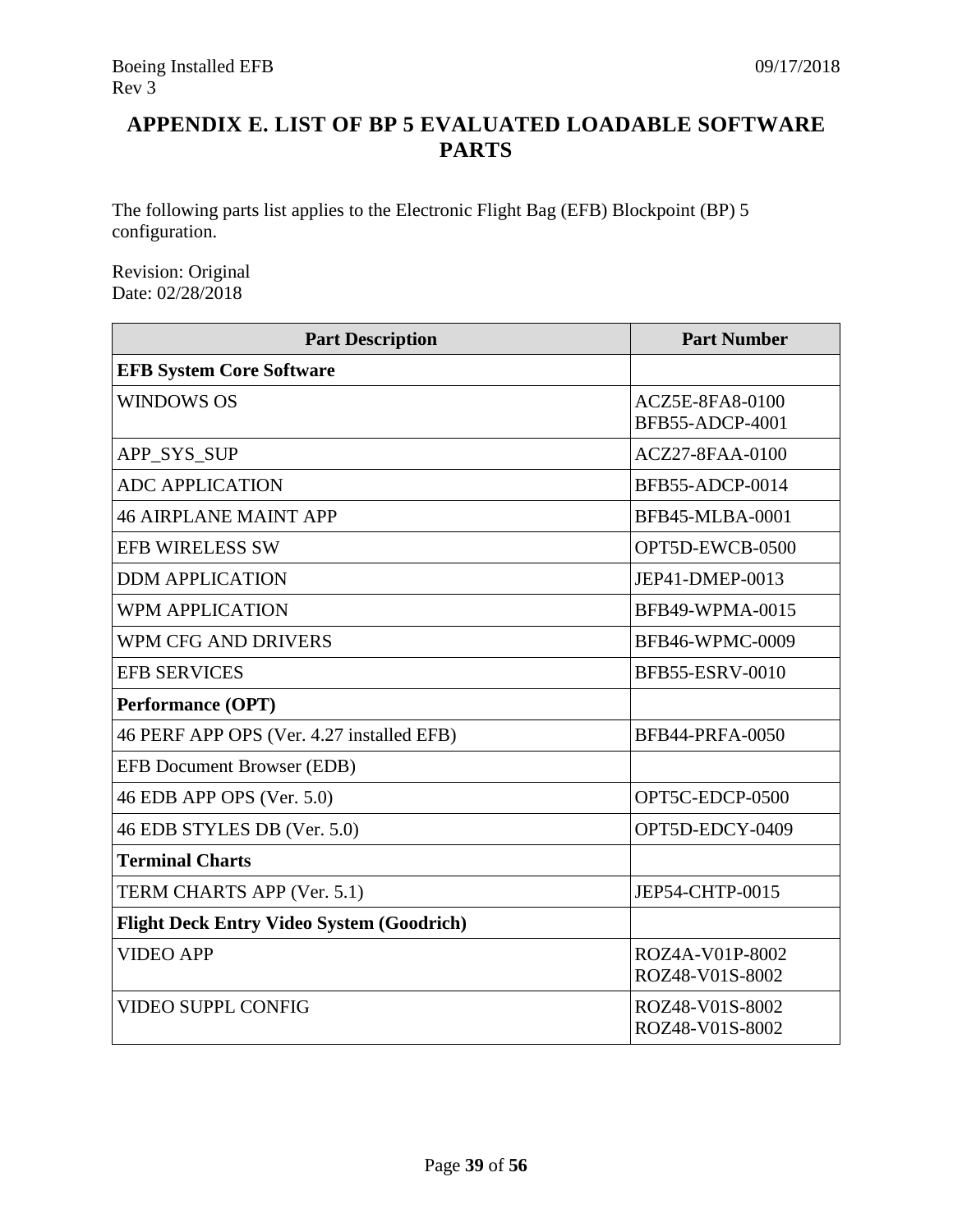#### **Hardware Dependency.**

BP 5 software is functionality dependent on Electronic Unit (EU) Part Number 277950-1.

#### **Configuration Files.**

Configuration files dependent on aircraft model or customer preferences are not included in this list.

#### **Core Network Software and Software Parts in Other Line Replaceable Units (LRU).**

Core Network software and software parts loaded in LRUs other than the BP 5 EU are not included in this list.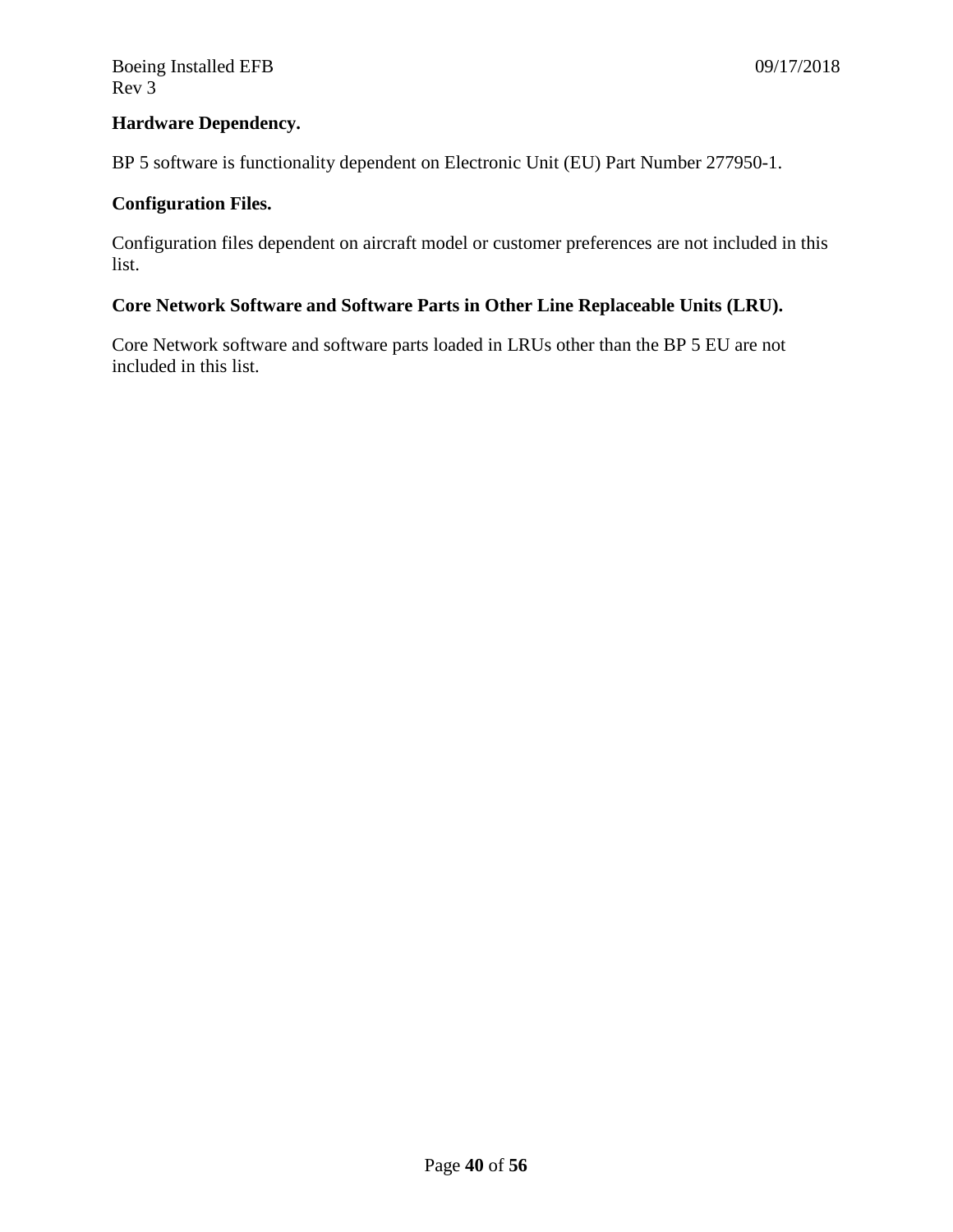## **ADDENDUM**

## <span id="page-40-0"></span>**Boeing Installed Electronic Flight Bag (EFB)** OPERATIONAL SUITABILITY REPORT (OSR)

#### CMC Electronics Installed EFB

Applicable Supplemental Type Certificates (STC): ST03006CH and ST02992CH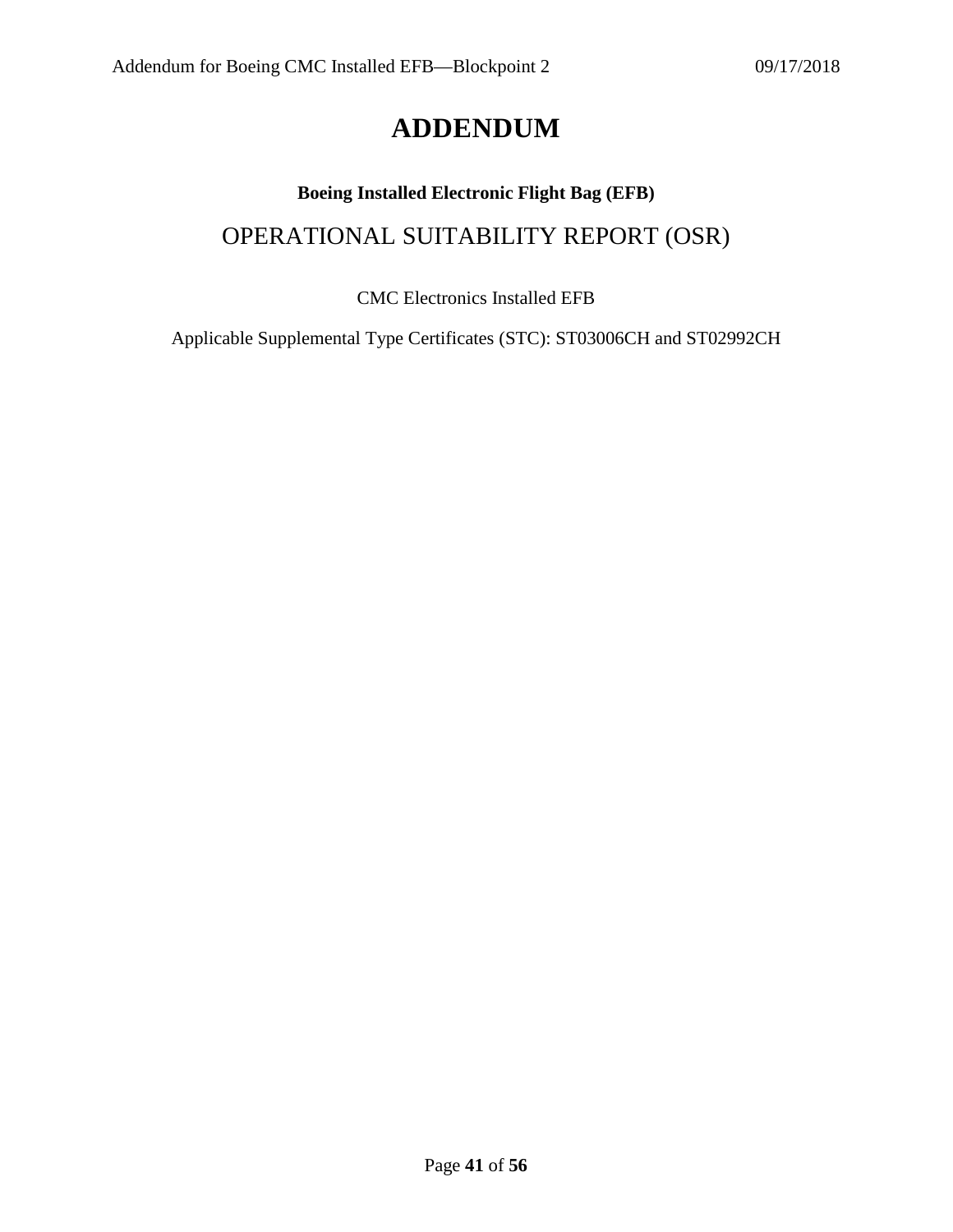## **TABLE OF CONTENTS**

| <b>Section</b>                                              | Page |
|-------------------------------------------------------------|------|
|                                                             |      |
|                                                             |      |
|                                                             |      |
|                                                             |      |
|                                                             |      |
| 4 ELECTROMAGNETIC COMPATIBILITY (EMC)/ELECTROMAGNETIC       |      |
|                                                             |      |
|                                                             |      |
|                                                             |      |
| CMC APPENDIX A. LIST OF EVALUATED LOADABLE SOFTWARE PARTS56 |      |

## **LIST OF TABLES**

| <b>Section</b> | Page |
|----------------|------|
|                |      |
|                |      |
|                |      |

## **LIST OF FIGURES**

<span id="page-41-0"></span>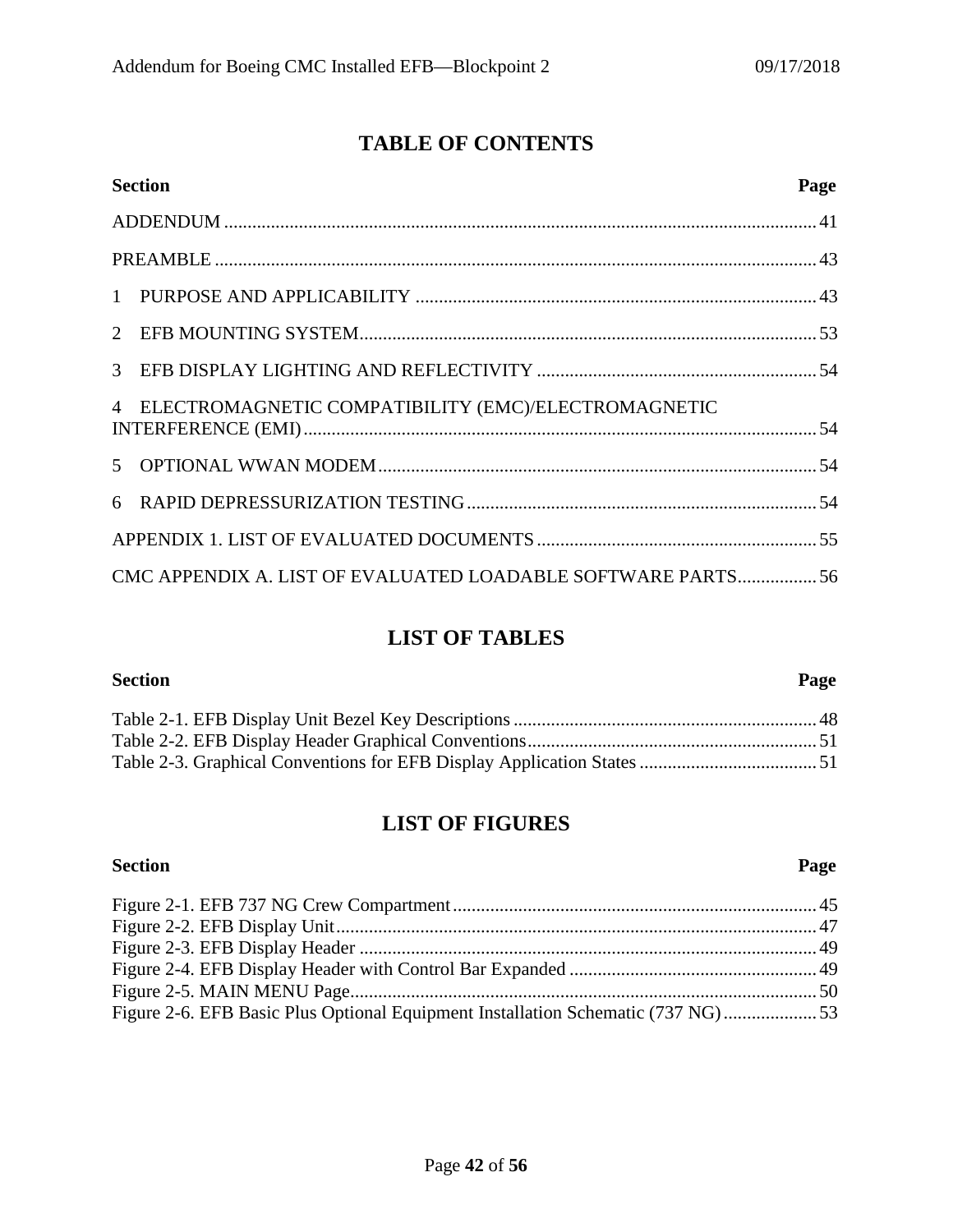### **PREAMBLE**

Boeing has requested a Flight Standardization Board (FSB) evaluation of the Boeing CMC installed Electronic Flight Bag (EFB) at revision level of Blockpoint (BP) 2.

The Boeing CMC installed EFB was first conceived as a portable device which fit the descriptors and definitions contained in the current edition of Advisory Circular (AC) 120-76, Authorization for Use of Electronic Flight Bags, for portable electronic devices (PED) and portability; however, subsequent engineering decisions elevated it to the regulatory definition of an installed device. Notwithstanding the regulatory definition of this product, The Boeing Company has chosen to market it as a portable device, and marketing literature and catalogue options will refer to it as such.

This Addendum does not deviate from the main body of the installed EFB report concerning the requirements of applicable Federal aviation regulations and has been condensed where possible to include only the descriptive differences between the legacy Boeing installed EFB and the Boeing CMC installed EFB. Basic user interface and data loading are common to both systems, as are operator ground procedures.

Application software referenced in the main body of this report has been demonstrated and approved for use on both the Boeing legacy installed EFB and this Boeing CMC EFB (BP 2). Evaluated applications include terminal charts, Windows-based airport moving map display (AMMD), onboard performance tool (OPT), electronic document browser (EDB), electronic flight folder (EFF), pilot utilities, and pilot data loading.

The Transport Aircraft Seattle Branch found that the Boeing CMC installed EFB and the applications evaluated satisfy the requirements of the current edition of AC 120-76 for approval. This report does not constitute operational approval, and individual operators will need to obtain approval from their Principal Operations Inspector (POI) prior to use of these applications. Approval to use the EFB will be contained in Operations Specification (OpSpec) A061 for 14 CFR parts 121, 125, and 135 operations, in Management Specification (MSpec) A061 for 14 CFR part 91 subpart K (part 91K) program managers, and in Letter of Authorization (LOA) A061 for part 125 subpart M (Part 125M) Letter of Deviation (LODA) holders.

## <span id="page-42-0"></span>**1 PURPOSE AND APPLICABILITY**

The purpose of this Addendum is to include an additional product known as the Boeing CMC installed EFB. The Federal Aviation Administration (FAA) requirements applicable to operators seeking approval to use the Boeing CMC installed EFB are the same as those identified in the main body of this report. Provisions of this report are consistent with the guidance defined in the current edition of AC 120-76 and assume that appropriate airworthiness certification for installation of the EFB has been accomplished. All artefacts relating to airworthiness certification and the current edition of AC 120-76 operational approval are available from The Boeing Company.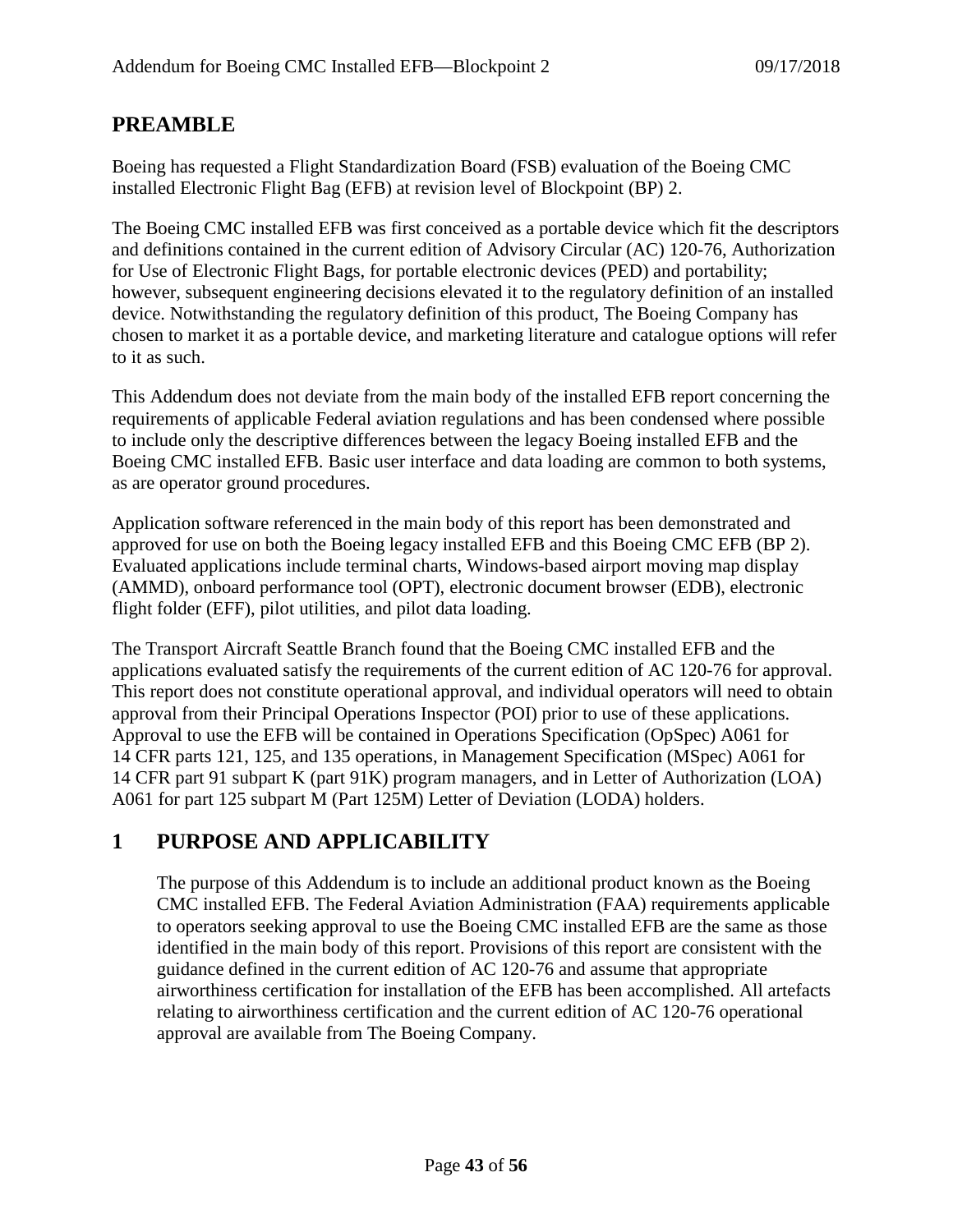**1.1** General Description of the Boeing CMC Installed EFB System.

The Boeing CMC installed EFB is intended for installation on Boeing 737, 747, 757, and 767 aircraft. The Boeing CMC installed EFB system provides the flightcrew with display and user-interface devices with which to access the functional capabilities of the EFB.

The system configuration described in this document is intended to be generic, meaning that it does not describe a configuration unique to any specific customer or aircraft model. Where appropriate, configuration items for a particular aircraft model, such as the 737 NG aircraft, are noted.

The global positioning, flight management, air data, and inertial reference functions provide the basic inputs required by the EFB system. The following interfaces may be basic or optional depending on the aircraft model: a Global System for Mobile Communications (GSM) cellular modem, Aircraft Communications Addressing and Reporting System (ACARS) communication, and a flight deck printer.

Functionality of an installed flight deck printer is dependent on the type of printer installed. An ARINC 740 (narrow) printer is able to print text only. A printer may be connected directly to both EFBs via an AIRINC 429 connection.

The Boeing ePlane Ground Support System (BEGSS) referenced in the main body of this report supports both installed EFB systems.

The Boeing CMC installed EFB system is comprised of several devices located on the flight deck. Crew interface devices consist of the following components:

- Two electronic display units (EDU) with the following characteristics/specifications:
	- o Compact display-processor design (4 lb).
	- o 9.6-inch x 8-inch x 1.6-inch with 10.4-inch diagonal display.
	- o High performance sunlight readable touchscreen display, 0.5–800 nits.
	- o Light-emitting diode (LED) backlit Extended Graphics Array (XGA) (768x1024).
	- o Dual Universal Serial Bus (USB) 2.0 ports.
	- o Integral WiFi  $(802.11 \text{ b/g})$ .
	- o 1.4 Ghz Intel® Centrino Mobile with graphics co-processor.
	- o Two 32 G solid-state disks (64 GB total).
	- o Two Error Correcting Code (ECC) Double Data Rate (DDR) Random-Access Memory (RAM) (1 GB total).
	- o Powered from enhanced switching module unit (ESMU)/power converter unit (PCU) by combined USB/Ethernet cable to dock connector.
	- o Dual internal lithium ion battery (~45-minute capability).
- Two ESMUs providing interface between the EDUs and aircraft avionics, Ethernet cross talk between pilot in command (PIC) and second in command (SIC) EFBs, and power to the EDUs.
	- o Size: 6.9-inch x 5.1-inch x 2.6-inch.
	- o Weight: 2.4 lbs.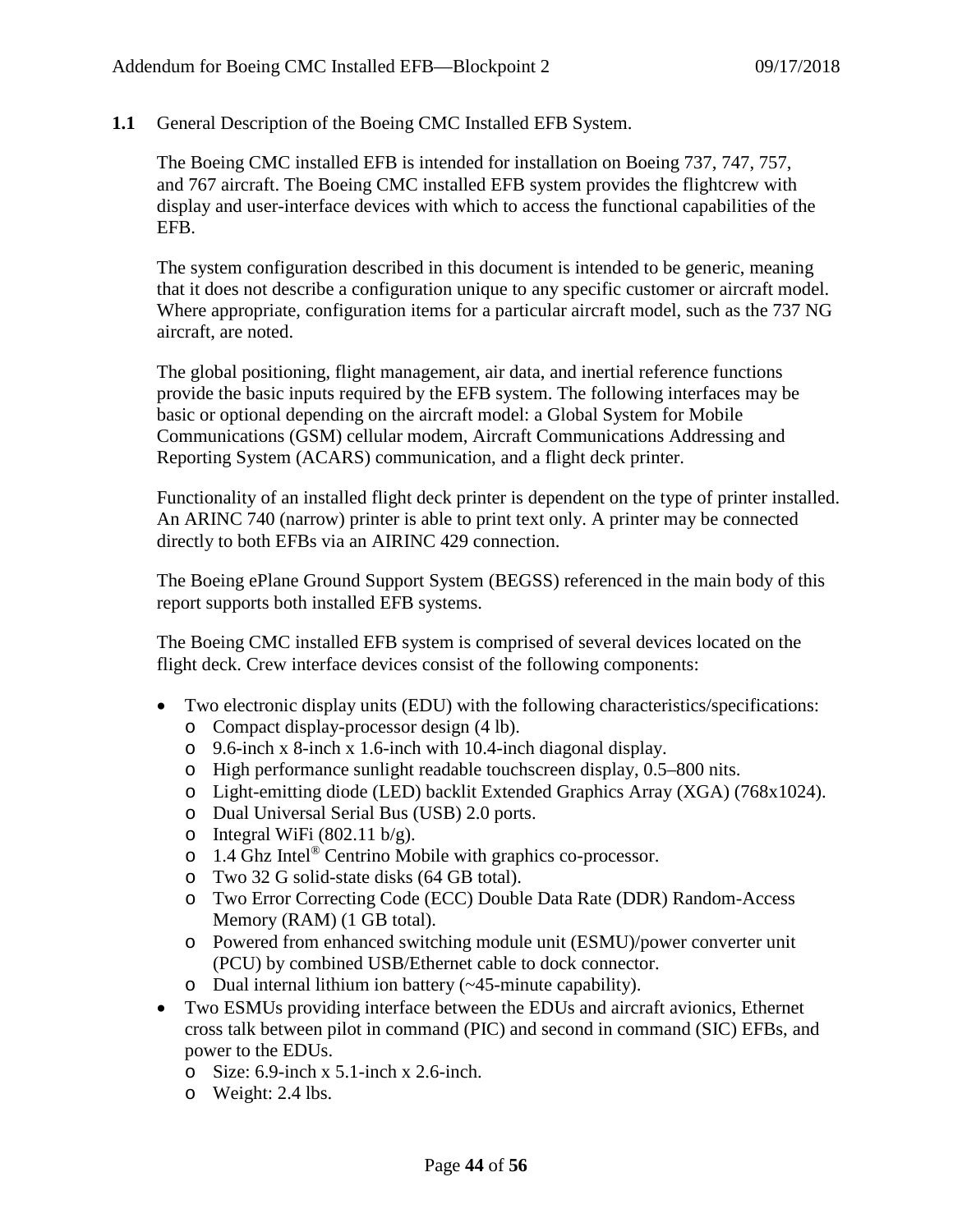- o Eight ARINC 429 receivers and four ARINC 429 transmitter interfaces.
- o Four Ethernet ports.
- o Each EFB connected to independent non-sheddable essential power buses.
- o Supports customer supplied GSM USB modem interface.
- Two 28-110 V PCUs.
- One data load port.

The EDUs are mounted on the flight deck window sill next to each pilot. Two ESMU/PCU sets, one on the left and the other on the right, are installed on the floor in the flight deck at the aft of each pilot's flight bag stowage. The data load port is integrated into the right side ESMU. A typical B737 NG flight deck with Boeing CMC installed EFB is shown in Figure 2-1, EFB 737 NG Crew Compartment.

<span id="page-44-0"></span>

#### **Figure 2-1. EFB 737 NG Crew Compartment**

**1.2** Operational Overview.

The Boeing CMC installed EFB system is designed for use throughout all phases of aircraft operation. Paragraph 2.2 in the main body of this report contains the required references and operator responsibilities.

**1.3** Display and Controls.

Interaction with the EFB applications can occur through the display bezel keys and integral touchscreen panel installed as part of the EFB EDU liquid crystal display (LCD) glass assembly. These controls are identical for each pilot, and both pilots have equal access to any of these controls at their option.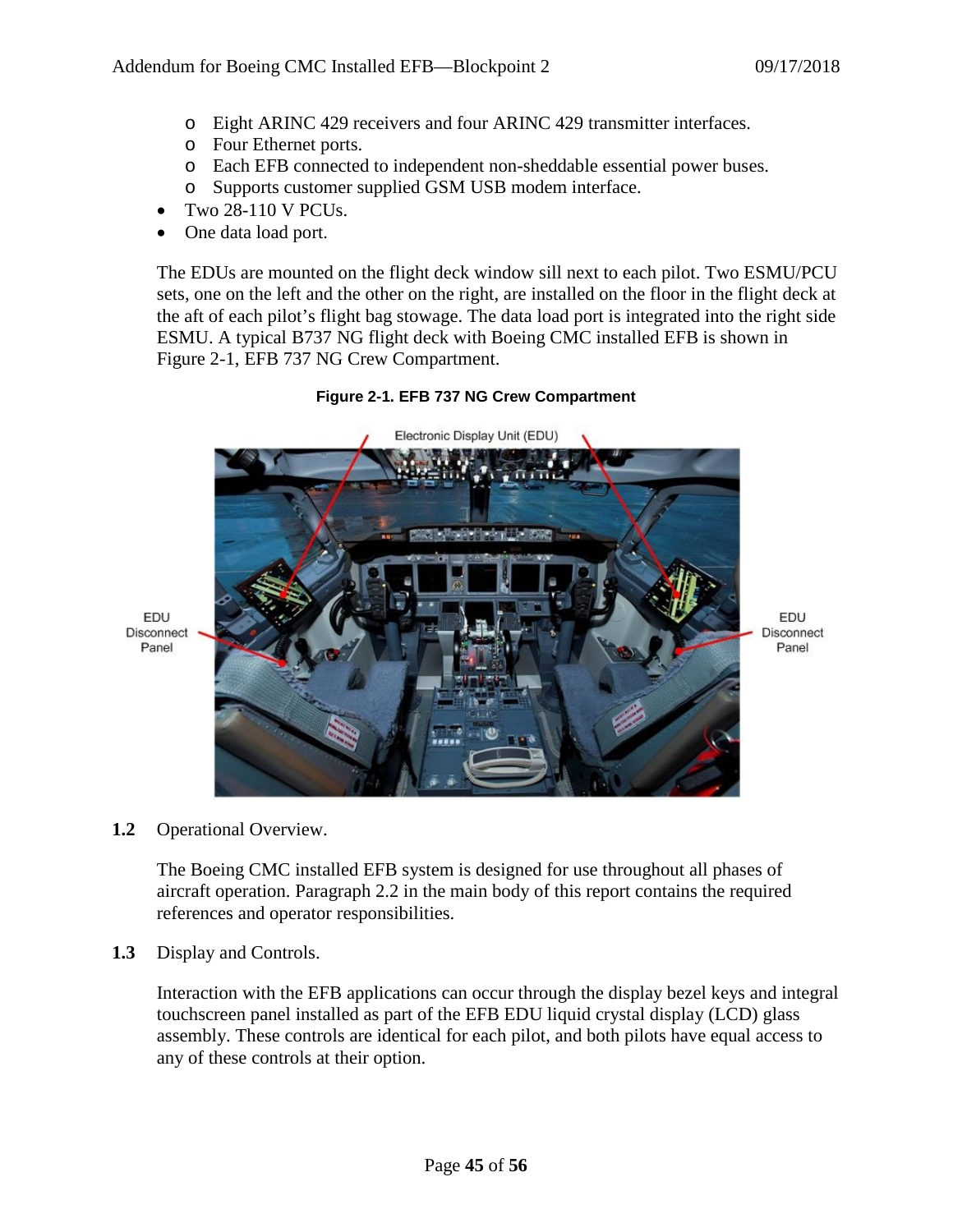#### **1.3.1** Display Unit Bezel Keys.

Each EFB EDU consists of an active matrix LCD and bezel as illustrated in Figure 2-2, EFB Display Unit. The bezel consists of pushbutton dedicated function keys, pushbuttons for display brightness, a pushbutton power switch to turn display backlighting on/off, and a bezel light sensor for automatic control of display brightness.

Five pushbutton dedicated function keys, located across the left side of the EFB bezel, are described in Table 2-1, EFB Display Unit Bezel Key Descriptions. As shown in Figure 2-2, each EFB is equipped with an individual display brightness control pushbutton, mounted on the lower left corner of the bezel, to provide for manual adjustment of the EDU brightness. Pressing on the top brightness pushbutton decreases the brightness, while pressing on the bottom brightness pushbutton increases the brightness. Bezel light sensors mounted in the upper and lower left corners of the bezel provide automatic brightness control for the EFB display. The EFB automatic brightness function controls display luminance as a function of inputs from the manual EDU brightness controls and the bezel light sensors.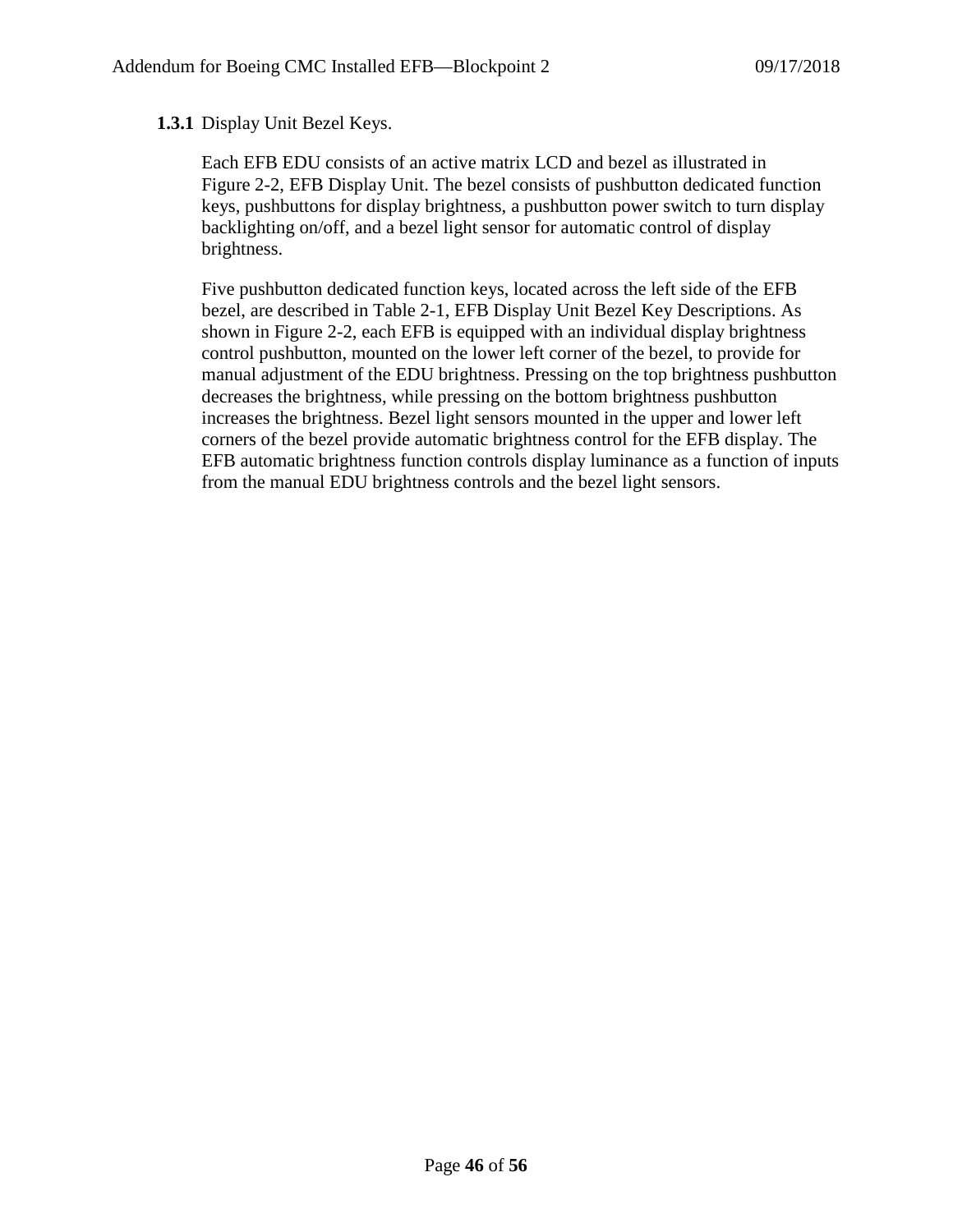<span id="page-46-0"></span>

**Figure 2-2. EFB Display Unit**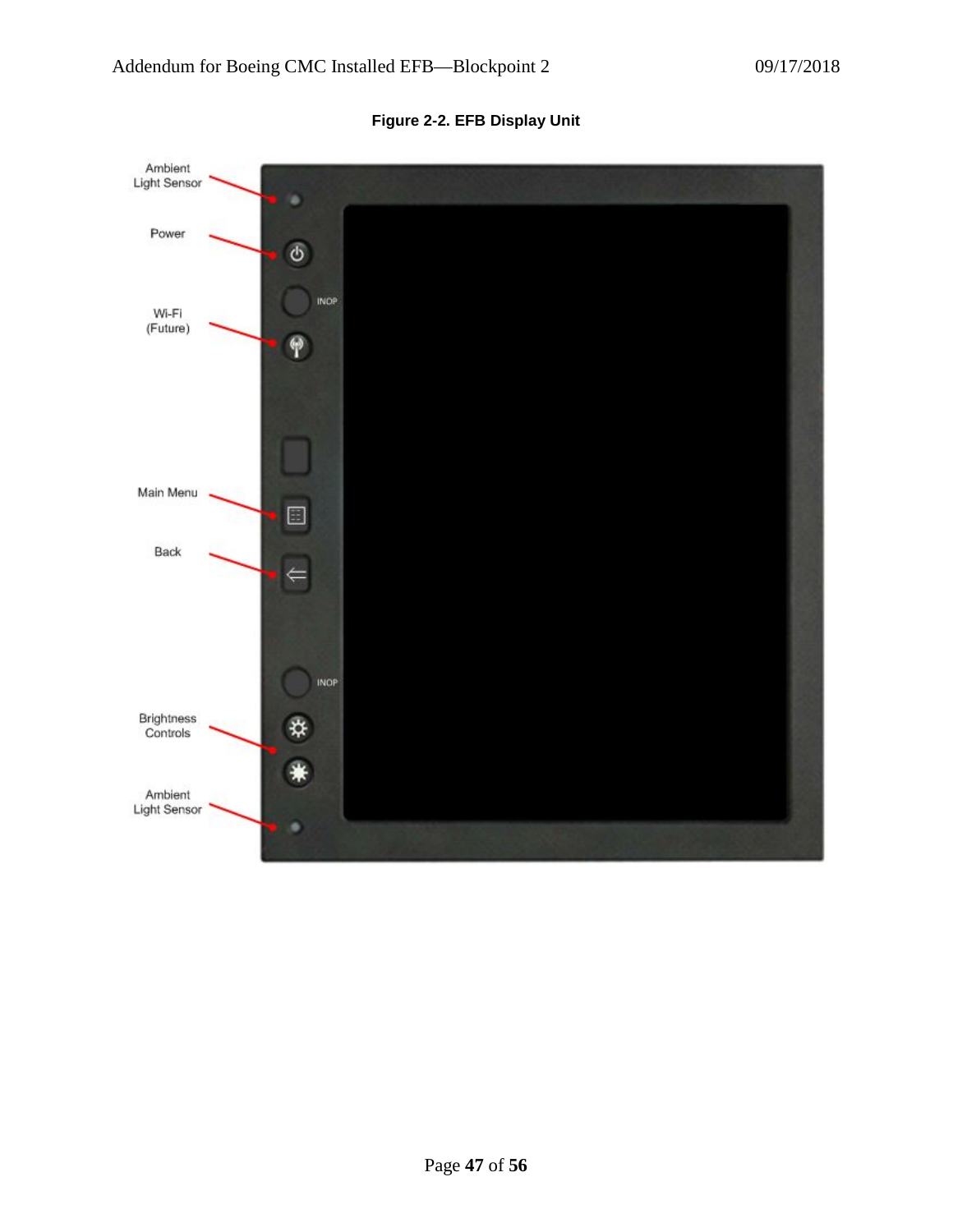<span id="page-47-0"></span>

| <b>Key</b>                | <b>Function</b>                                                                                                                                                                                                                                                                                           |
|---------------------------|-----------------------------------------------------------------------------------------------------------------------------------------------------------------------------------------------------------------------------------------------------------------------------------------------------------|
| (Power)                   | The power pushbutton controls the display backlight only. Pressing the power<br>button once turns the display backlight off, but the system remains active.<br>Pressing the PWR button a second time instantaneously turns the display<br>backlight back on, restoring the last setting set by the pilot. |
| Wireless<br>Connectivity  | This button is currently unused. A future software enhancement will provide<br>this functionality.                                                                                                                                                                                                        |
| (Menu)                    | Displays the top-level EFB Application Manager Main Menu on demand and<br>overrides all other operations.                                                                                                                                                                                                 |
| (Back)                    | Each actuation returns user to the previous navigation level <i>within</i> the active<br>application, but does not navigate from the application back to the Main<br>Menu. At the highest navigation level in the active application, the key is<br>non-functional.                                       |
|                           | Each actuation decreases the screen brightness by one interval.                                                                                                                                                                                                                                           |
| (Decrease)<br>Brightness) |                                                                                                                                                                                                                                                                                                           |
|                           | Each actuation increases the screen brightness by one interval.                                                                                                                                                                                                                                           |
| (Increase)<br>Brightness) |                                                                                                                                                                                                                                                                                                           |

#### **Table 2-1. EFB Display Unit Bezel Key Descriptions**

#### **1.3.2** Display Header.

The top 0.5 inch of the EFB screen is controlled and managed by the application manager. This area is reserved for the display header and EFB-related alert annunciation icons (FAULT, MEMO and MSG (Message)). A fourth annunciation icon (XFR) indicates when the display is slaved to the off-side EFB. A SHOW button displays a control bar which enables bezel functionality (MENU, BACK, PGUP, PGDN, ZOOM OUT, ZOOM IN, and HIDE). The header is illustrated in Figure 2-3, EFB Display Header, and Figure 2-4, EFB Display Header with Control Bar Expanded.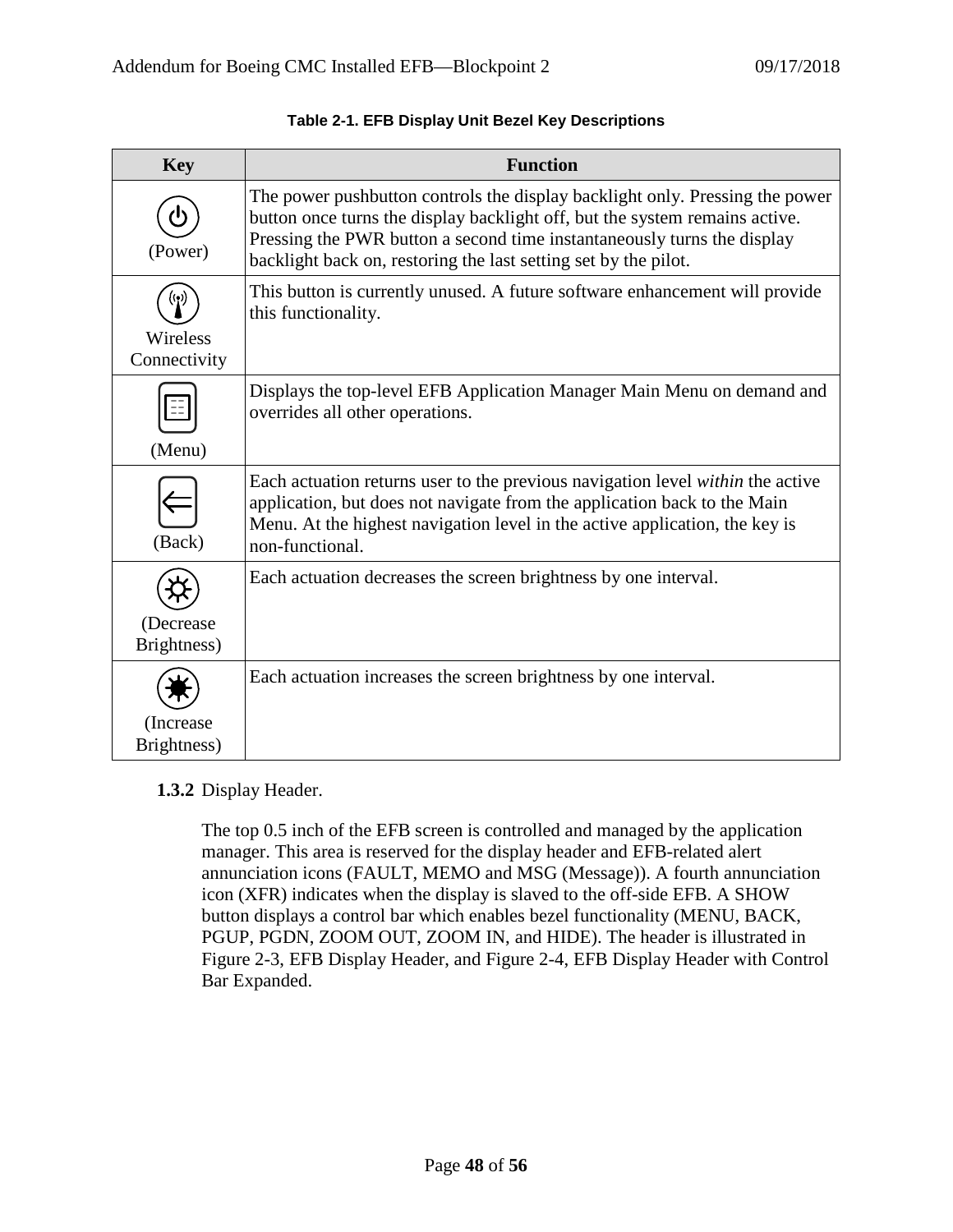#### **Figure 2-3. EFB Display Header**

<span id="page-48-0"></span>

<span id="page-48-1"></span>

**NOTE:** The screen title may occupy two lines. Two-line titles display the name of the application on the top line and the name of the current (in focus) screen on the second line.

When the system displays a FAULT, MEMO, and/or MSG alert annunciation icon in the header, the user can return to the MAIN MENU page to determine which application generated the fault, as illustrated in Figure 2-5, MAIN MENU Page, and to access the system page for additional information.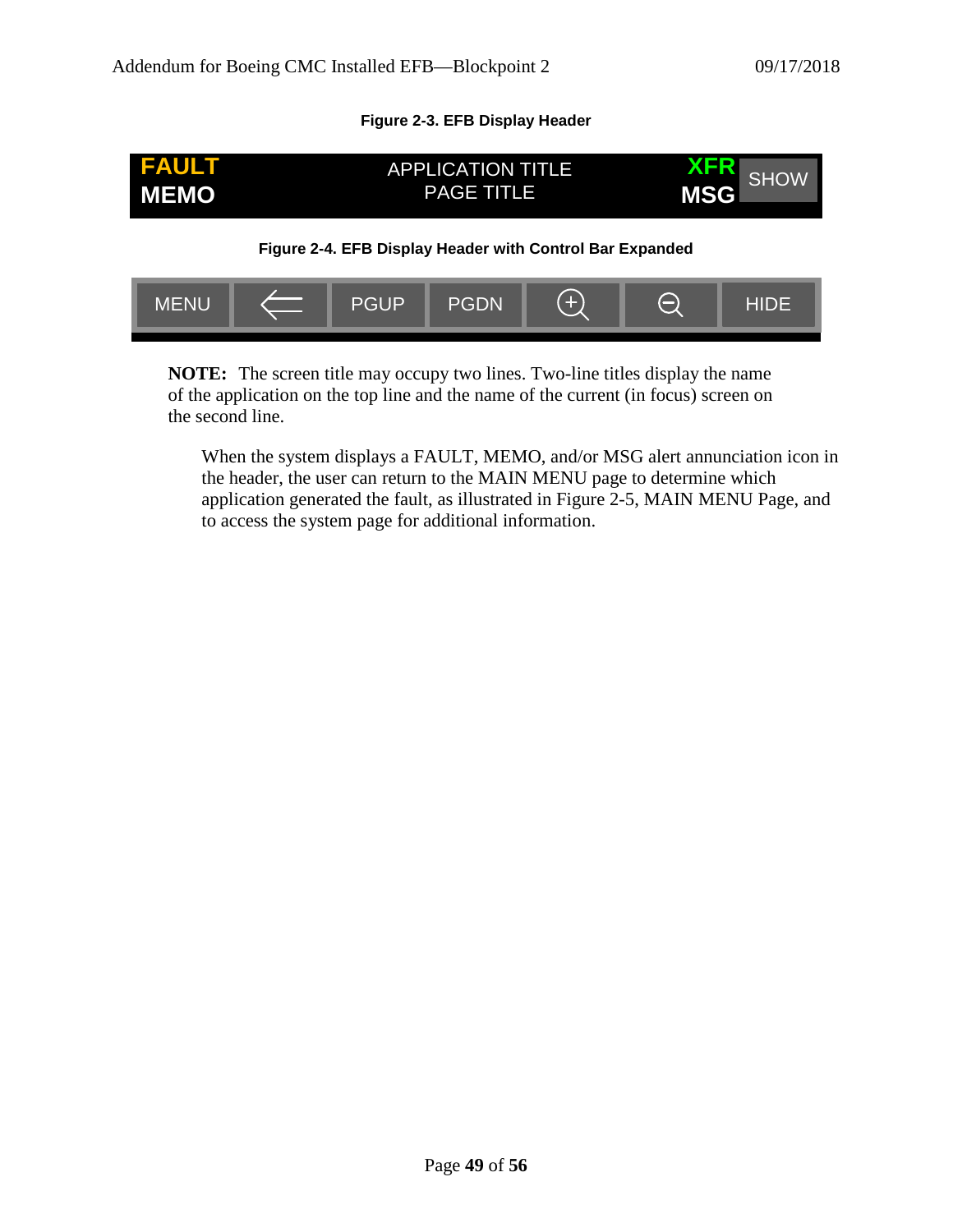<span id="page-49-0"></span>

| ۰              |                             |                  |                          |
|----------------|-----------------------------|------------------|--------------------------|
| ტ              | <b>FAULT</b><br><b>MEMO</b> | <b>MAIN MENU</b> | <b>XFR</b> SHOW          |
| <b>INOP</b>    | <b>AIRPORT MAP</b>          | <b>MEMO</b>      | <b>DOCUMENTS</b>         |
|                | PERFORMANCE                 |                  | <b>TERM CHARTS</b>       |
|                |                             |                  |                          |
| $\blacksquare$ |                             |                  |                          |
|                |                             |                  | PILOT UTILITIES          |
|                |                             |                  | DATA LOAD                |
| <b>INOP</b>    | <b>IDENT PAGE</b>           |                  | <b>VIEW OFFSIDE EFB</b>  |
|                | <b>SYSTEM PAGE</b>          | <b>FAULT</b>     | <b>INITIALIZE FLIGHT</b> |
|                |                             |                  |                          |

**Figure 2-5 MAIN MENU Page**

The display header uses the graphical conventions described in Table 2-2, EFB Display Header Graphical Conventions.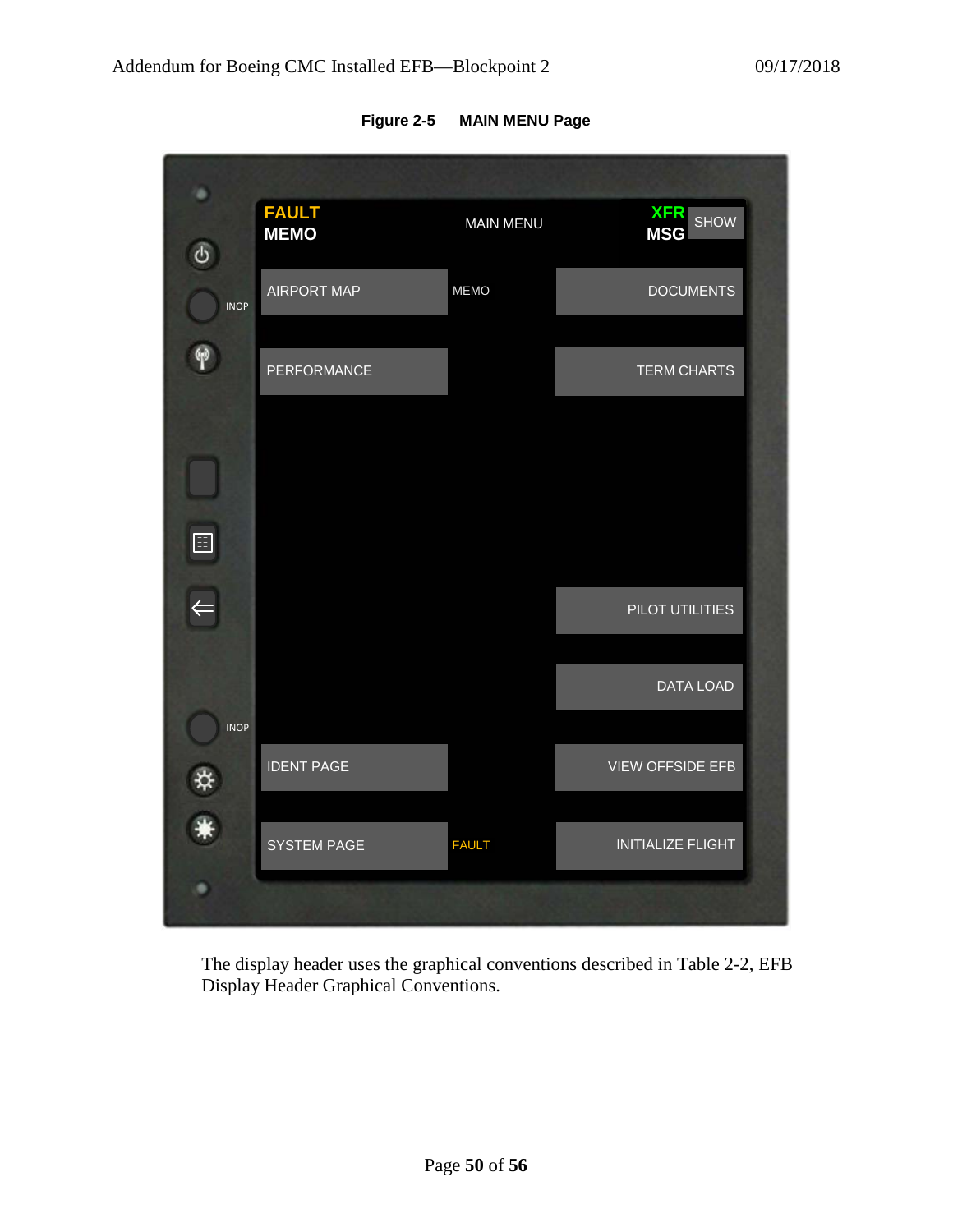<span id="page-50-0"></span>

| <b>Type</b>  | <b>Color</b> | <b>Meaning</b>                                                                                                                                                                                                                       |
|--------------|--------------|--------------------------------------------------------------------------------------------------------------------------------------------------------------------------------------------------------------------------------------|
| <b>FAULT</b> | Amber        | Indicates a fault identified within an application or the system.                                                                                                                                                                    |
| <b>MEMO</b>  | White        | Indicates that one or more application needs attention.                                                                                                                                                                              |
| <b>MSG</b>   | White        | Communication message – indicates one or more application has an<br>uplink available for crew review. Used only if the EFB system is<br>connected to an external communications device.                                              |
| <b>XFR</b>   | Green        | Indicates the display is in transfer mode to view the content of the other<br>EFB display. While in this mode, the display cannot be manipulated.<br>Pressing the display bezel XFR key again removes the EFB from<br>transfer mode. |

#### **Table 2-2. EFB Display Header Graphical Conventions**

Menu command buttons display applications within the EFB that are activated via bezel buttons and/or touchscreen.

The graphic conventions for command and menu buttons are defined consistently across all applications to indicate their states.

<span id="page-50-1"></span>

| <b>State</b> | <b>Color Key</b>                      | <b>Functionality</b>                                                                                                                                                                                                                                                                                                                                                                                             |
|--------------|---------------------------------------|------------------------------------------------------------------------------------------------------------------------------------------------------------------------------------------------------------------------------------------------------------------------------------------------------------------------------------------------------------------------------------------------------------------|
| Active       | White text on a gray<br>field         | Available to respond to the focus and to selected states.<br>When these areas appear shaded, they provide visual<br>indicators of functions that are selectable using the<br>touchscreen. Shading allows the user to quickly see the<br>actions that are available on each screen.                                                                                                                               |
| In focus     | White border                          | Border color changes to provide user feedback when<br>the cursor (or user's finger) is within the active area for<br>selection of the control.<br>Supports user selection of the intended function when<br>multiple active areas are immediately adjacent to each<br>other.<br>Controls remain in the in-focus state until another<br>control is selected so that users can easily see their<br>navigation path. |
| Selected     | Green field<br>(retains white border) | Indicates that the control/button is selected and is<br>initiating its function. Selection can occur via finger-off<br>touchscreen.                                                                                                                                                                                                                                                                              |

**Table 2-3. Graphical Conventions for EFB Display Application States**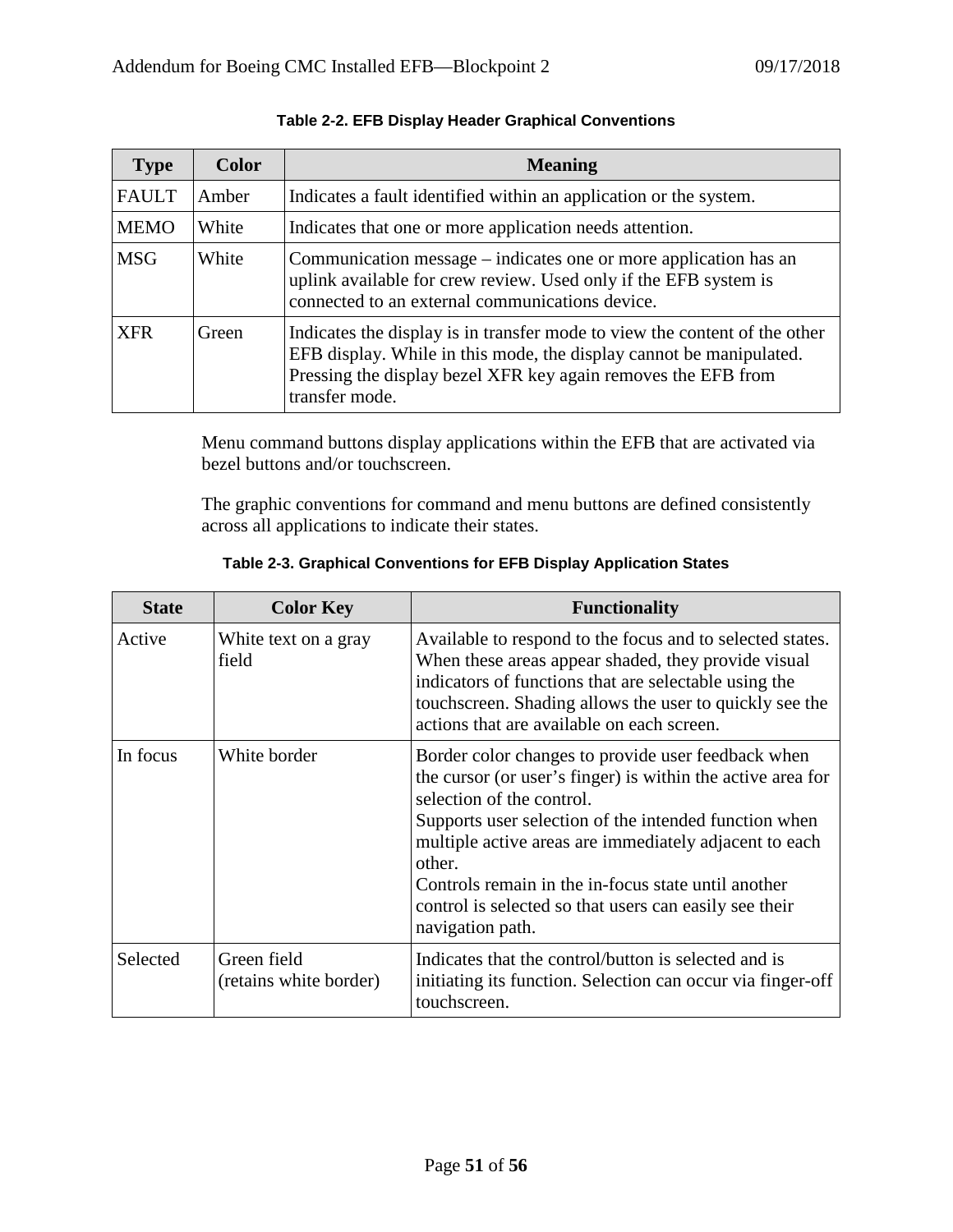| <b>State</b> | <b>Color Key</b>                         | <b>Functionality</b>                                                                                                                                                                                                                                     |
|--------------|------------------------------------------|----------------------------------------------------------------------------------------------------------------------------------------------------------------------------------------------------------------------------------------------------------|
| Inhibited    | Cyan text and border on<br>a black field | Indicates that a normally active control is unavailable<br>for selection. This state occurs when the function<br>associated with the control is temporarily unavailable,<br>such as a print control that is unavailable due to a<br>printer malfunction. |
|              | Data Source Green border                 | Data appropriate to that button has been pulled from<br>aircraft data busses.                                                                                                                                                                            |

#### **1.4** EFB System Configuration.

The configuration of the EFB installation for a particular model aircraft is described in Chapter 46 of the appropriate Aircraft Maintenance Manual (AMM).

Two aircraft configurations are available for EFB installation. The basic installation is EFB with optional text printer, cellular modem, portable data loader, and media data loading. All optional equipment is shown in the following schematic diagrams. The evaluated configuration included data transfer via the optional cellular modem.

The EFB interfaces include USB, digital ARINC 429 signals, and ARINC 664 Ethernet. The EFB is designed to work in multi-models. Figure 2-6, EFB Basic Plus Optional Equipment Installation Schematic (737 NG), illustrates the EFB interfaces from a 737 NG-model perspective.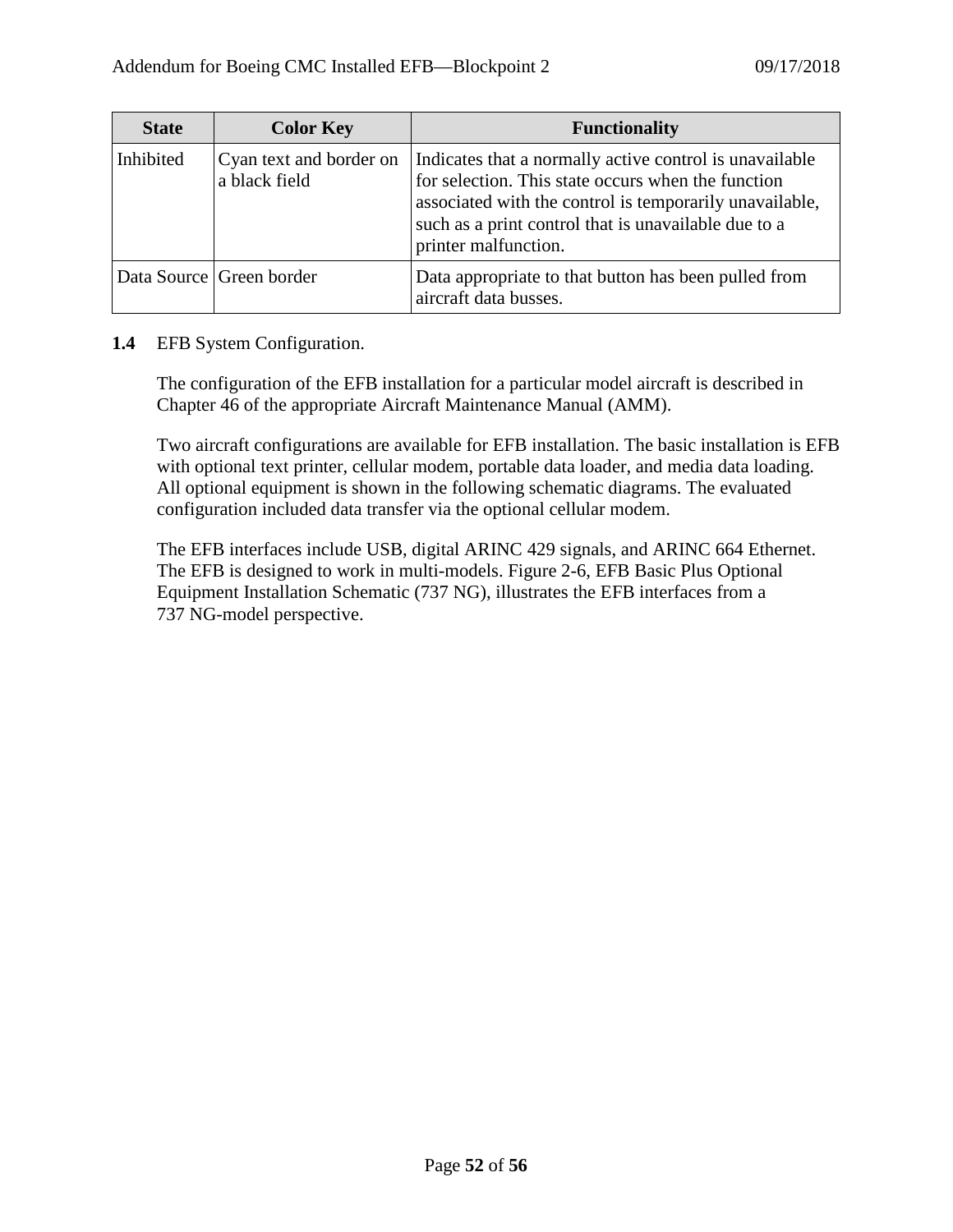<span id="page-52-1"></span>

**Figure 2-6. EFB Basic Plus Optional Equipment Installation Schematic (737 NG)**

## <span id="page-52-0"></span>**2 EFB MOUNTING SYSTEM**

The EFB mounting system approved under this report is manufactured by CMC Electronics. The part numbers for each pilot station are: left seat, 245-604382-000, and right seat, 245-604382-001.

This mounting system has been evaluated by the Transport Aircraft Seattle Branch and found to be acceptable for use in all phases of flight.

The mounting system has been 14 CFR part 25 certified. The Supplemental Type Certificate (STC) number for this mounting system is ST03006CH.

There are no operating limitations associated with this EFB mounting system.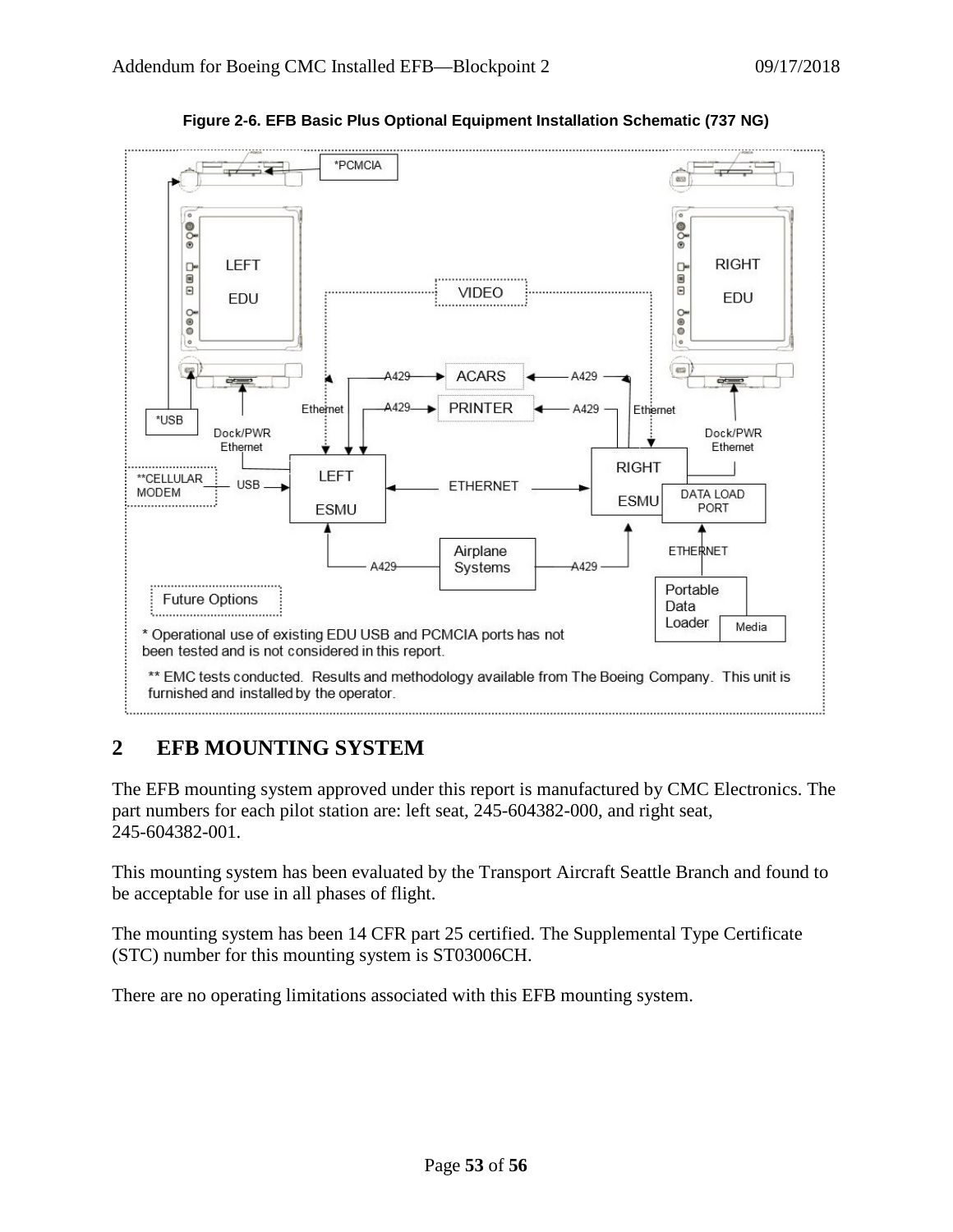### <span id="page-53-0"></span>**3 EFB DISPLAY LIGHTING AND REFLECTIVITY**

**3.1** Display Lighting.

This EFB display lighting has been evaluated in daylight, night, and shafting light conditions. The display is readable under the full range of lighting conditions.

#### **3.2** Display Reflectivity.

The display reflectivity has been evaluated during all phases of flight in day and night conditions. There was no distracting reflectivity observed.

### <span id="page-53-1"></span>**4 ELECTROMAGNETIC COMPATIBILITY (EMC)/ELECTROMAGNETIC INTERFERENCE (EMI)**

This document does not address EMC/EMI analysis and testing of the Boeing CMC installed EFB system hardware. Demonstrating hardware EMC compliance is the responsibility of the STC holder.

Extensive EMC/EMI testing was done by Boeing to address concerns regarding operator use of an optional USB wireless wide area network (WWAN) modem located in the flight deck. The test procedures and conditions were accomplished in accordance with industry standards and FAA guidance documents and are on file at The Boeing Company. This testing was specific to the Boeing Next Generation 737 models and must be repeated for each model employing the WWAN modem.

#### <span id="page-53-2"></span>**5 OPTIONAL WWAN MODEM**

An installed WWAN modem is optional equipment and is furnished by the operator to enable wireless updating of the EFB over a GSM cellular network. It is disabled in flight and on the ground at speeds greater than 30 knots. Operational approval of the modem is the responsibility of the operator.

The model and manufacturer of the modems tested are listed in an operator guidance document, which Boeing provides to operators, and have been found to exhibit no unacceptable levels of electromagnetic radiation. An operator desiring to use modem hardware not listed in this document may be required to provide evidence of equivalent EMI testing.

#### <span id="page-53-3"></span>**6 RAPID DEPRESSURIZATION TESTING**

The Boeing CMC installed EFB EDU has been tested by the manufacturer, CMC Electronics, for survivability of a rapid depressurization in accordance with RTCA/DO-160E, section 4.6.2, category A1, max altitude 45,100 feet. No faults were evident after the rapid depressurization that would prevent continued normal operation of the EFB.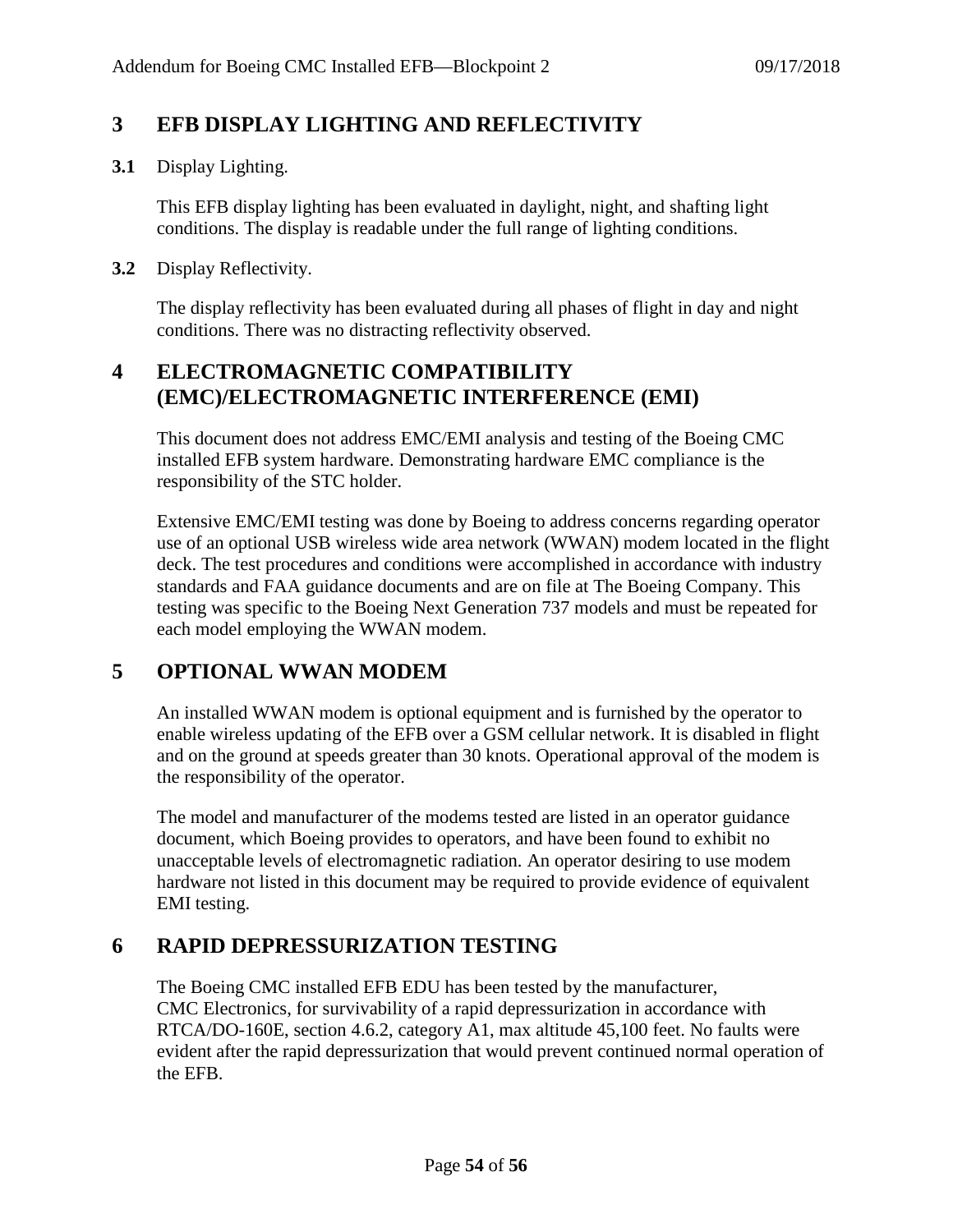#### <span id="page-54-0"></span>**ADDENDUM APPENDIX A. LIST OF EVALUATED DOCUMENTS**

The following documents have been reviewed and evaluated by the Transport Aircraft Seattle Branch during the determination of this report.

- 1) Flightcrew Operations Manual (FCOM).
- 2) Flightcrew Training Manual.
- 3) Electronic Flight Bag (EFB) Pilot's Guide.
- 4) Fault isolation manual.
- 5) Illustrated parts catalogue.
- 6) Airplane Maintenance Manual (AMM).
- 7) Dispatch deviation guide (including minimum equipment list (MEL)).
- 8) Data delivery and management description and procedures.
- 9) EFB configuration control description and procedures.
- 10) Wireless wide area network (WWAN) modem electromagnetic compatibility (EMC)/electromagnetic interference (EMI) test plan.
- 11) Boeing D6 83064 3801 Vol. 1 and 2 (WWAN Test Report).
- 12) Boeing D6 83064 4101 Operator WWAN Modem Deployment Guide.
- 13) Supplemental Type Certificate (STC) documentation.
- 14) Technical Standard Order Authorization (TSOA) documentation.
- 15) Training courseware:
	- a) Flightcrew.
	- b) Maintenance.
	- c) Back office.